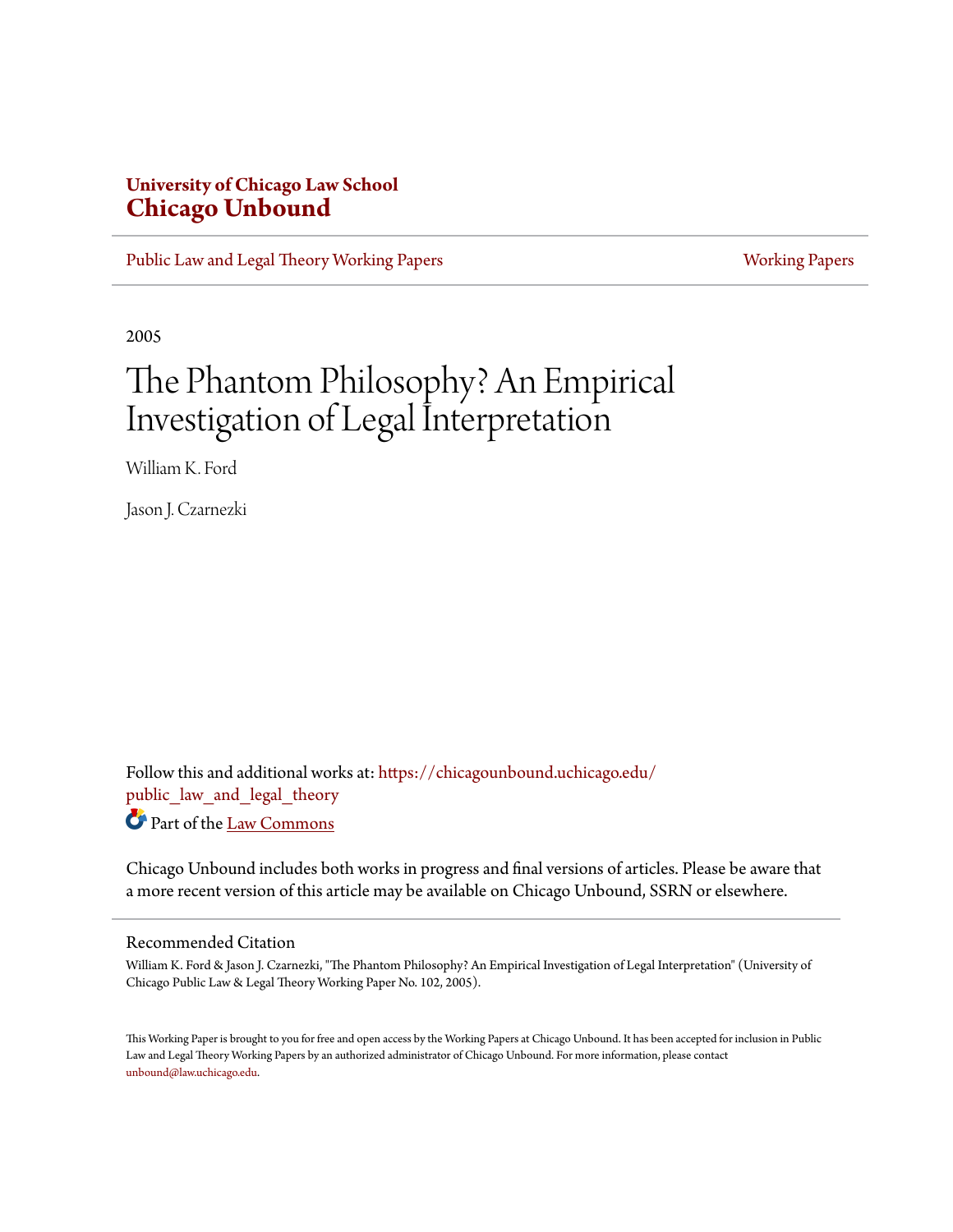# CHICAGO

**PUBLIC LAW AND LEGAL THEORY WORKING PAPER NO. 102**



# **THE PHANTOM PHILOSOPHY? AN EMPIRICAL INVESTIGATION OF LEGAL INTERPRETATION**

*Jason J. Czarnezki and William K. Ford*

# **THE LAW SCHOOL THE UNIVERSITY OF CHICAGO**

September 2005, updated November 2005

This paper can be downloaded without charge at the Public Law and Legal Theory Working Paper Series: http://www.law.uchicago.edu/academics/publiclaw/index.html and The Social Science Research Network Electronic Paper Collection: http://ssrn.com/abstract\_id=773865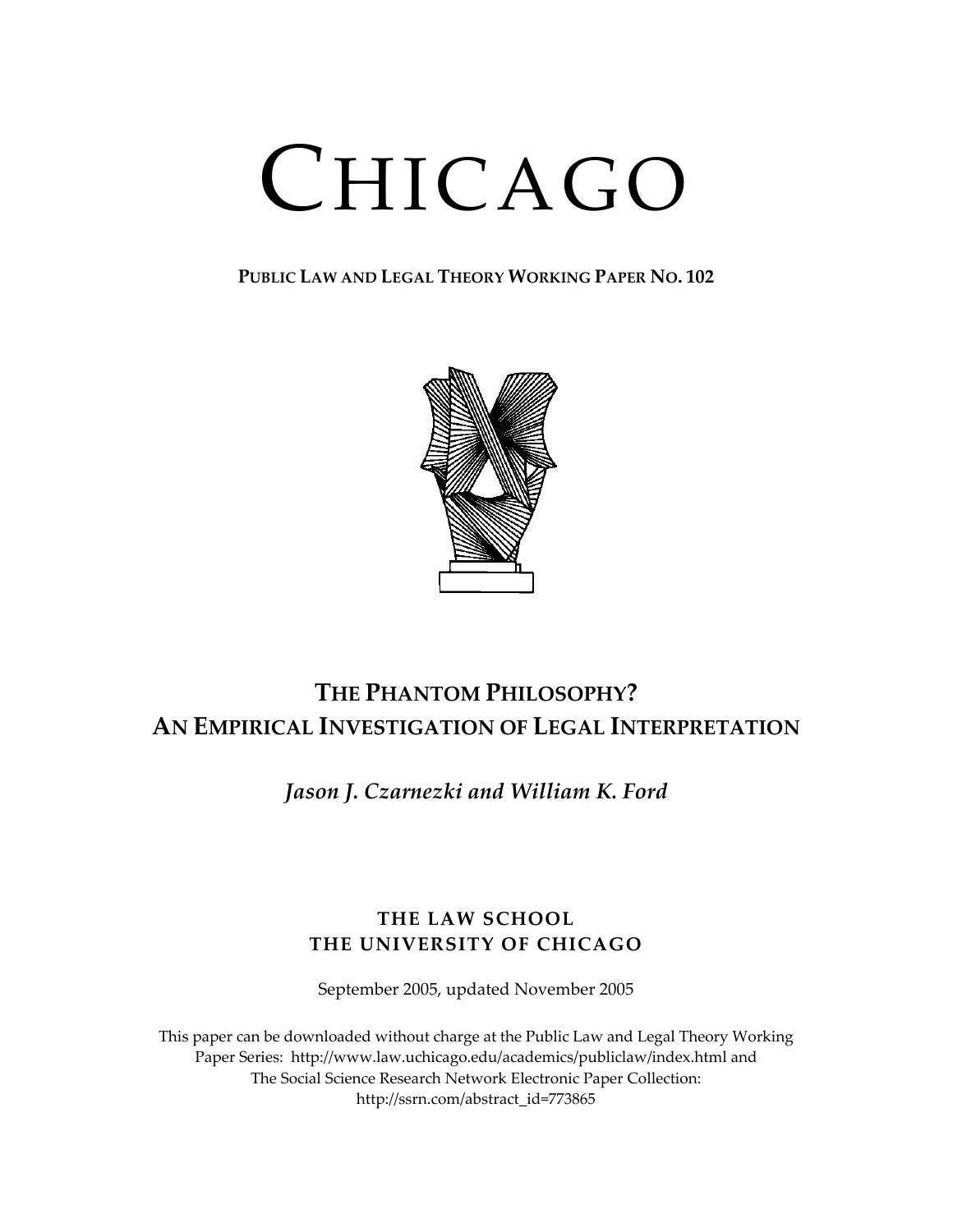# **THE PHANTOM PHILOSOPHY? AN EMPIRICAL INVESTIGATION OF LEGAL INTERPRETATION**

# *Jason J. Czarnezki and William K. Ford*\*

This Article tests a model of judicial decisionmaking that incorporates elements of both the attitudinal model and the legal model, along with measures of collegiality and other variables. We develop a measure of interpretive philosophy relying primarily on judicial opinions, which we code for certain indicators of traditional interpretive approaches (i.e., the use of interpretive tools). The critical question is whether judges with similar interpretive philosophies are more likely to agree with one another when deciding cases. Our general finding is that ideology and interpretive philosophy are not significant predictors of agreement. Instead, experience on the bench together is a significant predictor of agreement, supporting the conclusion that judging is more about pragmatic problem solving and maintaining a collegial work environment. While further testing of the importance of the legal model is certainly warranted, our findings suggest that at least some of the sharp interpretive disagreements among academics are not reflected in the actual business of judging.

#### **I. INTRODUCTION**

 $\overline{a}$ 

"Judges' decisions," according to one scholar, "are a function of what they prefer to do, tempered by what they think they ought to do, but constrained by what they perceive is feasible to do.<sup>31</sup> Judges on the federal courts of appeals typically agree with one another. The vast majority of decisions are unanimous. But why, in a minority of cases, do they disagree? One explanation, a legal realist explanation, is that judges have different political or policy views. While some judges are more liberal and others more conservative, the judicial selection process insures that most judges are not too far from the ideological mainstream. Moreover, winning coalitions in Congress are typically bipartisan and much larger than a simple majority.<sup>2</sup> Therefore, judges should generally agree with one another, although their ideological differences will occasionally cause disagreement in the form of concurrences or dissents. Another explanation for disagreement, a more traditional one, is that judges have different approaches or philosophies toward legal interpretation. Some judges are more formalist or originalist, while others are less so. For the traditionalist, these interpretive differences are the real stuff of judicial disagreement. Judging, however, may be about both ideological and interpretive commitments. What judges consider preferable, proper, and feasible is likely based on their views of good policy *and* good legal interpretation.

<sup>\*</sup> Jason J. Czarnezki (A.B., J.D., University of Chicago) is an Assistant Professor of Law at Marquette University Law School. William K. Ford (B.A. California State University, Fullerton; J.D., University of Chicago; Ph.D. Candidate, University of California, Santa Barbara) is a Bigelow Teaching Fellow and Lecturer in Law at the University of Chicago Law School. An earlier version of this paper was presented at the 2005 Law & Society Association Annual Meeting, and the proposal for his study was awarded the D. Francis Bustin Prize for an "outstanding paper that makes a valuable and important contribution to the improvement and betterment of the processes of government." The authors wish to especially thank Douglas Baird for his continued support of this project, and wish to thank Lisa Bernstein, John Brehm, Adam Feibelman, Shannon Ford, Howard Gillman, Garret Glasgow, Philip Hamburger, Michael Heise, Dennis Hutchinson, Tonja Jacobi, John Pfaff, Katy Rand, Ryan Sandrock, Max Schanzenbach, Eric R.A.N. Smith, Andrea Voyer, Adrianne Zahner, The University of Chicago Legal Pragmatism Seminar, and The University of Chicago Legal Scholarship Workshop for helpful comments and suggestions. The authors also wish to acknowledge the support of Marquette University Law School, and the research assistance of Jennifer Birkholz, Aaron Hall, Stephanie King, Ryan Peterson, and Robert Zeinemann.

<sup>&</sup>lt;sup>1</sup> James Gibson, *From Simplicity to Complexity: The Development of Theory in the Study of Judicial Behavior*, 5 POL. BEHAVIOR 7, 7 (1983).

 $2^2$  The average size of the winning coalition for all laws enacted by the 102d and 103d Congress is 79 percent. KEITH KREHBIEL, PIVOTAL POLITICS 6 (1998).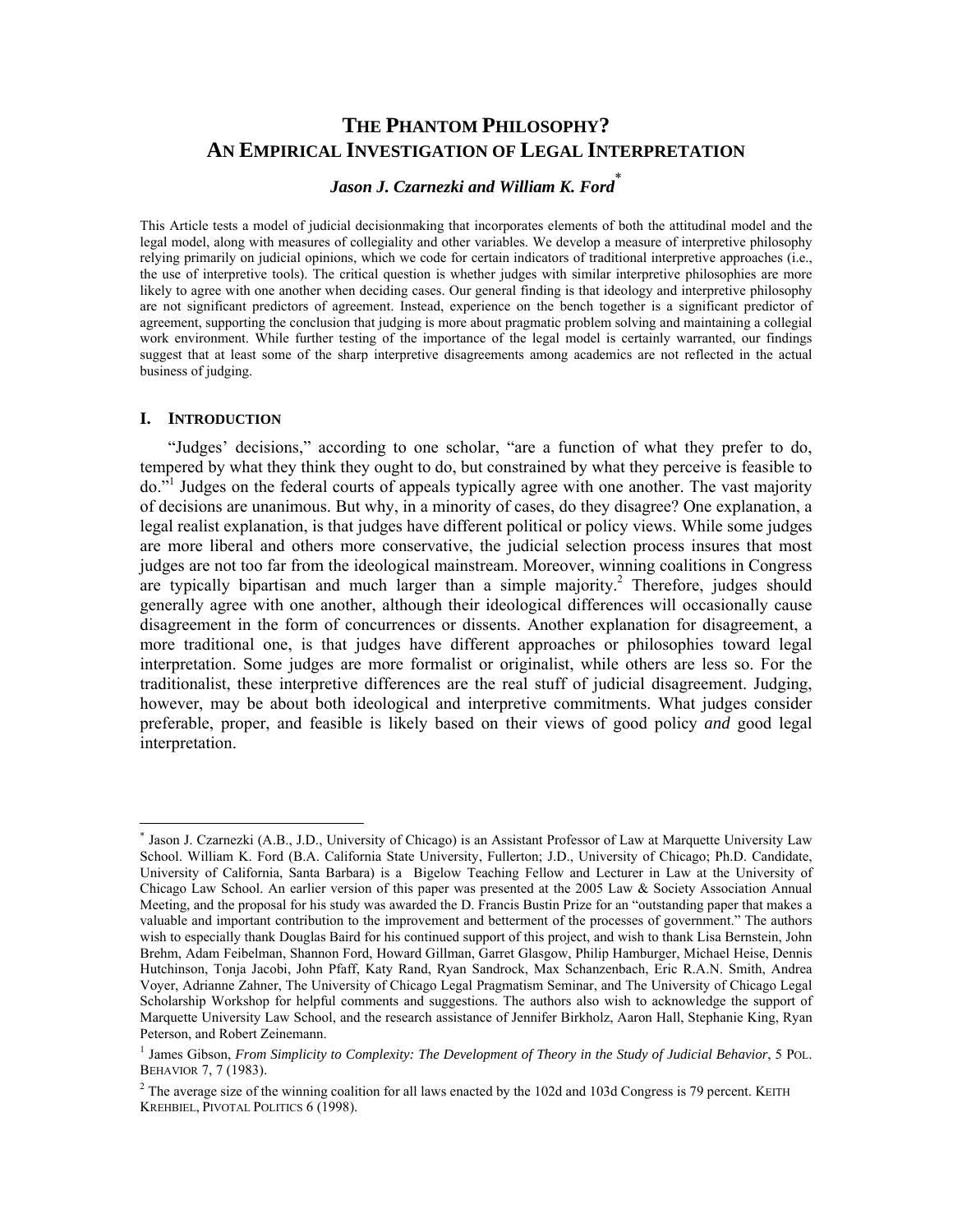In this Article, we consider the role of judges' interpretive philosophies from an empirical perspective.<sup>3</sup> We focus on two basic questions: First, how can we measure or operationalize the interpretive philosophy of judges? Second, how can we test the importance of interpretive philosophy in judicial decisionmaking? For decades, political scientists have devoted most of their efforts to measuring ideology, particularly the ideology of Supreme Court justices, with mixed results.<sup>4</sup> Much less work has been devoted to measuring judges' interpretive views.<sup>5</sup> This lack of attention is somewhat surprising. Judges are much more explicit in their opinions about their interpretive views than their ideological views, thereby providing more raw material for constructing measures of judges' interpretive philosophies. Since legal scholars are now active participants in empirical discussions of judicial decisionmaking, there should be more interest in evaluating the role of traditional interpretive approaches in the decisionmaking process.

Understanding the role of judges' interpretive views is not a purely academic exercise. Assuming interpretive differences matter, we would like to know the costs and benefits of various approaches to legal interpretation. For example, might formalism and bright line rules reduce litigation costs by making the law more predictable? Does originalism force the legislature to make costly corrections to statutes, corrections the judiciary might more efficiently handle? The federal judiciary offers thirteen "jurisprudential laboratories" for considering questions like these,<sup>6</sup> but before we can compare and evaluate different interpretive approaches, we must determine whether we can measure their use or whether empiricists who study legal interpretation may be chasing phantoms.

This Article is organized as follows: In Part II we discuss why legal scholars ought to empirically evaluate interpretive approaches. In Part III we describe the dominant models of judicial decisionmaking, the legal model and the attitudinal model. In Part IV we describe our combined model and explain the research methodology and data for this study. Part V analyzes the judicial voting patterns of Seventh Circuit judges and addresses whether agreement between two judges on a three-judge panel can be explained by a variety of judicial characteristics, including both ideological and legal interpretive factors. Part VI contains our results. Part VII suggests directions for future research.

#### **II. THE NEED FOR EMPIRICAL ANALYSIS IN LEGAL INTERPRETATION**

<sup>&</sup>lt;sup>3</sup> We do not mean to suggest that traditional legal scholarship is inherently non-empirical. A doctrinal analysis is often a qualitative, "small n" study. But in legal scholarship, the term "empirical" is often used to distinguish traditional doctrinal work from quantitative work. We simply follow the common usage.

<sup>4</sup> *See*, *e.g*., Michael W. Giles, Virginia A. Hettinger, and Todd C. Peppers, *Measuring the Preferences of Federal Judges: Alternatives to Party of the Appointing President* (unpublished manuscript on file with the authors); Christopher Zorn & Gregory A. Caldeira, *Bias and Heterogeneity in a Media-Based Measure of Supreme Court Preferences* (Feb. 15, 2003), *online at* http://www.polisci.emory.edu/zorn/Papers/zorn.pdf (last visited June 19, 2005); DAVID E. KLEIN, MAKING LAW IN THE UNITED STATES COURTS OF APPEALS 63-64 (2002); JEFFREY A. SEGAL & HAROLD J. SPAETH, THE SUPREME COURT AND THE ATTITUDINAL MODEL REVISITED (2002); DONALD R. SONGER, REGINALD S. SHEEHAN, AND SUSAN B. HAIRE, CONTINUITY AND CHANGE ON THE UNITED STATES COURTS OF APPEALS 103 (2000); Lee Epstein & Carol Mershon, *Measuring Political Preferences* 40 AMER. J. OF POL. SCI. 261 (1996); Jeffrey A. Segal & Albert D. Cover, *Ideological Values and the Votes of Supreme Court Justices*, 83 AM. POL. SCI. REV. 557 (1989); Sheldon Goldman, *Voting Behavior on the United States Courts of Appeals, 1961-1964*, 60 AM. POL. SCI. REV. 374 (1966).

<sup>&</sup>lt;sup>5</sup> For notable exceptions focusing on *stare decisis*, see DANIEL R. PINELLO, GAY RIGHTS AND AMERICAN LAW 216-17 (2003); HAROLD J. SPAETH & JEFFREY A. SEGAL, MAJORITY RULE OR MINORITY WILL (1999). For an exception involving textual and originalist arguments in Supreme Court cases, see Robert M. Howard & Jeffrey A. Segal, *An Original Look at Originalism*, 36 LAW & SOCIETY REV. 113 (2002). *See also* William Landes & Richard A. Posner, Legal Precedent: A Theoretical and Empirical Analysis, 19 J. L. & ECON. 249 (1976).

<sup>6</sup> *Cf. New State Ice Co. v. Liebmann*, 285 U.S. 262, 311 (1932) (Brandeis, J., dissenting) ("It is one of the happy incidents of the federal system that a single courageous State may, if its citizens choose, serve as a laboratory; and try novel social and economic experiments without risk to the rest of the country.").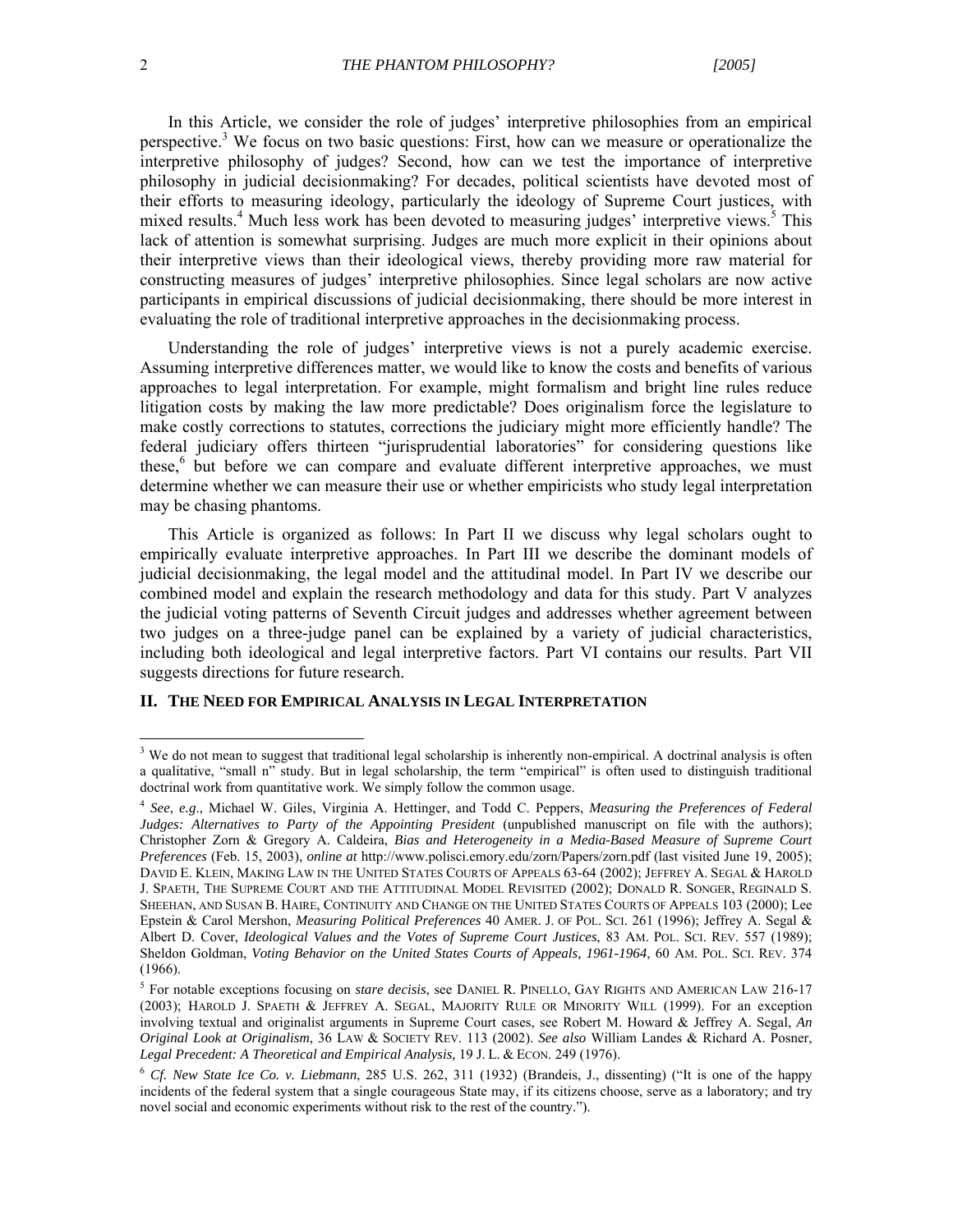Scholars interested in legal interpretation are becoming more serious about empiricism. According to Gregory Sisk and Michael Heise, "empirical legal scholarship on judicial decisionmaking [has] emerged from obscurity to become the subject of disputation in a larger societal or academic arena."<sup>7</sup> This new interest in legal empiricism on the part of legal scholars has occurred despite the doctrinal emphasis in legal training.<sup>8</sup> While legal scholars *and* political scientists have yet to make significant progress in empirically testing the consequences of various interpretive approaches, more and more scholars are forcefully arguing that theorists must be attentive to the costs and benefits of the various interpretive alternatives that they consider.<sup>9</sup> We refer to these alternatives in the broadest sense, including both general and specific interpretive approaches. Whether judges should prefer formalism or non-formalism would qualify as fairly general. Whether judges should rely upon the use of dictionaries is fairly specific. The list of possible questions is long, and the answers adopted by judges may have real consequences.

This Part addresses the importance of empirical analysis in legal interpretation, and considers some key questions about interpretation that need empirical answers. While existing scholarship does not go far enough in telling us how one might test empirical questions about legal interpretation, it does make clear that empiricism offers important opportunities to answer critical questions about the costs and benefits of various interpretive strategies.

#### *A.* **Are Normative Arguments Sufficient?**

Many issues of legal interpretation are intertwined with normative concerns. While we certainly do not question the value of normative contributions to the study of legal interpretation, empirical research remains valuable for two reasons. First, normative arguments can only take us so far. Defenders of originalism, for example, argue that for reasons of democratic theory, judges must interpret the law according to its original meaning.<sup>10</sup> Suppose we agree. How do we measure the original meaning? Which is more likely to reveal it, the canons of constructions, dictionaries, or legislative history? Are some originalist approaches less costly than others? Similar questions could be raised about non-originalist interpretive methods, most of which are difficult to answer without empirical work. Legal philosophers are interested in the law both as it is and as it ought to be.<sup>11</sup> Empirical work can assist with both projects.

Second, when normative discussions are at an impasse, empirical findings may provide the only basis for reaching agreement. The theoretical arguments on many issues of legal interpretation are well developed, and many people are strongly committed to their positions. But if a particular interpretive approach turns out to be more costly than the alternative, its defenders might reevaluate their commitments.<sup>12</sup> If originalism is a very costly methodology—maybe because the courts would need a platoon of political scientists and historians to achieve originalist

<sup>7</sup> Gregory C. Sisk & Michael Heise, *Judges and Ideology: Public and Academic Debates About Statistical Measures*, 99 NW. U. L. REV. 743, 745 (2005). *See also* Michael Heise, *The Importance of Being Empirical*, 22 PEPP. L. REV. 810 (1999).

<sup>8</sup> *See* Gerald N. Rosenberg, *Across the Great Divide (Between Laws and Political Science)*, 3 GREEN BAG 2D 267, 268 (2000) ("While [legal academics'] desire to reach out to other disciplines, questions, and modes of analysis is commendable, on the whole they have done so without the knowledge or training necessary to do it well.").

<sup>9</sup> *See* Elizabeth Garrett, *The Life and Legacy of Bernard Schwartz: Legal Scholarship in the Age of Legislation*, 34 TULSA L. J. 679, 687 (1999); Cass R. Sunstein, *Formalism and Statutory Interpretation: Must Formalism Be Defended Empirically?*, 66 U. CHI. L. REV. 636, 640, 669 (1999) (arguing that formalism must be defended pragmatically suggesting that one must look at the mistakes and injustices possibly caused by a formalist judiciary).

<sup>10</sup> *See, e.g.,* ANTONIN SCALIA, A MATTER OF INTERPRETATION: FEDERAL COURTS AND THE LAW 12-14 (1997).

<sup>11</sup> *See* ANDREI MARMOR, INTERPRETATION AND LEGAL THEORY 1 (2005).

<sup>&</sup>lt;sup>12</sup> *See* Sunstein, *supra* note 9, at 643 ("[W]ith imaginable empirical findings, both formalists and antiformalists should be flexible enough to move in the direction of their apparent adversaries"); William N. Eskridge, Jr., *Norms, Empiricism, and the Canons in Statutory Interpretation, 66 U. CHI. L. REV. 671, 672 (1999).*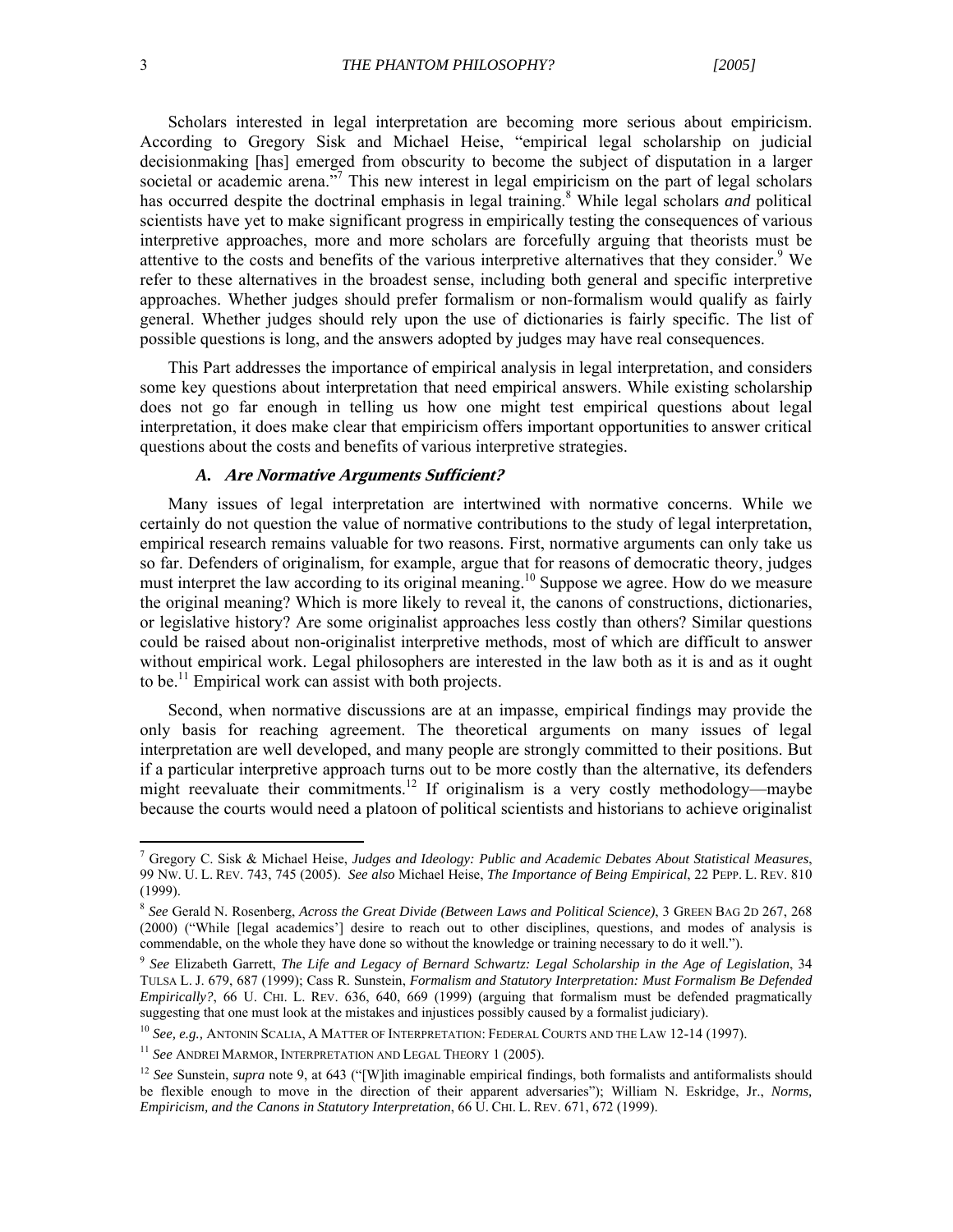outcomes—we might want to consider making a democratic commitment to something other than originalism, depending upon the costs of the alternatives.

#### **B. The Relevant Questions**

Focusing on formalism in particular, Cass Sunstein argues that the tools of legal interpretation must be empirically defended, and suggests what results must be empirically identified in order for formalism to be considered a beneficial judicial strategy.<sup>13</sup> While he does not offer any methods for finding these answers and mounting this defense, if his optimism in empiricism is realized, many disagreements over interpretive methods or tools might be resolved by the empirical findings. $14$ 

Empirical work may help us choose interpretive tools by providing a common basis for agreement, $15$  provided we can figure out how to answer the important questions about interpretive approaches like formalism. In order to determine the merits of formalism or non-formalism—or the ideal point between the two extremes—we need to know whether a formalist or nonformalist judiciary will produce more mistakes, whether legislatures can anticipate and correct mistakes at a relatively low cost, and whether a nonformalist judiciary will be unpredictable, increasing the decision costs for the legal system.<sup>16</sup> We think these questions are susceptible to empirical study. However, we currently lack "the sort of analysis required to assess the empirical claims of those using statutory interpretation to improve legislative decisionmaking."<sup>17</sup>

What is likely to happen on the judicial side of the relationship when courts adopt particular interpretive approaches? We need to ask "how actual judges would use any proposed approach, and to investigate the possibility that an otherwise appealing approach will have unfortunate dynamic effects on private and public institutions,"<sup>18</sup> and what are the consequences of using certain interpretive tools.<sup>19</sup> Many of these questions can be addressed empirically.<sup>20</sup> Legal

<sup>13</sup> *See* Sunstein, *supra* note 9, at 640.

 $<sup>14</sup>$  Sunstein hypothesizes that it is the disagreement over the underlying empirical issues--not over large concepts of any</sup> kind--that principally separates formalists and nonformalists. *See id.* at 642. *Accord* Eskridge, *supra* note 12, at 672 (while not optimistic, suggesting that "[s]ubjecting theories of statutory interpretation to systematic factual testing ... should be potentially attractive to both formalists and pragmatists" because such empirical work might expand arenas of consensus among scholars and judges about the latter's appropriate role and reasoning in statutory cases").

<sup>&</sup>lt;sup>15</sup> Sunstein, *supra* note 9, at 643 ("Doesn't the choice between the competing approaches depend on predictive judgments about which a great deal remains to be learned? Don't the relevant disagreements turn, in large part, on those judgments?").

<sup>16</sup> *Id.* at 640. *Accord* Garrett, *supra* note 9, at 681, 686-87. The answers relate to the question of how rigorously courts should enforce statutory provisions that produce outcomes the legislature would probably not have wanted. Or might forcing an absurd outcome encourage legislatures to draft statutes more carefully?

<sup>17</sup> Garrett, *supra* note 9, at 687. It must be stated that Garrett makes no claim that she is attempting such a project. *Id.*

<sup>18</sup> *See* Cass R. Sunstein & Adrian Vermeule, *Interpretation and Institutions*, John M. Olin Law & Economics Working Paper No. 156 at 1-2 (2002), *online at http://papers.ssrn.com/sol3/papers.cfm?abstract\_id=320245* (last visited June  $23, 2005$ ).

<sup>&</sup>lt;sup>19</sup> *See, e.g., Eskridge, supra note* 12, at 680 (suggesting that one might look at the differences in decisions when decision makers are provided only with specific canons versus the more general guidance that might be available through legislative history, and considering whether the legislature is even aware of the canons and whether some canons are better than others).

<sup>&</sup>lt;sup>20</sup> Such an empirical project is needed because some interpretive arguments depend upon the possibility of empirical measurement. *See, e.g.,* Adrian Vermeule, *The Cycles of Statutory Interpretation*, 68 U. CHI. L. REV. 149 (2001). Vermeule argues that the interpretive strategies used by courts may cycle through the various options, such as whether or not to follow legislative history; yet also claims that his model is not subject to empirical testing. *Id.* at 182-83. However, if scholars cannot identify the cycles, it is unclear how judges or legislators are supposed to do so, *but the model depends upon the ability of judges to detect manipulation in the legislative record and upon the ability of legislators to identify the prevailing interpretive rule for legislative history*.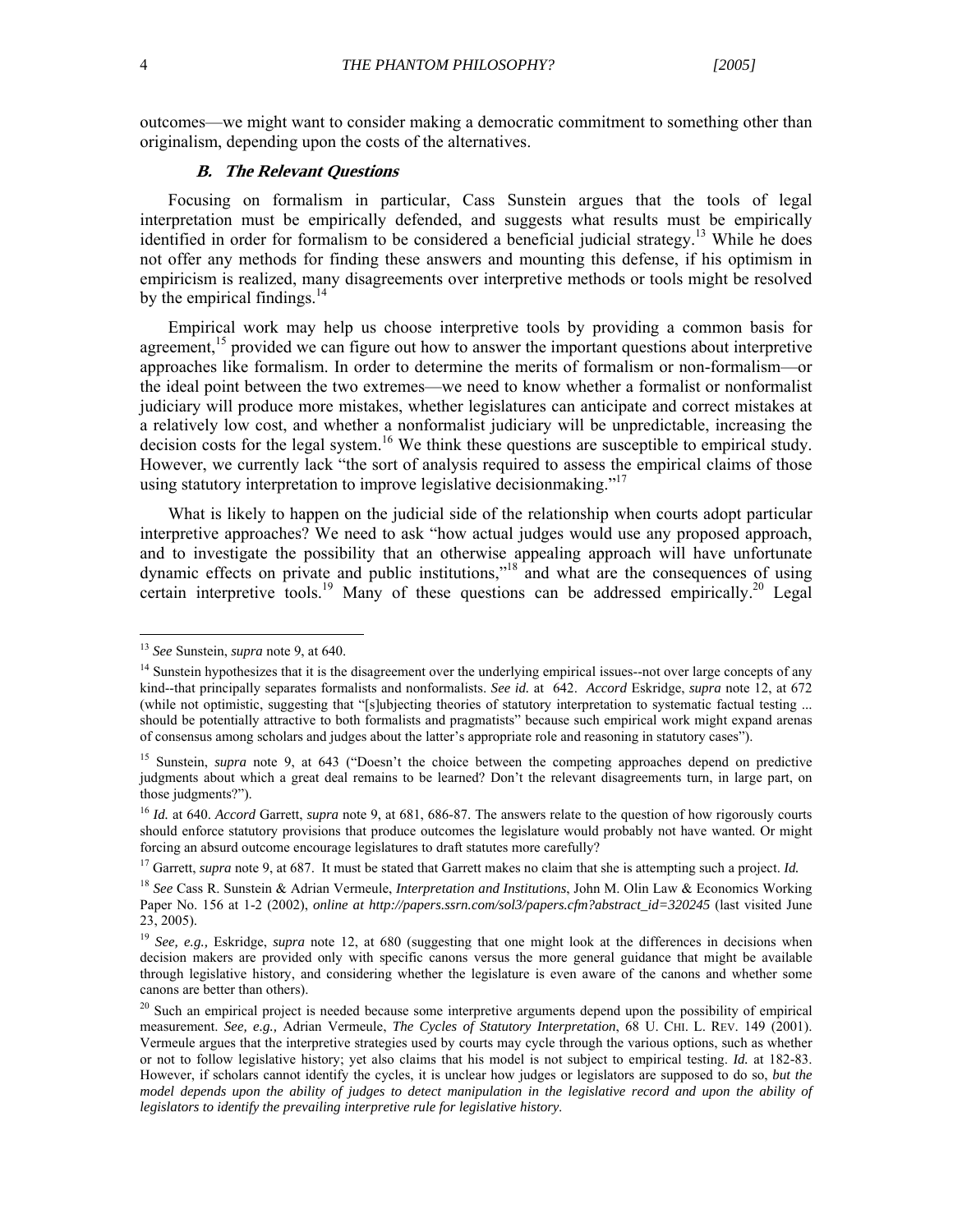$\overline{a}$ 

scholars have even studied a few of these questions.<sup>21</sup> While a roadmap for actually addressing these questions does not yet exist, at least scholars are formulating the right questions.<sup>22</sup>

#### **III. MODELS OF JUDICIAL BEHAVIOR**

Political scientists speak of two basic models of judicial behavior: the legal model and the attitudinal model.<sup>23</sup> As defined by political scientists, the legal model refers to traditional interpretive approaches familiar to lawyers, such as the language of legal texts (e.g., contracts, statutes, and constitutions), precedent, canons of construction, the intent of the Framers, and legislative history.<sup>24</sup> A common thread among these sources is that each is external to the judge's personal preferences or political views.<sup>25</sup> The attitudinal model, on the other hand, is essentially the political science version of legal realism, where judges "decide disputes in light of the facts of the case vis-à-vis the ideological attitudes and values of the justices.<sup>726</sup> While the legal model assumes an almost mechanical form of jurisprudence, the attitudinal model represents the opposite extreme, suggesting that ideology alone determines judicial outcomes. Indeed, the frequent protests of Supreme Court justices that they do not or must not make policy<sup>27</sup> are matched by some political scientists' complaints that legal arguments are deceptions.<sup>28</sup> Standing alone neither model captures what most legal scholars think influences judicial decisionmaking. Recently, political scientists have begun to give more attention to the legal model and legal scholars have begun to give more empirical attention to the role of ideology.<sup>29</sup> Nevertheless, much work remains to be done in developing and testing a model that incorporates ideological

<sup>24</sup> *See* SEGAL & SPAETH, *supra* note 4, at 44-85.

<sup>&</sup>lt;sup>21</sup> For an study of how often and under what conditions Congress is apt to override the Supreme court's construction of a federal statute, see William N. Eskridge, *Overriding Supreme Court Statutory Interpretation Decisions,* 101 YALE L. J. 331 (1991).

 $22$  While legal scholars have raised the relevant questions, some have suggested these questions cannot be answered. *See, e.g.,* Adrian Vermeule, *Interpretation, Empiricism, and the Closure Problem*, 66 U. CHI. L. REV. 698, 699-700 (1999); Eskridge, *supra* note 12, at 672-73. For an example of mild skepticism about empirical findings while recognizing that empirical evidence is beneficial when available, see Douglas G. Baird, *Bankruptcy's Uncontested Axioms*, 108 YALE L. J. 573, 573-74 (1998).

<sup>&</sup>lt;sup>23</sup> A third model is the separation of powers model. Under this model, courts act to prevent legislative overrides of their decisions that will result in policies further from their ideal points than strategic alternatives that are irreversible under the legislatures' existing ideal points. *See* Segal & Spaeth, *supra* note 4, at 103-10.

<sup>25</sup> *Contra* Richard A. Posner, *The Jurisprudence of Skepticism*, 86 MICH. L. REV. 827, 828 (1988) ("[T]he answers [to many legal questions] depend on the policy judgments, political preferences, and ethical values of the judges, or (what is not clearly distinct) on dominant public opinion acting through the judges, rather than on legal reasoning regarded as something different from policy, or politics, or values, or public opinion.").

<sup>26</sup> SEGAL & SPAETH, *supra* note 4, at 86. *Accord* Cass R. Sunstein, *The Right-Wing Assault*, The American Prospect Online, *online at* http://www.prospect.org/print/V14/3/sunstein-c.html (last visited June 22, 2005); Cass R. Sunstein, David Sckade, and Lisa Michelle Ellman, *Ideological Voting on Federal Courts of Appeals: A Preliminary Investigation*, 90 VA. L. REV. 301 (2004).

<sup>27</sup> *See*, *e.g*., *Griswold v. Connecticut*, 381 U.S. 479, 482 (1965) ("We do not sit as a super-legislature to determine the wisdom, need, and propriety of laws that touch economic problems, business affairs, or social conditions."); Osborn v. *Bank of the United States*, 22 U.S. 738, 866 (1824) ("Judicial power is never exercised for the purpose of giving effect to the will of the judge; always for the purpose of giving effect to the will of the legislature; or, in other words, to the will of the law.").

<sup>28</sup> Harold J. Spaeth & Stuart H. Tiger, *Activism and Restraint: A Cloak for the Justices' Policy Preferences*, in STUDIES IN U.S. SUPREME COURT BEHAVIOR 222 (Spaeth and Brenner eds.) (1990).

<sup>29</sup> *See, e.g.,* CASS R. SUNSTEIN, WHY SOCIETIES NEED DISSENT (2003); Robert M. Howard and Jeffrey A. Segal, *An Original Look at Originalism*, 36 LAW & SOCIETY REV. 113 (2002); HOWARD GILLMAN & CORNELL W. CLAYTON, *Beyond Judicial Attitudes: Institutional Approaches to Supreme Court Decisionmaking*, *in* SUPREME COURT DECISIONMAKING 1-12 (1999); Richard Revesz, *Environmental Regulation, Ideology, and the D.C. Circuit*, 83 VA. L. REV. 1717 (1997).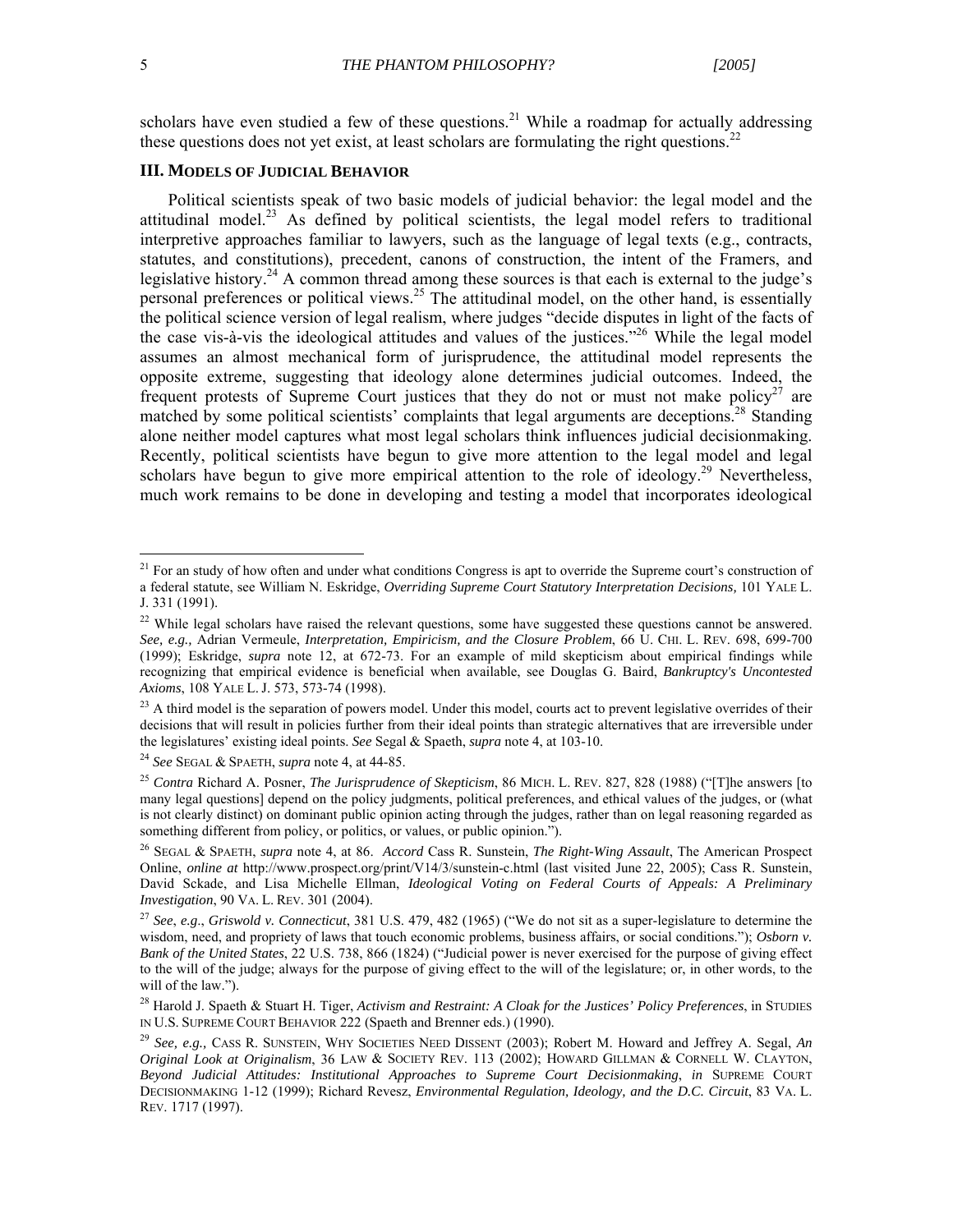and legal influences. Both types of influences have strong backing in the theoretical literature on legal interpretation and deserve careful testing.

#### **A. Combining the Legal and Attitudinal Models**

The theoretical literature on legal interpretation offers strong support for a model combining elements of both the attitudinal and legal models. The most basic reason is linguistic indeterminacy. To varying degrees, judges must exercise discretion or judgment in applying the law to many situations that are poorly described or not even considered by the legislature.<sup>30</sup> Despite the recognition that interpretation is not a mechanical enterprise, judges are not at sea in interpreting legal texts. Judges should be "faithful" to the text and not force "extraneous matter" into  $\hat{t}$ ,<sup>31</sup> but be willing to abandon faithful interpretations if it would "slaughter justice."<sup>32</sup>

These basic points, noted by Francis Lieber, are ones that most legal scholars would consider sound. Legal texts are not completely determinate. To varying degrees, they have gaps.<sup>33</sup> And at some point, even a relatively determinate meaning should be abandoned. Not surprisingly, there is significant disagreement over when to depart from a clear meaning. For some, the touchstone might be absurdity. For others, it might be to avoid injustice or terrible consequences. Nearly everyone would agree that a clear meaning should be abandoned if it would transform the law into a "suicide pact."34 Gaps in the texts are easy and sometimes necessary entry points for judges' policy preferences. These preferences must be incorporated into a complete model of decisionmaking, a model that must also incorporate the familiar elements of the legal model.

#### *B.* **The Legal Model**

There is no canonical definition of the legal model or legal interpretation, but we cannot measure something called "interpretive philosophy" unless we can give meaning to the concept. As an initial matter, we can be clear about what we do not mean by the term interpretive philosophy. We do not refer to judges' views on issues of epistemology. Like most people, most judges probably do not give much thought to this topic. We also do not refer to certain high-level legal questions confronted by legal philosophers.<sup>35</sup> A comprehensive understanding of legal interpretation might require consideration of these questions, but we do not think these issues are closely related to judicial decisionmaking at the "ground level." We think of a judge's interpretive philosophy as something like a congressperson's political philosophy. A philosophy, in our sense, is a package of beliefs about how to do a job responsibly. For a judge, this job is to interpret the law.

These packages of beliefs go by several names. Formalism and originalism are two of the most common, but they do not define the entire list. We can also add textualism, realism, and strict constructionism. Judge Easterbrook has also suggested the term "legalist," which is,

<sup>&</sup>lt;sup>30</sup> FRANCIS LIEBER, LEGAL AND POLITICAL HERMENEUTICS 121-22 (2002) (recognizing that interpreting legal texts inevitably requires some degree of "construction" because legislatures "cannot foresee all possible complex cases")

<sup>31</sup> *Id*. at 144.

<sup>32</sup> *Id*. at 115.

<sup>33</sup> *See* BENJAMIN CARDOZO, THE NATURE OF THE JUDICIAL PROCESS 113 (1991).

<sup>34</sup> *See Kennedy v. Mendoza-Martinez,* 372 U.S. 144, 160 (1963) ("[W]hile the Constitution protects against invasions of individual rights, it is not a suicide pact."); *Terminiello v. City of Chicago*, 337 U.S. 1, 37 (1949) (Jackson, J., dissenting) ("There is danger that, if the Court does not temper its doctrinaire logic with a little practical wisdom, it will convert the constitutional Bill of Rights into a suicide pact.").

<sup>35</sup> *See, e.g.,* BRIAN BIX, JURISPRUDENCE: THEORY AND CONTEXT 38-41 (1996) (discussing John Austin's "command theory" of law and H.L.A. Hart's rule of recognition).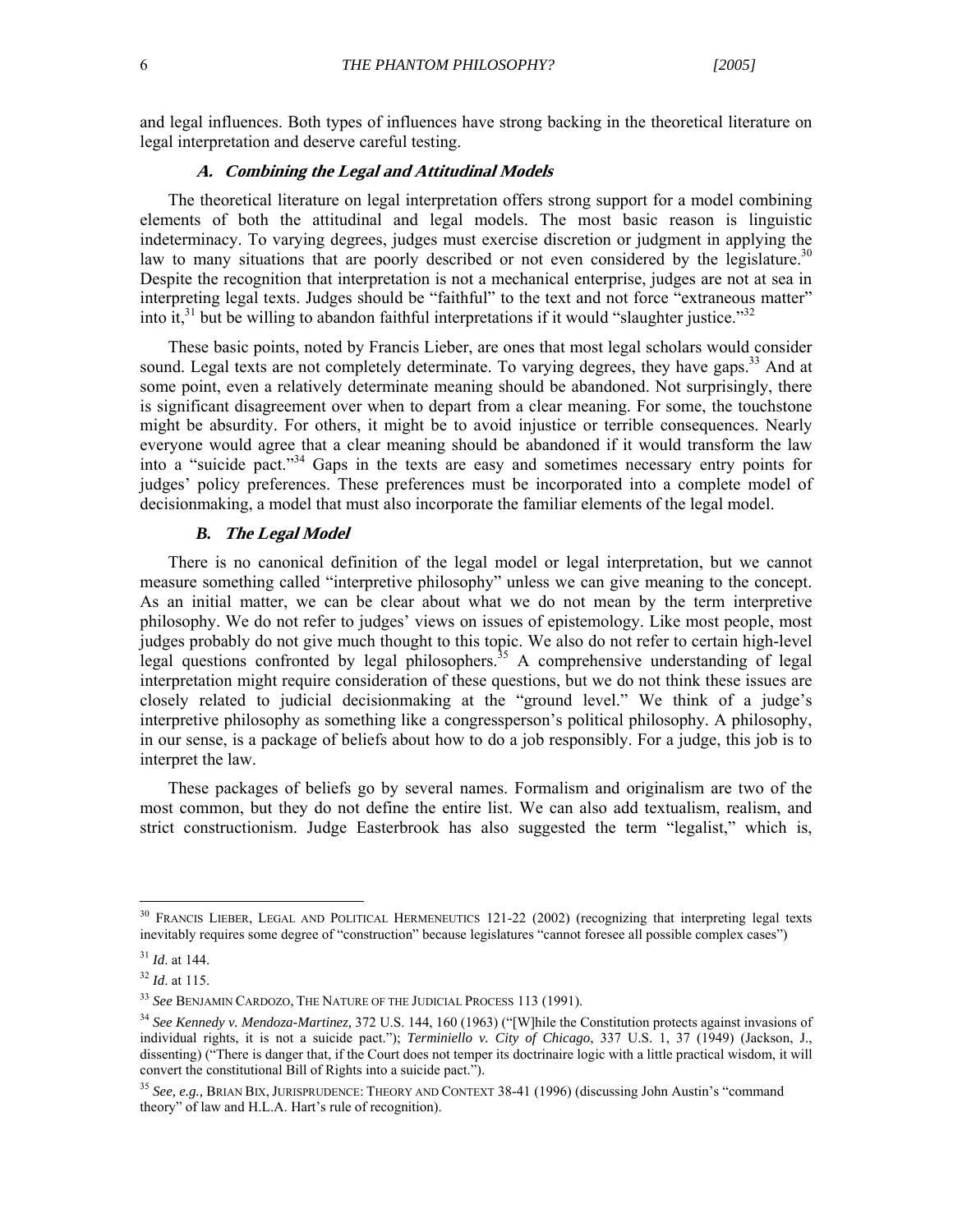perhaps, someone who practices legalism.<sup>36</sup> Several of these categories, such as formalism, textualism, and strict constructionism often blur together, and it is unlikely that each of these terms represents a different dimension of real-world judicial behavior.<sup>37</sup> Congressional behavior is well explained by a single liberal-conservative dimension,<sup>38</sup> so it would be quite surprising if judicial behavior falls along six or more dimensions.<sup>39</sup> Some commentators argue that formalism, or at least particular types of formalism, even fail to describe any real-world judicial behavior.<sup>40</sup> The descriptions of judicial decisionmaking offered by Chief Justice Marshall's in *Osborn v. Bank of the United States*<sup>41</sup> and Justice Roberts in *United States v. Butler*<sup>42</sup> both suggest implausible versions of formalism. These versions do not interest us. The goal, of course, is to identify plausible approaches to legal interpretation, whether the approach is labeled formalism or something else.

Three general questions seem to animate much of the discussion about legal interpretation: whether to prefer rules and predictably or standards and discretion; the proper use, if any, of extra-textual sources; and the amount of deference owed to the original meaning of the law. Sunstein's definition of formalism captures the first two questions, while common definitions of originalism capture the third. According to Sunstein, formalist strategies entail commitments to rule bound-bound law even if the application is not sensible, limiting judicial discretion, textualism, and favoring judicial holdings with wide rules.  $43$ 

While other scholars would offer different definitions of formalism,<sup>44</sup> there is likely more agreement about the meaning of originalism. Keith Whittington describes "the critical originalist

<sup>43</sup> *See* Sunstein, *supra* note 9, at 638-639.

<sup>36</sup> *See 20 Questions for Circuit Judge Frank H. Easterbrook of the U.S. Court of Appeals for the Seventh Circuit*, *online at* http://www.legalaffairs.org/howappealing/20q/2004\_08\_01\_20q-appellateblog\_archive.html (last visited June 22, 2005).

<sup>37</sup> For a related discussion along these lines, see Lawrence B. Solum, *Judicial Selection: Ideology Versus Character*, 26 CARDOZO L. REV. 659, 666-72 (2005).

<sup>38</sup> *See, e.g.,* KEITH T. POOLE & AND HOWARD ROSENTHAL, CONGRESS: A POLITICAL-ECONOMIC HISTORY OF ROLL CALL VOTING 27-28, 53-54 (1997). Poole and Rosenthal actually prefer two dimensions, but the additional dimension offers only a small improvement. *Id*.

<sup>39</sup> *But see* Stephen Reinhardt, *Judicial Speech and the Open Judiciary*, 28 LOY. L.A. L. REV. 805, 809 (1995) ("Judicial philosophies are as diverse as the judges themselves.").

<sup>40</sup> *See* POSNER, LAW PRAGMATISM, AND DEMOCRACY 22 (2003) (discussing the formalist delusion that "all responsible legal professionals outgrew ... a long time ago," but suggesting that Justice Scalia may be an exception); Richard Rorty, *The Banality of Pragmatism and the Poetry of Justice*, 63 S. CAL. L. REV. 1811, 1812 (1990) ("I think it is true that by now pragmatism is banal in its application to law. I also suspect that [Thomas] Grey is right when he claims that 'pragmatism is the implicit working theory of most good lawyers.' To that extent, at least, everybody seems to now be a legal realist."); Thomas C. Grey, *Hear the Other Side: Wallace Stevens and Pragmatist Legal Theory*, 63 S. CAL. L. REV. 1569, 1590 (1990) ("I am convinced that pragmatism is the implicit working theory of most good lawyers.").

<sup>41</sup> *See Osborn v. Bank of the United States*, 22 U.S 738, 866 (1824) (opinion by Marshall, C.J.) ("Judicial power, as contradistinguished from the power of the laws, has no existence. Courts are the mere instruments of the law, and can will nothing. When they are said to exercise discretion, it is a mere legal discretion, a discretion to be exercised in discerning the course prescribed by law; and, when that is discerned, it is the duty of courts to follow. Judicial power is never exercised for the purpose of giving effect to the will of the judge; always for the purpose of giving effect to the will of the legislature; or, in other words, to the will of the law.").

<sup>42</sup> *See United States v. Butler*, 297 U.S. 1, 62 (1936) (opinion by Roberts, J.) ("When an act of Congress is appropriately challenged in the courts as not conforming to the constitutional mandate the judicial branch of the Government has only one duty, -- to lay the article of the Constitution which is invoked beside the statute which is challenged and to decide whether the latter squares with the former.").

<sup>&</sup>lt;sup>44</sup> *See id.* at 638 ("It is not easy to define the term "formalism," partly because there is no canonical kind of formalism."). *See*, *e.g*., Frederick Schauer, *Formalism*, 97 YALE L. J. 509, 510 (1988) (At the heart of the word "formalism," in many of its numerous uses, lies the concept of decisionmaking according to *rule*.") (emphasis in original); Richard A. Posner, *Legal Formalism, Legal Realism, and the Interpretation of Statutes and the Constitution*, 37 CASE W. RES. 179, 181 (1987) ("I want [formalism] to mean the use of deductive logic to derive the outcome of a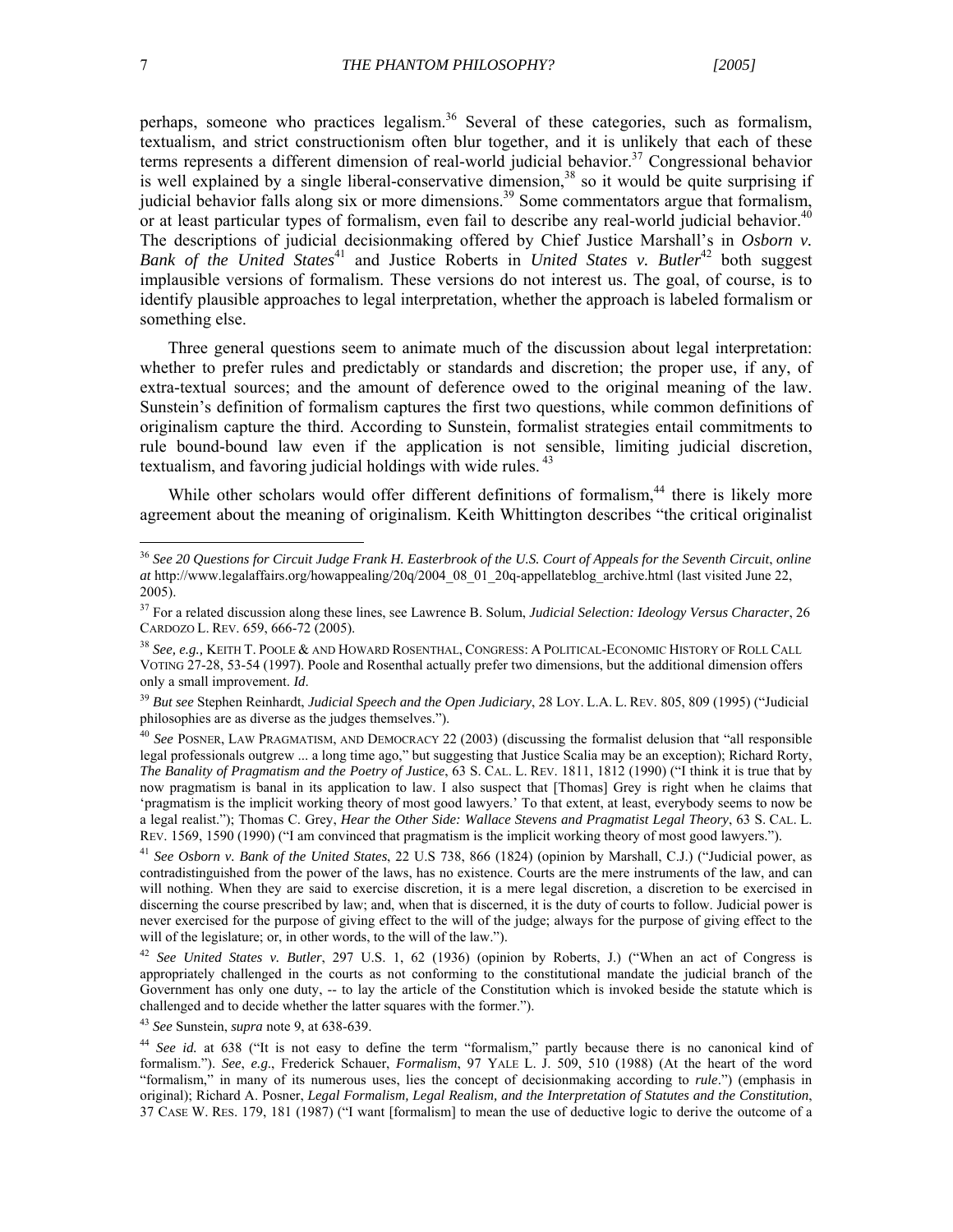directive" as the position that "the Constitution should be interpreted according to the understandings made public at the time of the drafting and ratification.<sup>345</sup> While Whittington's focus is on constitutional interpretation, the same principle applies to statutory interpretation.<sup>46</sup>

Given these definitions, it is theoretically plausible to think of formalism and originalism as two important yet distinct aspects of the legal model, ones that should largely capture the ideas of textualism and other approaches as well. Although Sunstein does reference deduction and mechanistic decisionmaking somewhat echoing Marshall and Roberts' unpersuasive descriptions of judging,47 formalism can be considered not as a method for completely *eliminating* discretion or extra-textual sources, but as a preference for rules over standards and as a preference for the text of the law over other sources. Originalism can be seen as a preference for the original meaning of the law, regardless of whether this meaning involves rules or standards and regardless of whether the original meaning is sought in the text, dictionaries, legislative history, or elsewhere. These preferences can be relatively stronger or weaker from judge to judge and still remain achievable in the real world of judging.

Pragmatism is best understood not as a distinct alternative to formalism or originalism, but as a sort of legal centrism. Pragmatism is theory blunted. Judge Posner describes it as a "middle way" between formalism and realism in particular,<sup>48</sup> but it can also be seen as a middle way between originalism and non-originalism.<sup>49</sup> It emphasizes "the primacy of consequences,"<sup>50</sup> "reasonableness,"<sup>51</sup> and using "common sense to resolve problems."<sup>52</sup> Hence, pragmatism is not a separate dimension of interpretation, but a mid-range on whatever other dimensions are important, whether these dimensions are formalism, originalism, or something else. A pragmatist, for example, is not wholly unconcerned about original meaning, but pragmatists will be more likely to balance originalist goals with other goals.<sup>53</sup> At least in theory, one pragmatist could be relatively more or less formalist or originalist than another pragmatist,<sup>54</sup> but pragmatism makes dull the sharper edges of interpretive theory so commonly advocated in academic discussions of legal interpretation.

Making sense of legal interpretation in theory is not the same as making sense of it in practice. Too little is known about judges' actual interpretive commitments. Too little is also known about how commitments to formalism or originalism affect the choice of common interpretive tools, such as the use of dictionaries, canons of construction, or legislative history. In theory, an originalist can be formalist or non-formalist. Using Sunstein's terminology, hard originalists attempt to derive rules from the original meaning of the law. Soft originalists attempt

case from premises accepted as authoritative. Formalism enables a commentator to pronounce the outcome of the case as being correct or incorrect, in approximately the same way that the solution to a mathematical problem can be pronounced correct or incorrect."); Mark Tushnet & Jennifer Jaff, *Critical Legal Studies and Criminal Procedure*, 35 CATH. U. L. REV. 361, 361-62 (1986) ("We define legal formalism as the position which claims that results in any particular case are in some nontrivial sense determined by a set of general principles."); JEROME FRANK, LAW AND THE MODERN MIND 101 (1930).

<sup>45</sup> KEITH E. WHITTINGTON, CONSTITUTIONAL INTERPRETATION 35 (Kansas 1999).

<sup>46</sup> *See*, *e.g*., ROBERT BORK, THE TEMPTING OF AMERICA (1997).

<sup>47</sup> *See* Sunstein, *supra* note 9, at 638-639.

<sup>48</sup> RICHARD A. POSNER, OVERCOMING LAW 3-4 (1995).

<sup>49</sup> *Id.* at 252-53 (discussing pragmatism as an alternative to *strict* originalism).

<sup>50</sup> *Id.* at 252.

<sup>51</sup> POSNER, *supra* note 40, at 59.

<sup>52</sup> *Id.* at 52.

<sup>53</sup> *See* POSNER, supra note 48, at 252-53.

<sup>54</sup> *See* POSNER, *supra* note 40, at 59 ("Formalism can be a pragmatist's strategy rather than merely a rhetoric.").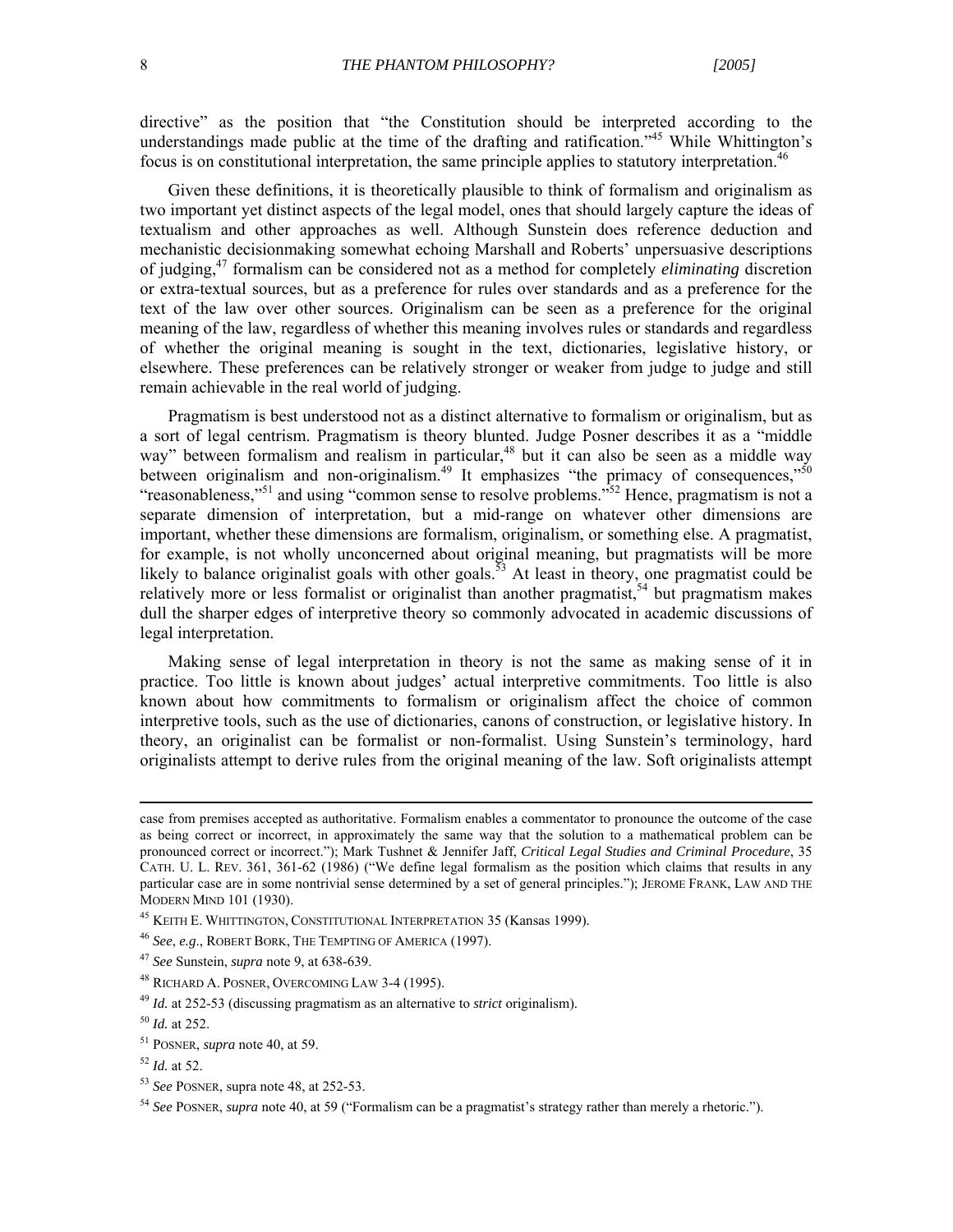to derive standards from it.<sup>55</sup> In Sunstein's terms, "hard" and "soft" essentially refer to formalism and non-formalism, respectively. A hard originalist would presumably be less likely to rely on legislative history than a soft originalist. But suppose a judge dislikes legislative history. It might be because the judge is relatively non-originalist. Or it might be because the judge is relatively formalist. To take another example, do some judges like dictionaries because they believe dictionaries track the original meaning of the law or because dictionaries make the law more predictable by tying interpretation to publicly accepted definitions? We simply lack enough information about judges' actual interpretive philosophies to predict which explanation is more likely or to explain how the many elements of the legal model all fit together. Instead, we have only a rough understanding, based on conflicting theories, of common elements of legal interpretation. In addition to measures of interpretive tools, we need an empirical account of how these tools fit together in practice.

#### **C. THE ATTITUDINAL MODEL**

The attitudinal model of judicial decisionmaking in political science is several decades old. Among political scientists, Herman Pritchett is often credited as the pioneering force behind the study of judicial behavior.<sup>56</sup> He approached judicial behavior both empirically and "realistically," recognizing that, at least in some cases, "the private attitudes of the majority of the Court ... become public law."57 Glendon Schubert, however, receives the credit for developing and testing the attitudinal model, with additional credit going to David Rohde and Harold Spaeth for making important contributions to the model in terms of both theory and evidence.<sup>58</sup> The leading discussion of the model is now contained in Jeffrey Segal and Harold Spaeth's *The Supreme Court and the Attitudinal Model Revisited* (2002), an updated edition of an earlier book.

Segal and Spaeth focus on the U.S. Supreme Court in developing and testing the attitudinal model, not the courts of appeals. They describe the justices as rational actors who make decisions based on their personal goals, the formal and informal rules in which the justices operate, and the various situations in which the opportunities for decisions arise.<sup>59</sup> They describe the justices' goals as *policy* goals.<sup>60</sup> What makes the Supreme Court different from most other courts for the pursuit of policy goals is the control exercised by the Court over its own docket.<sup>61</sup> Segal and Spaeth describe this institutional rule as "requisite" for the justices to vote their preferences. $62$ Unlike lower court judges, the justices are able to avoid "meritless cases," ones that do not have plausible legal arguments on both sides.63 But justices are not without some constraints in acting

<sup>62</sup> *Id*.

 $\overline{a}$ 

<sup>63</sup> *Id*.

<sup>55</sup> *See* CASS R. SUNSTEIN, LEGAL REASONING AND POLITICAL CONFLICT 173-75 (1996) (discussing "hard originalism" as an attempt to make constitutional and statutory interpretation rulelike).

<sup>56</sup> *See* Lawrence Baum, *C. Hermann Pritchett: Innovator with an Ambiguous Legacy*, in THE PIONEERS OF JUDICIAL BEHAVIOR 57 (Maveety ed. 2003); C. Herman Pritchett, THE ROOSEVELT COURT (1948); C. Herman Pritchett, *Divisions of Opinion Among Justices of the U. S. Supreme Court, 1939-1941*, 35 AM. POL. SCI. REV. 890-898 (1941). For a discussion of the distinction between behavioralism and attitudinalism, see Michael Heise, *The Past, Present, and Future of Empirical Legal Scholarship: Judicial Decision Making and the New Empiricism*, 4 U. ILL. L. REV. 833, 836 (2002).

<sup>57</sup> Pritchett (1941), *supra* note 56, at 890.

<sup>58</sup> *See* Jeffrey A. Segal, *Glendon Schubert: The Judicial Mind*, *in* Maveety, *supra* note 56, at 78, 87-88; GLENDON SCHUBERT, QUANTITATIVE ANALYSIS OF JUDICIAL BEHAVIOR (1959); GLENDON SCHUBERT, THE JUDICIAL MIND (1965); GLENDON SCHUBERT, THE JUDICIAL MIND REVISITED (1974); DAVID ROHDE & HAROLD SPAETH, SUPREME COURT DECISION MAKING (1976).

<sup>59</sup> SEGAL & SPAETH, *supra* note 4, at 92-97.

<sup>60</sup> *Id*. at 92.

<sup>61</sup> *Id*. at 93.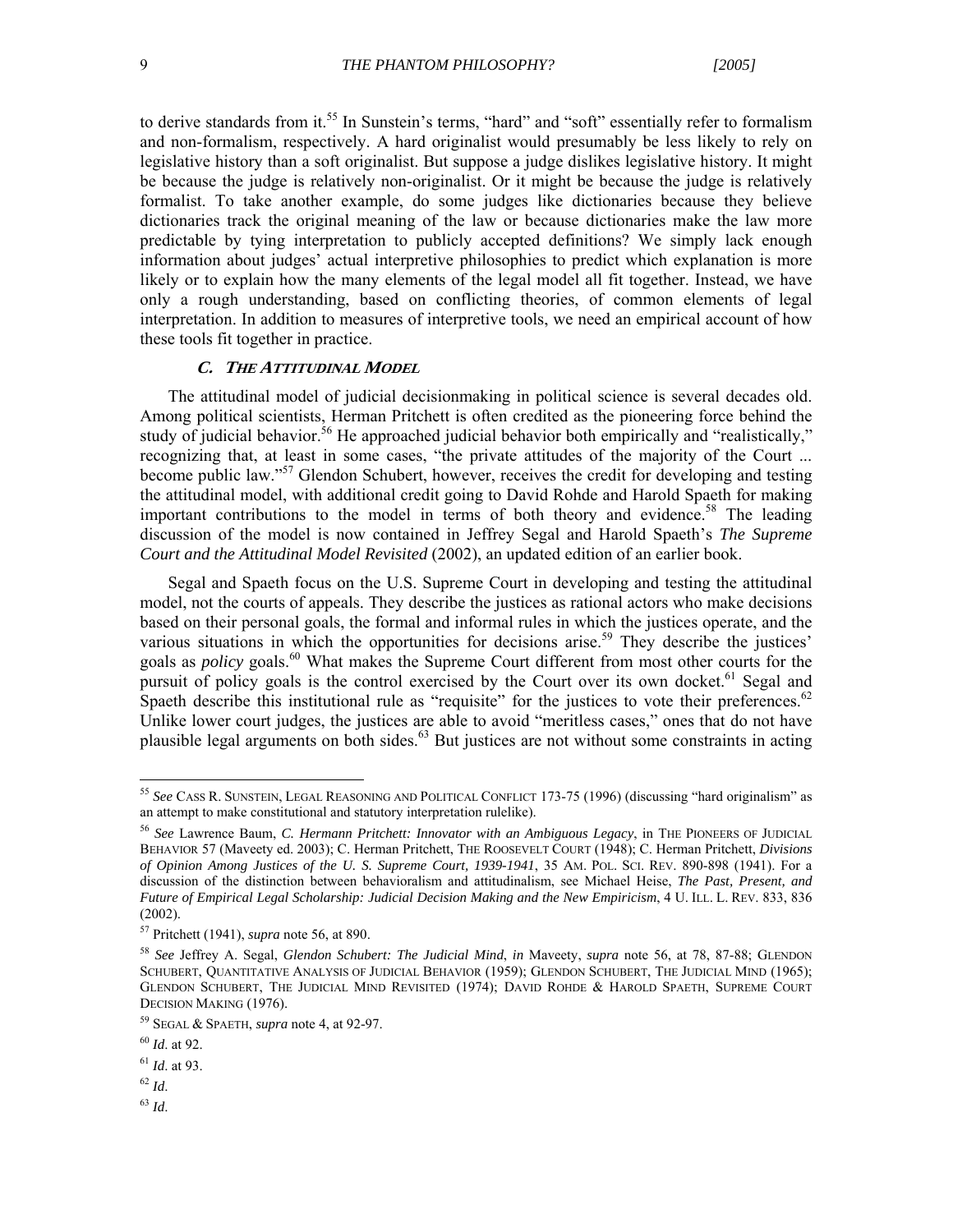on their preferences. Segal and Spaeth recognize some obvious limitations, such as the opinionwriting stage. In order to produce a majority opinion, the justices must sometimes accommodate other justices who have different policy goals.<sup>64</sup>

While bargaining may affect the ability of the justices to achieve their desired policy, Segal and Spaeth find that the judges' policy preferences are excellent predictors of their final votes on the merits,  $65$  arguing that "Rehnquist votes the way he does because he is extremely conservative; Marshall voted the way he did because he was extremely liberal."<sup>66</sup> Despite the success of the attitudinal model, Segal and Spaeth's dataset is limited to civil liberties cases.<sup>67</sup> The attitudinal model may be limited in its application to other cases, and it may be limited in its application to the courts of appeals.

Studies do offer support for the application of the attitudinal model to the courts of appeals,<sup>68</sup> but significant questions remain about how well it explains decisionmaking outside of the Supreme Court. One critical difference between the Supreme Court and the lower courts is the lower courts' lack of control over their dockets. The courts of appeals cannot "cherry pick" the hard cases where strong legal arguments can be mustered on both sides, cases where judges have the greatest opportunity to make purely policy based decisions. Moreover, a greater portion of the Supreme Court's docket includes cases that are ideologically divisive or that are difficult to answer through the conventional approaches of lawyers and judges, most of which are represented in the legal model and absent from the attitudinal model. Nevertheless, a large percentage of the Supreme Court's decisions are unanimous, ranging from 29.6% to 43% during the 1994 to 2003 terms, with an average during this period of  $35.5\%$ <sup>69</sup> Perhaps even the Supreme Court receives a fair share of legally easy cases. Whether or not these cases are easy or there is some other reason for unanimity in these cases, easy cases should be more common at the intermediate appellate level, suggesting that traditional legal considerations should matter more at in the courts of appeals. The solution is to develop and test a model of appellate decisionmaking that combines both legal and attitudinal elements.

#### **IV. DATA AND METHODOLOGY**

#### *A.* **The Court and The Judges**

The United States Court of Appeals for the Seventh Circuit covers the states of Illinois, Indiana, and Wisconsin, with most of its business conducted in Chicago.<sup>70</sup> This study concerns itself with sixteen current and former judges on the Seventh Circuit including those listed below.

<sup>64</sup> *Id*. *See also* LEE EPSTEIN & JACK KNIGHT, THE CHOICES JUSTICES MAKE 1-9 (1998) (discussing strategic options in the case of *Craig v. Boren*, 429 U.S. 190 (1976)).

<sup>65</sup> SEGAL & SPAETH, *supra* note 4, at 312-26.

<sup>66</sup> *Id*. at 86.

<sup>67</sup> *Id*. at 322-23.

<sup>68</sup> KLEIN, *supra* note 4, at 15; DONALD R. SONGER, REGINALD S. SHEEHAN, AND SUSAN B. HAIRE, CONTINUITY AND CHANGE ON THE UNITED STATES COURTS OF APPEALS 103 (2000); Donald R. Songer & Susan Haire, *Integrating Alternative Approaches to the Study of Judicial Voting: Obscenity Cases in the U.S. Courts of Appeals*, 36 AM. J. OF POL. SCI. 963 (1992); Donald R. Songer, Jeffrey A. Segal, and Charles M. Cameron, *The Hierarchy of Justice: Testing a Principal-Agent Model of Supreme Court-Circuit Court Interactions*, 38 AM. J. OF POL. SCI. 673 (1994); Sheldon Goldman, *Voting Behavior on the United States Courts of Appeals Revisited,* 69 AM. POL. SCI. REV. 491 (1975); Sheldon Goldman, *Voting Behavior on the United States Courts of Appeals, 1961-1964*, 60 AM. POL. SCI. REV. 374 (1966).

<sup>69</sup> *Nine Justices, Ten Year: A Statistical Retrospective*, 118 HARV. L. REV. 510, 520 (2004).

 $70$  The Seventh Circuit is often ranked as one of most respected circuits in the country. 2 ALMANAC OF THE FEDERAL JUDICIARY, 7<sup>th</sup> Circuit 1 (2005) ("Lawyers interviewed ranked the Seventh Circuit as one of the top circuits in the country."); William M. Landes, Lawrence Lessig, and Michael E. Solimine*, Judicial Influence: A Citation Analysis of*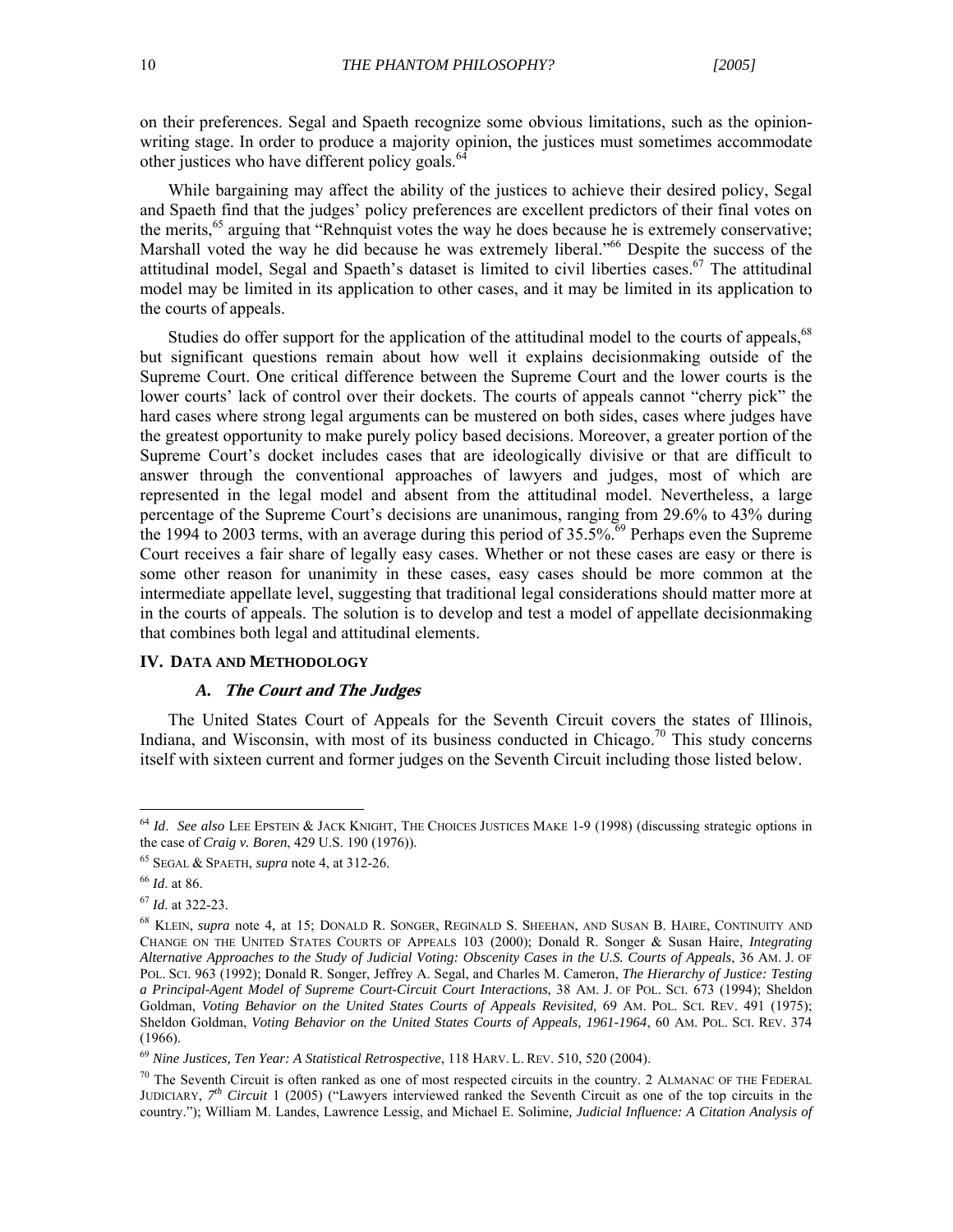Prior to appointment on the Seventh Circuit, some of these judges were federal district court judges, state supreme court judges, state trial judges, academics, and many of them, at one time, were in private practice.

| Thomas F. Fairchild    | (Johnson, 1966) | Frank H. Easterbrook | (Reagan, 1985)  |
|------------------------|-----------------|----------------------|-----------------|
| <b>Walter Cummings</b> | (Johnson, 1966) | Kenneth F. Ripple    | (Reagan, 1985)  |
| William J. Bauer       | (Ford, 1974)    | Daniel A. Manion     | (Reagan, 1986)  |
| Harlington Wood, Jr.   | (Ford, 1976)    | Michael S. Kanne     | (Reagan, 1987)  |
| Richard D. Cudahy      | (Carter, 1979)  | Ilana Diamond Rovner | (Bush, 1992)    |
| Richard A. Posner      | (Reagan, 1981)  | Diane P. Wood        | (Clinton, 1995) |
| John L. Coffey         | (Reagan, 1982)  | Terence T. Evans     | (Clinton, 1995) |
| Joel M. Flaum          | (Reagan, 1983)  | Ann Claire Williams  | (Clinton, 1999) |

#### **B. The Cases**

The cases on which we test our model—the cases that make up our dependent variable—are the non-unanimous decisions decided by the Seventh Circuit during the 1997 through 2003 terms (defined as August 1, 1997 to July 31, 2003), meaning cases that include some sort of concurring or dissenting opinion(s). Less than ten percent of all the cases decided in this time period are nonunanimous.<sup>71</sup> We do not include cases decided en banc, cases where the opinion was vacated by the court, dissents from denials of rehearing or rehearing en banc, dissents from petitions for rehearing or stay, or cases where Judge Jesse Eschbach participated (because he participated in so few cases in the selected terms). The dependent variable is not the outcome of these cases, but whether each pair of judges on the three-judge panels agreed in the outcome. For each case, there are three judges and three pairings or dyads of judges. As there are 324 cases in the dependent variable dataset, there are 972 observations. It is on these observations that we test our measure of interpretive philosophy.

Because we use only non-unanimous cases, our conclusions are necessarily limited. Scholars have shown that unanimous cases can mask disagreement among judges and may sometimes give the misleading impression that a particular case is "easy."72 While there are no doubt exceptions, perhaps where a collegial judge defers to his or her more interested colleagues, many unanimous cases are likely easy (or at least easier than the non-unanimous cases),  $^{73}$  either because the outcomes are clearly resolved by precedent or because the judges' policy preferences on the issue are similar. Regardless, it eludes us how to test whether agreement in a unanimous cases is based on legal or policy preferences, absent candid participant statements or sophisticated information about honest policy preferences.

*Federal Courts of Appeals Judges*, 27 J. LEGAL STUD. 271, 303-04 (1998) (ranking the Seventh Circuit first for outsidecircuit citations and total citations).

<sup>71</sup> *See* Table 2, *infra*.

<sup>72</sup> *See* DANIEL J. PINELLO, THE IMPACT OF JUDICIAL-SELECTION METHOD ON STATE-SUPREME COURT POLICY: INNOVATION, REACTION, AND ATROPHY 25 (1995) (finding that two state supreme courts voted without dissent, but reach opposite conclusions, on identical legal issues in 14 of 29 instances); Donald R. Songer, *Consensual and Nonconsensual Decisions in Unanimous Opinions of the United States Courts of Appeals*, 26 AM. J. POL. SCI. 225-39 (1982); Burton M. Atkins and Justin J. Green, *Consensus on the United States Courts of Appeals: Illusions or Reality?* 20 AM. J. POL. SCI. 735 (1976).

<sup>73</sup> *See*, *e.g*., *Witcher v. City of Greenville*, 95 Fed. Appx. 187 (7th Cir. 2004) (unpublished) ("Witcher's suit is frivolous."). The court's opinion indicates that this case was easily resolved under existing Supreme Court precedent. The oral argument suggests that the appellant overlooked the controlling case and that the appellee kept quiet about this oversight for strategic reasons. See the oral argument audio file (case no. 03-4092) at

http://www.ca7.uscourts.gov/fdocs/docs.fwx?caseno=03-4092&submit=showdkt&yr=03&num=4092 (last visited July 16, 2005).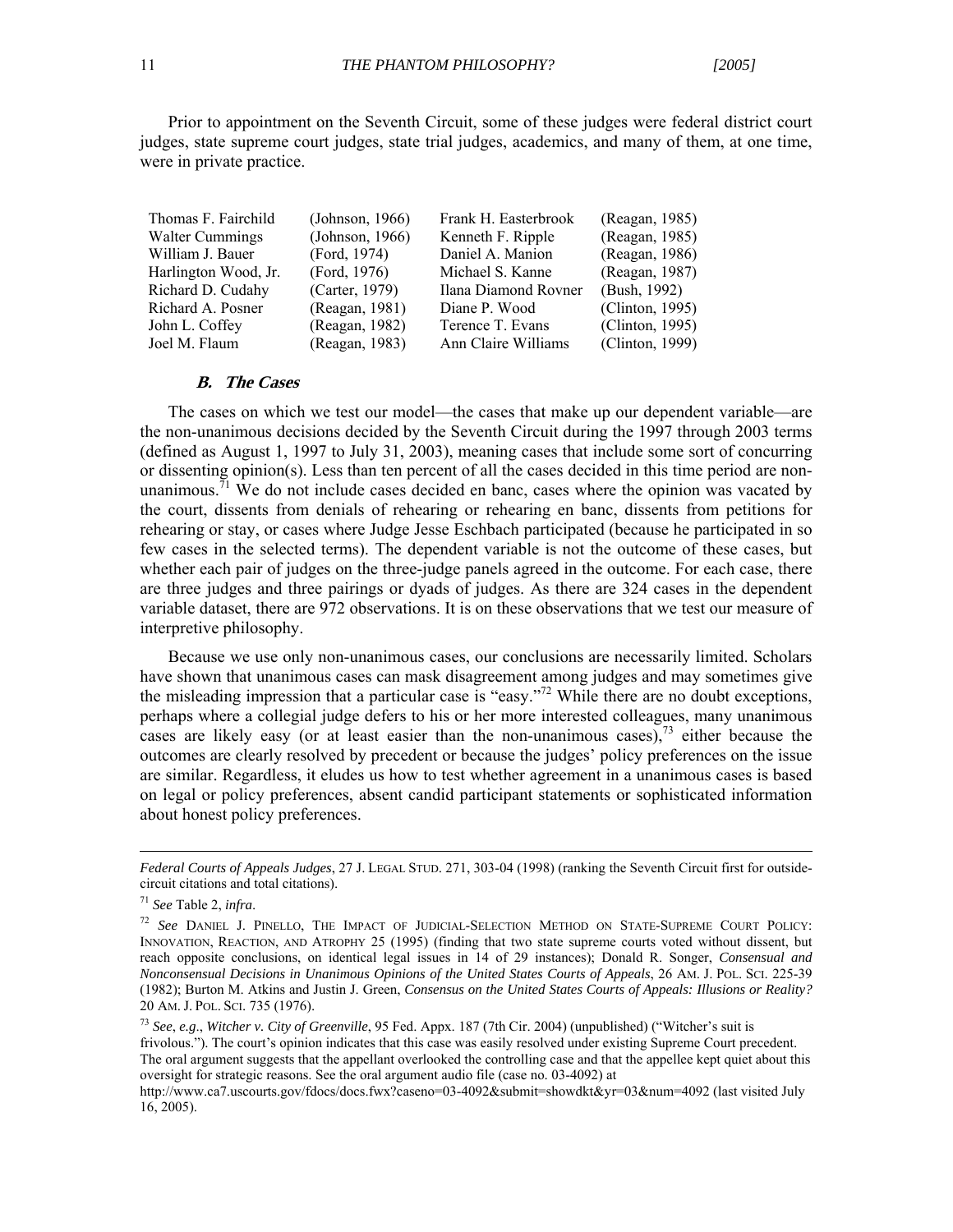#### **C. Methodology**

Our model of judicial decisionmaking employs five independent variables: ideological distance between two judges, "interpretive" distance between two judges, trial court experience by one or both judges, judicial collegiality defined by terms together on the court at the time the decision was made, and case type. Agreement between a dyad of two judges, our dependent variable, is a function of our five independent variables. We will address each of the five variables in turn, explaining how we will operationalize each one in an effort to create measures that are both valid and reliable.

#### *1.* **Operationalizing Ideology**

 Defining judges' ideological or policy preferences as a conceptual matter is fairly simple. They are the policies personally favored by the judges, independent of their judgments about the policies required by external sources of positive law, such as statutes or constitutions. Ideological preferences may be based on judges' conceptions of justice or natural law, which they might invoke to trump the positive law. Operationalizing judges' ideological preferences, however, is not at all simple. Scholars who study elites in general all face a similar problem, one that is no less acute for scholars of judicial behavior.<sup>74</sup> Ideally, scholars could persuade judges or other elites to participate in lengthy surveys about their policy preferences. Most scholars are not this persuasive.<sup>75</sup> We are therefore forced to struggle along with second best measures. After considering several measures,<sup>76</sup> we conclude that the best available option is to rely primarily on Giles, Hettinger, and Pepper's ("GHP") adaptation<sup>77</sup> of Keith Poole's "common space scores,"<sup>78</sup> which are measures of ideology of members of the House and Senate.<sup>79</sup>

For each appellate judge, GHP assign him or her one of two common space scores. For judges nominated to sit in a state represented by a senator of the president's party, the senator's common space score is used. The use of the senator's score rather than the president's reflects the tradition of senatorial courtesy, whereby a senator of the president's party may veto potential

<sup>74</sup> KLEIN, *supra* note 4, at 144 ("[My] measures of ideology might be improved ... although the fact that scholars have struggled with this problem for decades does not inspire optimism."); SEGAL & SPAETH, *supra* note 4, at 320 ("Measuring the attitudes of political elites is a difficult task, as senators, justices, and Presidents are unlikely to fill out survey questionnaires provided by scholars, no less fill them out honestly.").

<sup>75</sup> For a study which determined judicial preferences by survey, see Theodore L. Becker, *A Survey Study of Hawaiian Judges: The Effect on Decisions of Judicial Role Variations*, 60 AM. POL. SCI. REV. 677 (1966).

<sup>&</sup>lt;sup>76</sup> There are several alternatives. The first is coding policy preferences based on opinions. The second is relying on David Klein's ideology scores derived from profiles contained in the *Almanac of the Federal Judiciary*. KLEIN, *supra* note 4, at 63-64. The third is relying on the political party of judges or the party of the appointing president as proxies for their ideological preferences. *See, e.g.,* William Landes, Lawrence Lessig, and Michael Solimine, *Judicial Influence: A Citation Analysis of Federal Courts of Appeals Judges*, 27 J. LEGAL STUD. 271, 319 (1998); Daniel R. Pinello, *Linking Party to Judicial Ideology in American Courts: A Meta-analysis*, 20 JUSTICE SYS. J. 219 (1999); Kevin L. Lyles, *Presidential Expectations and Judicial Performance Revisited: Law and Politics in the Federal District Courts, 1960-1992*, 26 PRESIDENTIAL STUD. Q. 447 (1996). And the fourth is relying on newspaper editorials published prior to the justices' confirmation to the Supreme Court. *See* SEGAL & SPAETH, *supra* note 4, at 321. *See also* Jeffrey A. Segal & Albert D. Cover, *Ideological Values and the Votes of U.S. Supreme Court Justices,* 83 AM. POL. SCI. REV. 557 (1989).

<sup>77</sup> *See* Michael W. Giles, Virginia A. Hettinger, and Todd C. Peppers, *Measuring the Preferences of Federal Judges: Alternatives to Party of the Appointing President* (unpublished manuscript on file with the authors). The GHP scores have been validated as a measure of ideology. Virginia A. Hettinger, Stefanie A. Lindquist and Wendy L. Martinek, *Comparing Attitudinal and Strategic Accounts of Dissenting Behavior on the U.S. Courts of Appeals*, 48 AM. J. POL. SCI. 123 (2004).

<sup>78</sup> *See* Keith T. Poole, *Recovering a Basic Space from a Set of Issue Scales*, 42 AM. J. POL. SCI. 954 (1998). Pooles' common space scores are available at http://voteview.uh.edu/readmeb.htm.

<sup>79</sup> *See id.* at 982.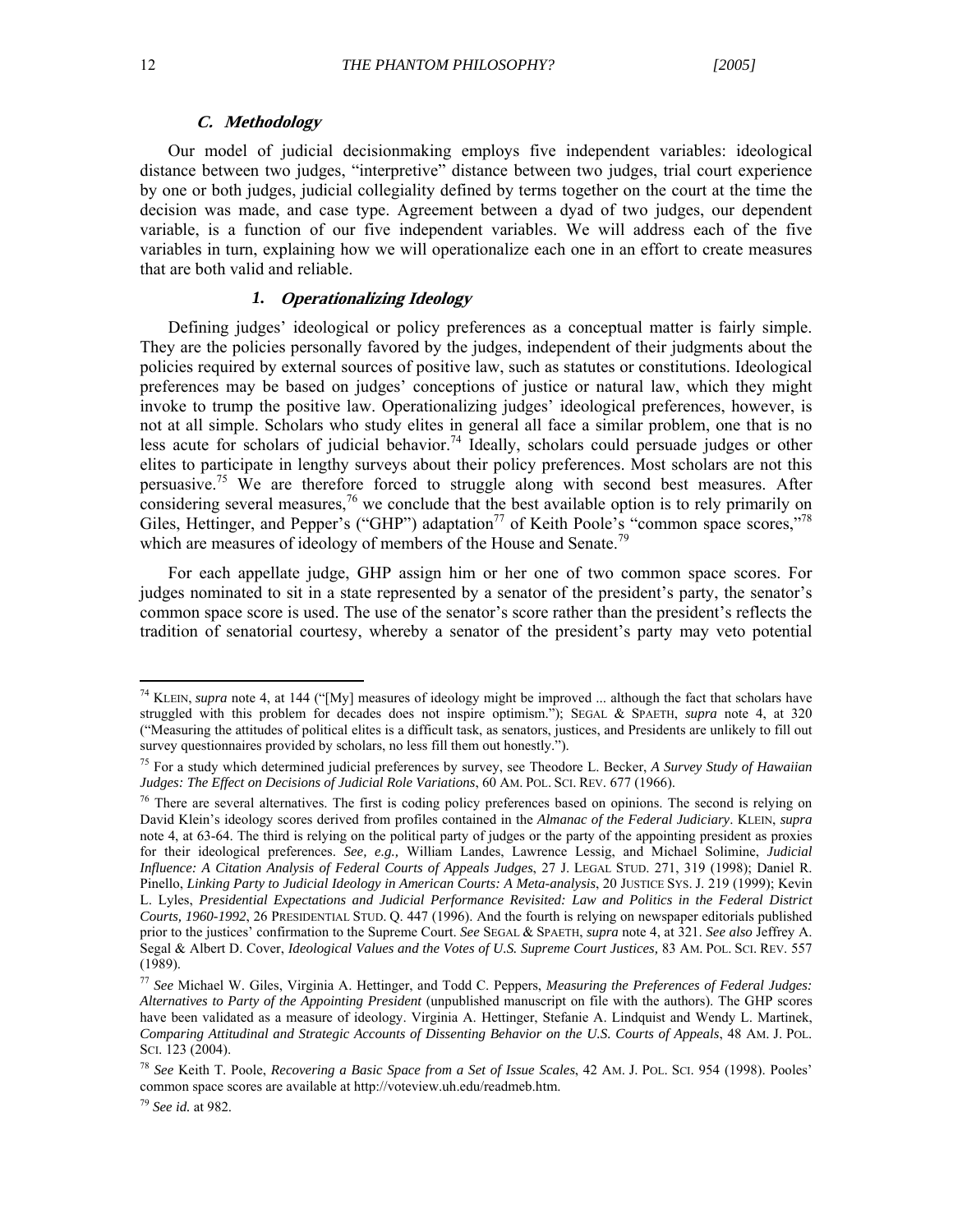judicial nominees to his or her home state.<sup>80</sup> Scores for both senators and Presidents are on the same scale, ranging from most liberal at -1.0 to most conservative at +1.0. In situations where both senators from a state are members of the president's party, they assign the judge the average of the two senators' scores. If neither of the two senators is of the same party as the president, then they assign the judge the president's score.<sup>81</sup> Presidential scores are as follows: Johnson is rated at -.385; Ford at .358; Carter at -.510; Reagan at .568; Bush at .546; and Clinton at -.456. A potential problem, however, is that nominees with judicial experience may be appointed because of their known legal preferences. For example, presidents and senators might care a great deal about a judge's expressed legal preferences on labor laws, without caring much about any divergent policy preferences on the same issue.

Using these scores for each appellate judge, GHP analyzed the relationship between the judges' common space scores and their voting records in civil rights/liberties cases and criminal cases. They found that the ideology of judges explains only a small percentage of the variance in these cases, regardless of whether ideology is operationalized by the party of the appointing president or the common space scores. As compared to 6% for measures based on party, the common space scores explain nearly 11% of the variance.<sup>82</sup> This result is consistent either with the possibility that their measure of preferences is inadequate or that the legal model is an important element of judicial decisionmaking, one for which they did not control.

Table 1 reports the scores for each judge of the Seventh Circuit who has served in the past five years. Each of these judges continues to serve on the court except for Judge Walter Cummings, who served until his death in April 1999. Using this measure, Judge Cummings is the most liberal judge to sit on the court in the past five years and Judge Easterbrook is the most conservative.

| Judge                | <b>Score</b> |  |
|----------------------|--------------|--|
| Walter Cummings      | $-.573$      |  |
| Thomas F. Fairchild  | $-464$       |  |
| Terence T. Evans     | $-.451$      |  |
| Diane P. Wood        | $-416$       |  |
| Richard D. Cudahy    | $-.388$      |  |
| Ann Claire Williams  | $-.345$      |  |
| William J. Bauer     | $-.026$      |  |
| Joel M. Flaum        | $-.026$      |  |
| Richard A. Posner    | $-.026$      |  |
| Harlington Wood, Jr. | $-.026$      |  |
| John L. Coffey       | .261         |  |
| Michael S. Kanne     | .369         |  |
| Daniel A. Manion     | .369         |  |
| Kenneth F. Ripple    | .369         |  |
| Ilana Diamond Rovner | .546         |  |
| Frank H. Easterbrook | .568         |  |

**Table 1: Common Space Scores for the Seventh Circuit (GHP)** 

<sup>80</sup> *See* Donald R. Songer, *The Policy Consequences of Senate Involvement in the Selection of Judges in the United States Court of Appeals*, 35 W. POL. Q. 107 (1982).

<sup>81</sup> Giles, Hettinger, and Peppers, *supra* note 77, at 4.

<sup>82</sup> *Id.* at 9.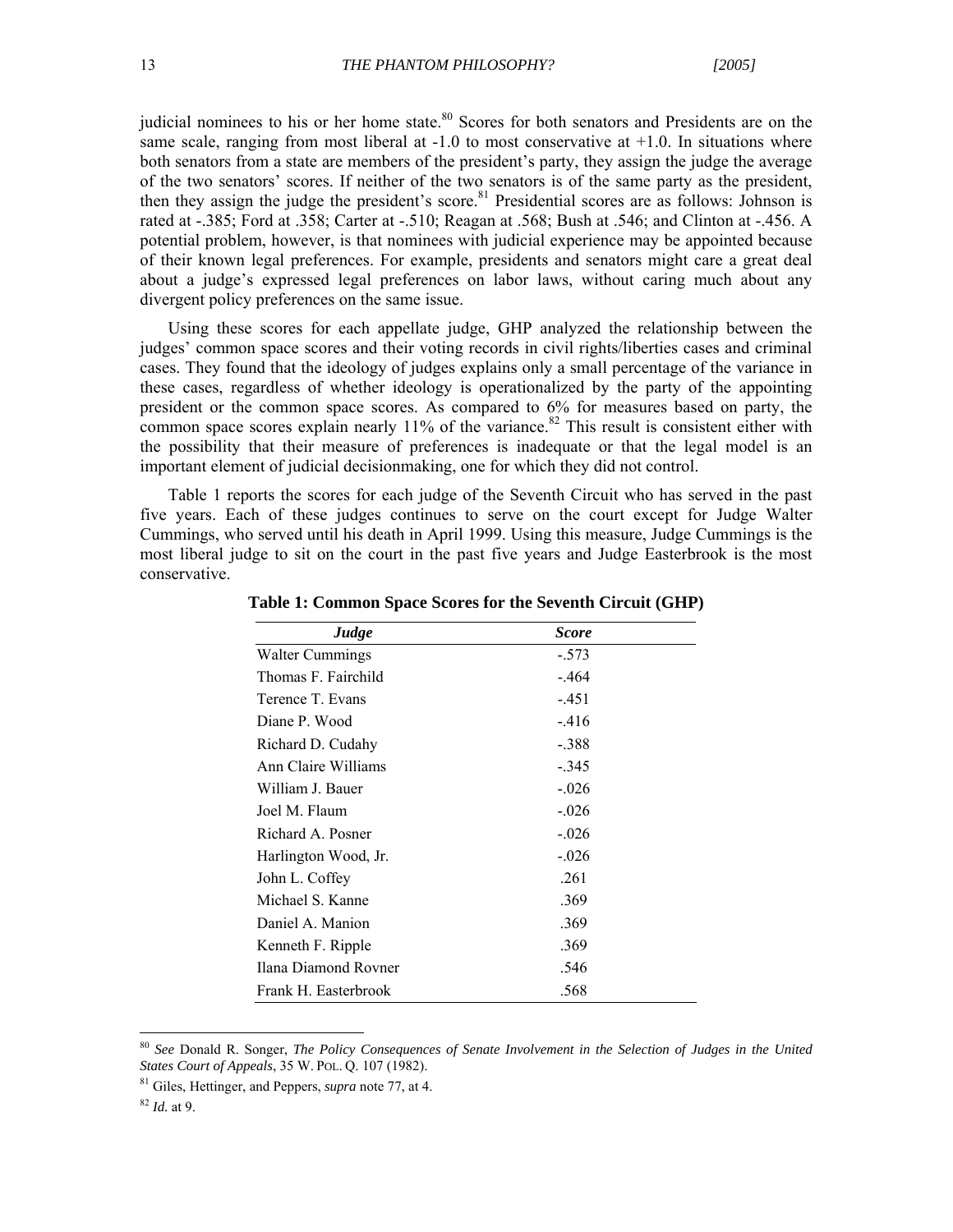#### *2.* **Operationalizing Interpretive Philosophy**

Interpretive philosophy presents a greater challenge than our other variables. For ideology, collegiality, and trial court experience, the key question is whether the operational definitions are valid, but these definitions should be very reliable. Interpretive philosophy, however, presents challenges of validity and reliability. Our operational definition of interpretive philosophy is based on the coding of opinions written by the judges, with the goal of quantifying how frequently they use certain interpretive tools in their opinion writing. We have attempted to confirm the results of coding opinions by surveying former Seventh Circuit law clerks on a variety of questions about the use of interpretive tools by their own judges and three other randomly selected Seventh Circuit judges.

#### *a.**Coding Opinions*

Interpretive philosophy is a difficult concept to operationalize, but the most obvious starting point is to rely on judges' written opinions. One might, for example, take a sample of all cases decided by a full opinion in a circuit and count the number of opinions that demonstrate agreement or disagreement with a certain definition of an interpretive philosophy, such as Sunstein's three-part definition of formalism.<sup>83</sup> One might even make a comparative judgment about the extent to which cases are decided on, for example, formalist grounds by coding the opinions on a scale running from strongly formalist to strongly non-formalist. Another option is to identify how often judges employ specific types of legal reasoning. It is this last option that we employ because certain interpretive tools are thought to define judicial philosophies such as formalism. In addition, formalists and originalists do not always agree among themselves. Justice Antonin Scalia, for example, likes dictionaries.<sup>84</sup> Judge Frank Easterbrook does not.<sup>85</sup> Focusing on specific tools may therefore provide a more sensitive measure of interpretive philosophy. We coded the cases for the following eight interpretive tools: the original meaning of the Constitution; the canons of construction; legislative history; the plain meaning rule; dictionaries; economic analysis; use of balancing tests; preference for rules.

We picked these tools both because the literature and numerous professors we informally surveyed identified these tools as important. For example, scholars have suggested that balancing tests,  $86$  dictionaries,  $87$  canons of construction,  $88$  concerns for original meaning,  $89$  and the plain meaning rule<sup>90</sup> are all important elements of judicial decision making. In addition, many of these tools may characterize a number of interpretive philosophies. For example, a preference for rules,

<sup>83</sup> *See, supra,* Part II.B.

<sup>84</sup> The rise of dictionary usage is frequently linked to Justice Scalia's textualism. *See* WILLIAM N. ESKRIDGE, JR. & PHILIP P. FRICKEY, CASES AND MATERIALS ON LEGISLATION 625-26 (West 2d ed. 1995).

<sup>85</sup> Frank H. Easterbrook, *Text, History, and Structure in Statutory Interpretation*, 17 HARV. J.L. & PUB. POL'Y 61, 67 (1994) ("[T]he choice among meanings must have a footing more solid than a dictionary—which is a museum of words, a historical catalog, rather than a means to decode the work of legislatures").

<sup>86</sup> *See, e.g.,* Patrick M. McFadden, *The Balancing Test*, 29 B. C. L. REV. 585 (1988).

<sup>87</sup> *See, e.g.,* Samuel A. Thumma & Jeffrey L. Kirchmeier*, Lexicon Remains a Fortress*, 5 GREEN BAG 2D 51 (2001); Samuel A. Thumma & Jeffrey L. Kirchmeier, *The Lexicon Has Become a Fortress: The United States Supreme Court's Use of Dictionaries*, 47 BUFF. L. REV. 227 (1999); Note, *Looking It Up: Dictionaries and Statutory Interpretation*, 107 HARV. L. REV. 1447 (1994); A. Raymond Randolph, *Dictionaries, Plain Meaning, and Context in Statutory Interpretation*, 17 HARV. J. L. & PUB. POL. 71 (1994).

<sup>88</sup> *See, e.g.,* SCALIA, *supra* note 10, at 26 ("All of this is so commonsensical that, were the canons not couched in Latin, you would find it hard to believe anyone could criticize them.")

<sup>89</sup> *See* Robert M. Howard & Jeffrey A. Segal, *An Original Look at Originalism*, 36 LAW & SOC'Y REV. 113, 124 (2002).

<sup>90</sup> *See* William T. Allen, *Judge "the Game by the Rules": An Appreciation of the Judicial Philosophy and Method of Walter K. Stapleton*, 6 DEL. L. REV. 223, 262 (2003) ("[Judge] Stapleton balks when he perceives his colleagues deviating from plain-meaning readings of statutes in order to pursue what appears to him to be their own understanding of case-specific justice.").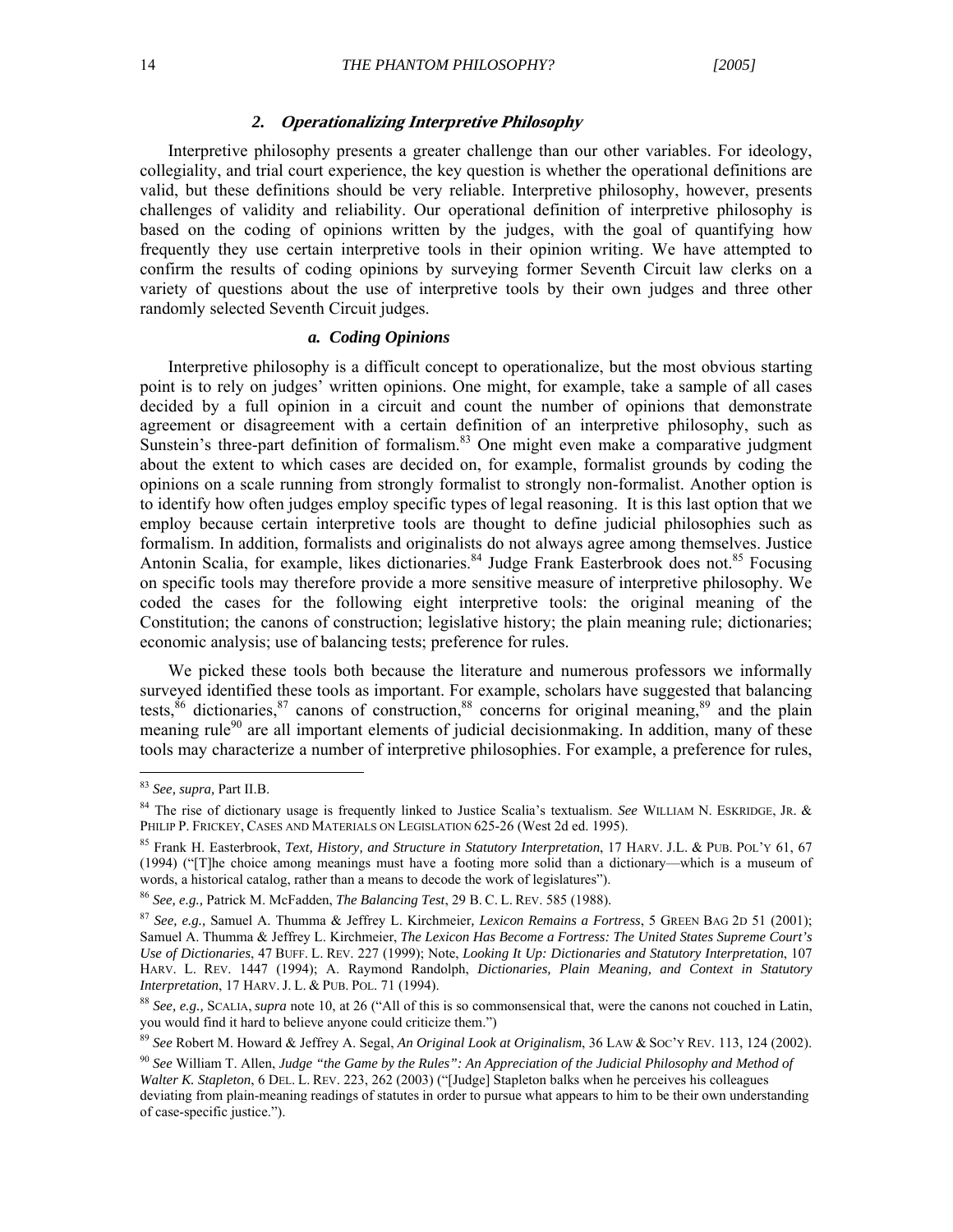and the plain meaning rule specifically, may embody Sunstein's definition of formalism. While this list hardly exhausts the elements of the legal model, we make an assumption that the use of tools directly measured is correlated with the use of tools not directly measured—though as noted in Part III, we currently lack an empirical understanding of how the use of various tools fits together. Much like the standard measures of ideology, our measure of judges' interpretive philosophies is ultimately a proxy measure of something much more complex.

Although we incorporated a longer list of sixteen tools into our survey of judicial clerks, we selected these eight because we were more confident in our ability to construct valid LEXIS search terms for these tools.<sup>91</sup> Similar terms have been used in studies by other researchers. Howard and Segal, for example, searched for the terms "plain meaning" and "plain language" in U.S. Supreme Court briefs to code textualist arguments.<sup>92</sup>

We searched all opinions written by all sixteen judges while serving on the Seventh Circuit, including majority opinions, concurrences, dissents, and *dubitante* opinions.<sup>93</sup> We excluded, however, all non-unanimous cases decided between August 1, 1997 and August 1, 2003, since these cases are the ones we seek to explain. This excluded set of cases is not a random sample of Seventh Circuit decisions; it is instead a block of six year's worth of non-unanimous cases. Excluding them may bias our coding results, but including them could create another problem: incorporating the same cases into both our independent and dependent variables would raise a concern about circularity. The concern would not be as serious as when judges' views are coded as conservative or liberal based on case outcomes and then these measures are used to predict case outcomes. We are not coding the outcomes, but the arguments contained within the opinions. Nevertheless, we decided to keep the sets of cases used to create the independent and dependent variables distinct to avoid any issue of circularity. Once we removed this set of non-unanimous cases from the mix, we counted the number of cases in which each judge used one of the eight interpretive tools. All cases that contained our search terms were individually coded to determine whether the judge used the relevant interpretive tool at least once in his or her legal analysis.<sup>94</sup> As

<sup>&</sup>lt;sup>91</sup> The search terms were as follows: the original meaning of the Constitution (("original understanding" or "original") intent" or "originalism" or "original meaning" or ratifie!) /10 (constitution! or amendment or clause)) or (Federalist or "founding fathers" or "constitutional convention" or (framers /5 constitution! or amendment or clause); canons of construction ((canon! /5 statutory or construction or interpretation) or "expressio unius" or "noscitur a sociis" or "ejusden generis" or "surplusage" or "in pari materia" or (derogation /2 "common law")); legislative history ("legislative history" or "committee report" or "U.S.C.C.A.N." or "floor debate" or "committee statement" or "committee hearing" or "legislative counsel" or "H.R." or S.J. Res." or "Cong. Rec." or "S. Res." or "H.R.J. Res." or S. Doc. No." or "S. Rep."); plain meaning rule ((plain or unambiguous or clear) /2 (meaning or language)); dictionaries ("dictionaries" or "dictionary"); economic analysis ((cost! /3 benefit! /3 analysis) or "economic analysis" or ((economic or market!) /5 (efficien! or inefficien!)); use of balancing tests (balancing /2 test!) or "balancing approach"; preference for rules ("bright line" or categorical or blanket or "per se") /5 (rule! or test!). We must note that an unusual and problematic LEXIS problem occurred many times when doing this study. Sometimes the same search would show one or two fewer hits. We used and coded the larger number of hits and ran searches multiple times to help ensure that cases were not missed. This problem, now uncovered, should be of great concern to practicioners and social scientists. When searching all of a judge's opinions for a certain phrase, you can certainly not be sure that all the cases that actually use the search terms will be generated by the search engine. Similarly, we note that the LEXIS date restriction frequently results in hits outside the selected time period.

<sup>92</sup> *Id.* at 123.

<sup>93</sup> Some judges write *dubitante* opinions in order to express doubt about the majority opinion without dissenting*. See, e.g., U.S. v. Zendeli*, 180 F.3d 879 (7th Cir. 1999) (Ripple, J., *dubitante*).

<sup>&</sup>lt;sup>94</sup> Six individuals, including four research assistants and the two authors, coded cases. The four research assistants were each assigned a group of four judges, and coded all eight tools for each of these judges. The groups were as follows: (A) H. Wood, D. Wood, Cudahy, Flaum; (B) Fairchild, Kanne, Ripple, Bauer; (C) Rovner, Manion, Coffey, Easterbrook; (D) Williams, Evans, Cummings, Posner. All cases that the research assistants found difficult to code or marked with a question mark were coded by the authors. Opinions written by each judge were coded according to a schedule based on the tools. During the first week, all coders coded "Flaum-Dictionaries" as practice. The timeline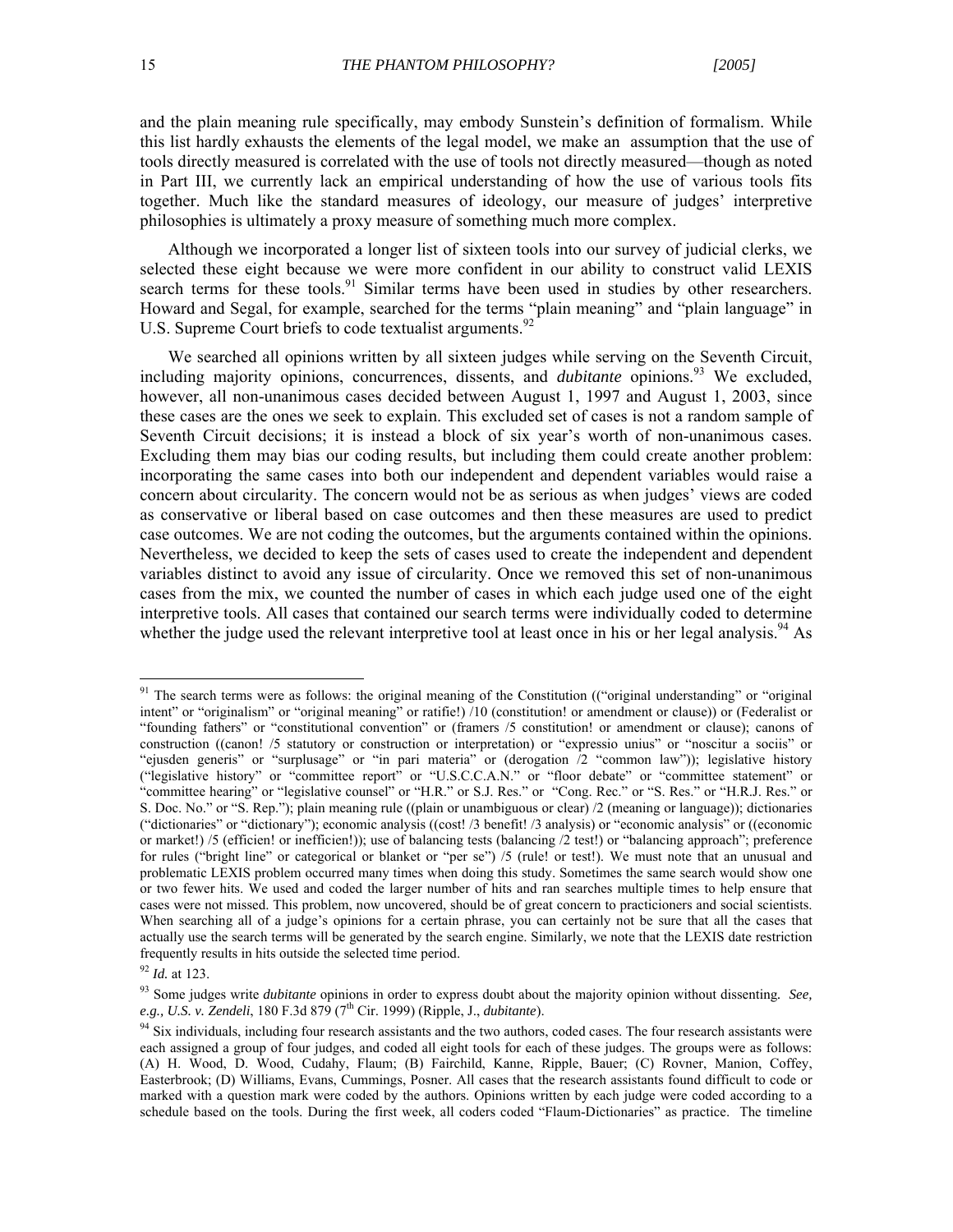opinions often contain references to multiple tools, we coded many opinions multiple times. Across all tools, we coded non-unique 6,936 opinions.

To create a percentage of how often the judge employs a specific interpretive tool, the number of opinions in which a judge used a tool was divided by the judge's total number of written opinions and then multiplied by 100. Percentages for each interpretive tool can be found in the tables in Part VI and Appendix A. The interpretive tool *distance* between two judges is equal to the absolute value of the difference in their percentages. For example, Judge Coffey used a dictionary in his legal analysis in 8.8% of the opinions he drafted, while Judge Evans employed dictionaries 4.4% of the time. Thus, their dictionary usage distance is 4.4 percentage points.

We recognize that simple counts of references to dictionaries, invocations of the original meaning, and other references to these tools may be misleading. Judges frequently reference an interpretive tool even when it is not useful in deciding the case. In *Country Mutual Insurance Co. v. American Farm Bureau Federation*, for example, Judge Easterbrook refers to dictionaries as "word museums" and unhelpful in determining the evolving meaning of language.<sup>95</sup> Judge Posner has lamented the "inadequacy of original understanding as a guide to constitutional interpretation,"<sup>96</sup> and has questioned the usefulness of the plain meaning rule.<sup>97</sup> These sorts of references do not count as uses for our purposes. Thus, merely counting references to the tools is insufficient. More sophisticated coding rules are required, ones that consider the context of each reference to an interpretative tool.

For our purposes, in order to count as a usage of a particular interpretive tool, the judge must have used the interpretive tool in his or her *legal analysis* (e.g., interpreting or applying a contractual, statutory, or constitutional provision).<sup>98</sup> Coding the cases was time consuming and varied in difficulty. Many cases were easy to code under our rules; others were quite difficult, depending upon the nature of the reference. The level of difficulty also varied by tool.

Our coding rules recognize that judges may discuss tools (that then show up as search engine hits) without actually relying upon them to decide a case. We believe that our coding system took this into account in a manner that our coders could consistently apply. The results of a check for inter-coder reliability, using Cohen's kappa, bear out this success.<sup>99</sup> Dictionary usage was coded

then proceeded as follows: dictionaries; balancing tests; legislative history; original meaning of constitution; canons of construction and preference for rules; plain meaning and economic analysis; inter-coder reliability testing.

<sup>&</sup>lt;sup>95</sup> 876 F.2d 599, 600 ( $7<sup>th</sup>$  Cir. 1989) ("Dictionaries are word museums.").

<sup>&</sup>lt;sup>96</sup> Miller v. Civil City of South Bend, 904 F.2d 1081, 1096 (7<sup>th</sup> Cir. 1990) (Posner, J., concurring) ("And one can reply that such arguments merely demonstrate the inadequacy of original understanding as a guide to constitutional interpretation; that they would if accepted change the Constitution from a living document into a petrified reminder of the limits of human foresight...").

<sup>&</sup>lt;sup>97</sup> See, e.g., Marozsan v. United States, 852 F.2d 1469, 1482 (7<sup>th</sup> Cir. 1988) (Posner, J., concurring) ("The idea that semantically unambiguous sentences -- sentences clear 'on their face' -- sentences whose meaning is 'plain' -- can be interpreted without reference to purpose inferred from context is fallacious."); *McElroy v. B.F. Goodrich Co.*, 73 F.3d 722, 726 (7<sup>th</sup> Cir. 1996).

<sup>&</sup>lt;sup>98</sup> Our coding procedures and rules can be found in the Coding Worksheet and the Coding Memorandum which are available from and on file with the authors. The Coding Memorandum, supplied to all case coders, explains and provides examples of how we dealt with a number of the most difficult situations.

<sup>&</sup>lt;sup>99</sup> In order to perform the inter-coder reliability check, one judge was assigned to each of the eight interpretive tools with two judges chosen from each original grouping. Coders were assigned a judge-tool match that they had not previously coded. We can think of no reason why some judges are easier to code than others, making this non-random distribution inappropriate. We also only chose tool-judge matches where the tool hits were between 35 and 70, so that each coder would have a near even amount of cases to code. Despite this non-random distribution, the list includes both more senior and recently appointed judges. Cases were then coded as a use of the tool in the judge's legal analysis or non-use.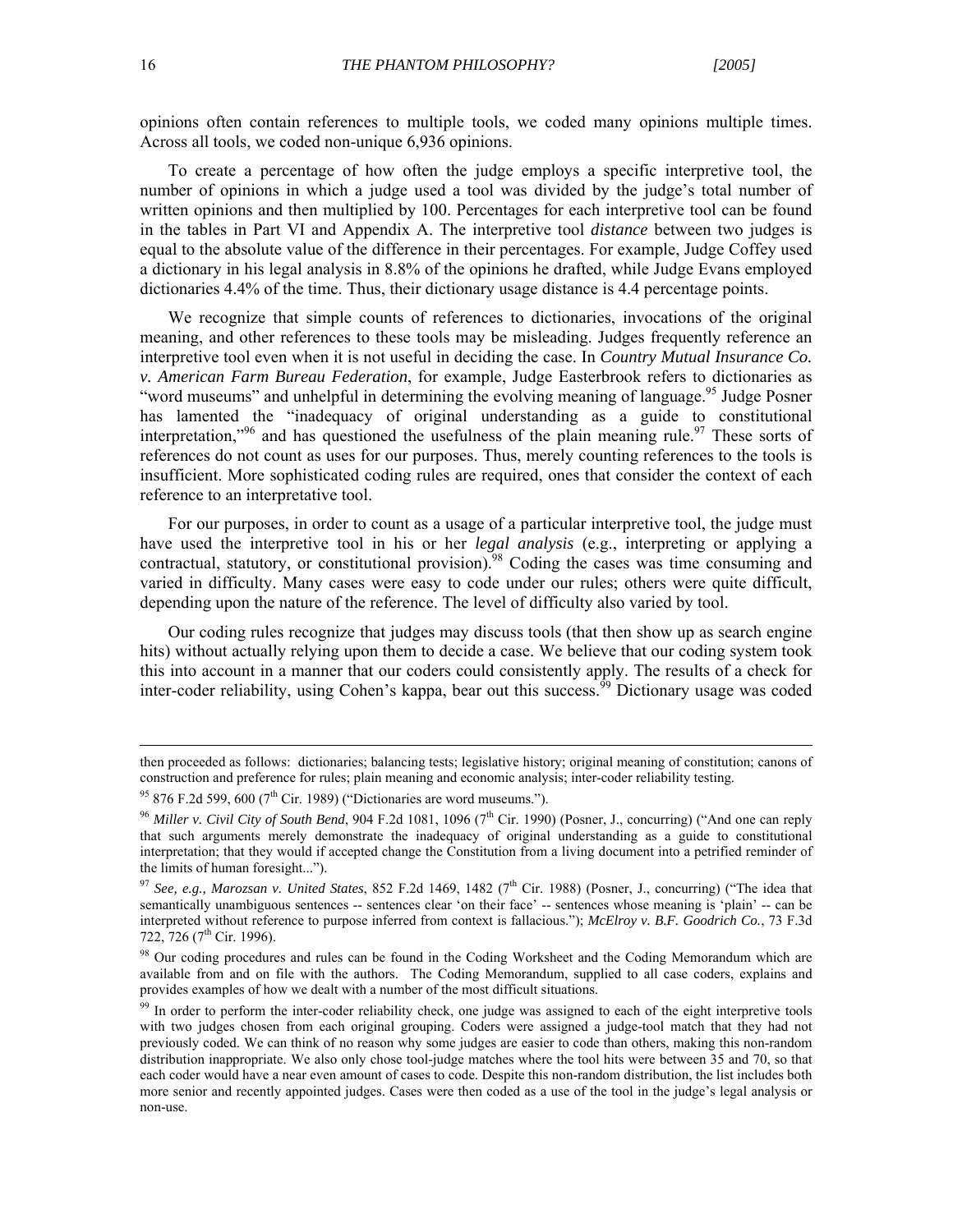with great accuracy with over 90% agreement between coders ( $\kappa = .80$ ).<sup>100</sup> Invocations of the plain meaning rule ( $\kappa = .72$ ), economic analysis ( $\kappa = .65$ ), bright line rules ( $\kappa = .64$ ), and legislative history ( $\kappa = .68$ ) were coded with substantial success. Only canons of construction were coded with only fair success ( $\kappa$  = .31). Complete inter-coder reliability results can be found in Appendix B.

Regardless of the level of reliability, we have lingering concerns about the validity of the coding for two tools, the plain meaning rule and a preference for rules. The plain meaning rule holds that when a text's language is plain, the court may not resort to other sources of interpretation. We found coding this tool difficult because many judges reference the "plain" or "unambiguous" text without clearly following or rejecting the rule. Coding for a preference for rules was also quite difficult. While we attempted to code only bright-line and categorical rules, some rules are balancing tests themselves and some rules are exceptions to bright-line rules. Despite these validity concerns, these terms were coded with substantial reliability.

We must admit even sophisticated coding rules may be undermined if judges only invoke the interpretive tool when it happens to coincide with the outcome chosen for reasons unrelated to the tool. A judge might, for example, conclude that a particular outcome is correct and then later identify some legislative history to support this conclusion. This presents a more significant problem with relying on opinions that even the most sophisticated coding scheme cannot solve.

Admittedly, there are other reasons why opinions are problematic. First, judicial opinions on multimember courts are written in an environment that creates incentives for strategic interaction. The controlling opinions of appellate courts are majority opinions. They are the work of a coalition of at least two judges, which means they may be the result of a compromise between or among the judges in the majority. The incentive to compromise may be even stronger than the need to craft a simple majority. Judges are not necessarily indifferent to the size of the majority. Some judges may very well prefer to avoid dissents except in cases of strong disagreement. A two-judge majority on an appellate panel may therefore compromise with a third judge to avoid a dissent.<sup>101</sup> The more the opinion represents a compromise, the more it may be unrevealing of the true reasoning employed by any individual judge. We attempt to limit this concern by measuring dissents and concurrences written by judges. We could have included only these opinions, and not majority opinions, because they are more likely to reflect true preferences, but this would have greatly limited the number of cases where the specific interpretive tools are invoked. However, we only code those opinions *written* by the judges themselves, not all opinions in which they joined.

Second, judges write majority and non-majority opinions for one or more audiences. Oftentimes, they may try to persuade members of at least some of these audiences. The primary audience for opinions probably consists of lawyers who must advise their clients on how to understand the law. Judges may therefore be more concerned about informing lawyers than persuading them. But judges may still write opinions to persuade various groups, including reporters, scholars, politicians, or others. They may even occasionally write to persuade the

<sup>&</sup>lt;sup>100</sup> The kappa coefficient indicates the percentage of the agreement rate between random agreement and perfect agreement. The kappa coefficient can be read on the following scale: -1.00 - 0.00 (no agreement or poor agreement); 0.00 - 0.20 (slight agreement); 0.21 - 0.40 (fair agreement); 0.41 - 0.60 (moderate agreement); 0.61 - 0.80 (substantial agreement); 0.81 - 1.0 (nearly perfect agreement). *See* J.R. Landis & G.G. Koch, *The Measurement of Observer Agreement for Categorical Data*, 33 BIOMETRICS 159 (1977)*.*

<sup>101</sup> *See* Cass R. Sunstein, *Sober Lemmings*, The New Republic Online (April 3, 2003), *online at* http://www.hws.edu/news/update/showwebclip.asp?webclipid=781 (last visited June 22, 2005); Sheldon Goldman, *Conflict and Consensus on the Courts of Appeals*, 1968 WIS. L. REV. 414, 479-80 (discussing the "give-and-take" of judicial decisionmaking on the courts of appeals).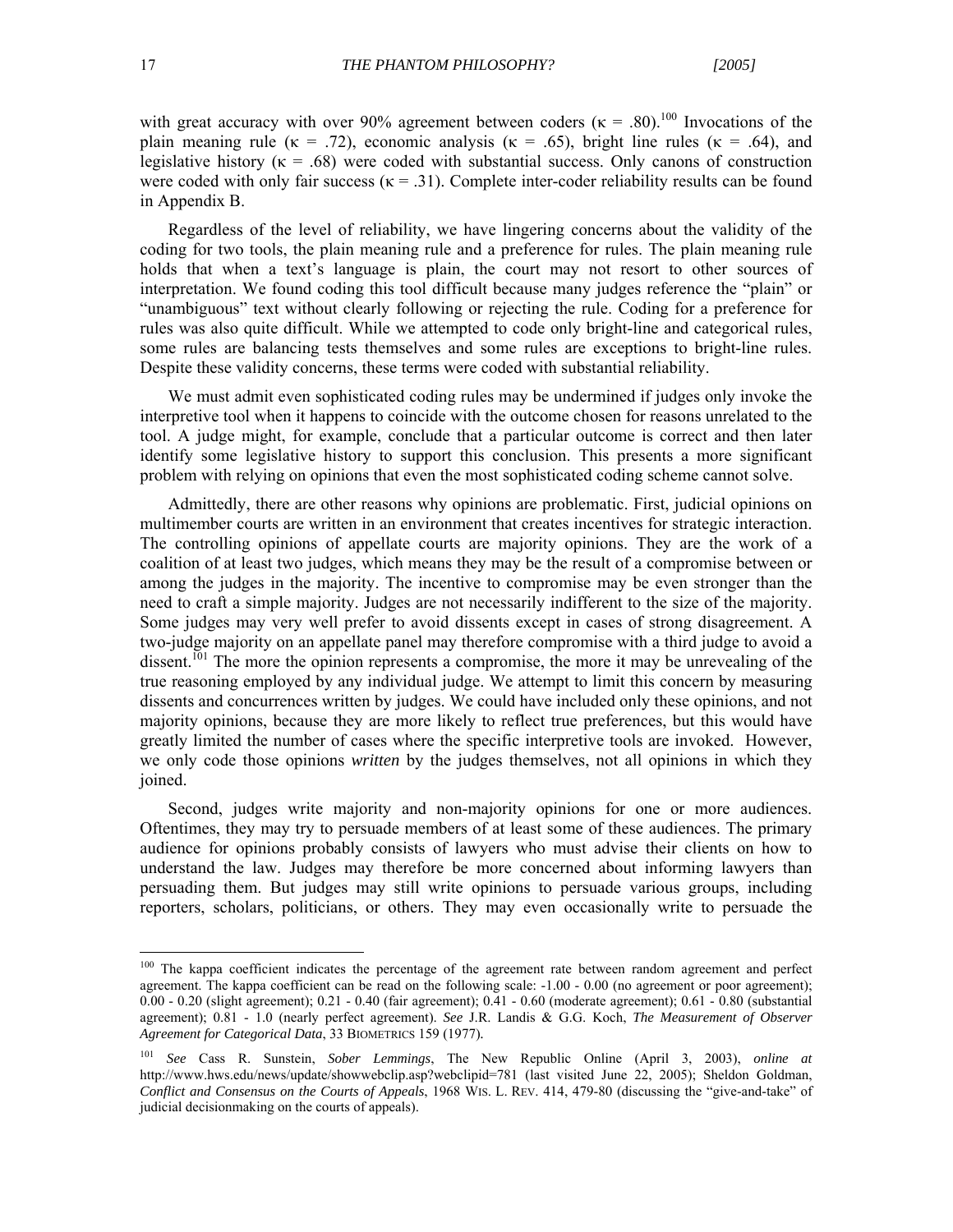public—though the level of public interest in judicial opinions suggests this will often be unproductive.<sup>102</sup> Of course, another key audience is other judges.

At a minimum, judges want to persuade their colleagues on the same court, but they may also want to persuade judges on other courts as well.<sup>103</sup> Judges on the courts of appeals, for example, may try to persuade the Supreme Court that a particular decision is right or wrong. Even so, the Supreme Court decides relatively few cases, so the more common audience for majority and dissenting opinions may be the judges on their own court, along with the district and appellate judges in other circuits. Judges may even write opinions with future judges in mind. If judges are in fact attempting to persuade other judges, they will likely include arguments they think will persuade other judges, whether or not these arguments are important to their own thinking about a case. For example, suppose a judge thinks the meaning of a statute is clear and is personally persuaded to decide the case on this basis. The author might nevertheless add other arguments, such as discussions of the legislative history, for the benefit of judges who might not be persuaded by the plain meaning argument. Despite these potential problems, our assumption that judges use these tools at different rates was borne out by the coding results.

#### *b.**Surveying Clerks*

Surveying judicial clerks offers an alternative to coding opinions. Clerks offer several advantages over the alternatives.<sup>104</sup> Former clerks are in a good position to know the interpretive philosophies of the judges for whom they clerked.<sup>105</sup> As much as anyone, they are experts on the judges. Clerks can learn this information not just from reading opinions, but also from informal discussions, drafting opinions, and from oral arguments. In addition to discussing opinion drafts, oral arguments may be a particularly good opportunity to identify the interpretive issues that most concern a judge. Judges have a limited amount of time during arguments to ask questions, which may lead them to focus on what they consider the most important legal and policy questions.

Surveying clerks, however, is not a perfect solution. Individuals cannot be randomly assigned to clerk for each judge, nor do judges make random hiring choices. The biases in the clerkship selection process may bias our survey results as well. Clerks of each judge may have systematically different conceptions of how to classify the judges than clerks of other judges.

We sent out 114 surveys to former judicial clerks about multiple judges, asking questions about each clerk's own judge plus three additional judges, randomly selected. Names of former clerks were taken primarily from the *Judicial Yellow Books* (1997-2002). The survey included the following elements:

**Interpretive Tools:** extra-textual sources beyond the case law or the regulatory, statutory, or constitutional language; precedent in statutory cases; precedent in constitutional cases; the original meaning of the Constitution; the original meaning of a statute; the canons of statutory construction; legislative history; the plain meaning rule; dictionaries; the underlying purpose of a statute; economic

<sup>102</sup> *See* Charles H. Franklin & Liane C. Kosaki, *Media Knowledge and Public Evaluations of the Supreme Court* 352, 373 in LEE EPSTEIN, ed, CONTEMPLATING COURTS (1995) (finding that citizens are generally unaware of Supreme Court decisions). *See also* John N. Kessel, *Public Perceptions of the Supreme Court*, 10 MIDWEST J. OF POL. SCI. 167, 172-75 (1966) (revealing the public's lack of understanding about what the court does).

<sup>&</sup>lt;sup>103</sup> Even judges who do not feel obliged to follow the decisions in other circuits do at least consider whether the other circuits offer persuasive grounds for their decisions. *See*, *e.g*., KLEIN, *supra* note 4, at 88-91 (reporting on interviews with judges).

<sup>&</sup>lt;sup>104</sup> We can conceive of two other options, surveying judges or practitioners. With judges, the response rate might be low. Since panel decisions that included non-participating judges would have to be eliminated from the analysis, full or close to full participation by all of the judges would be needed. With practitioners, their assessment of the judges would likely be based primarily on reading opinions, which we can already code.

<sup>&</sup>lt;sup>105</sup> That said, this may not be true in light of the fact that, in many cases, the clerk surveys do not match up well with the coded opinion data in measuring the use and preference of interpretive tools.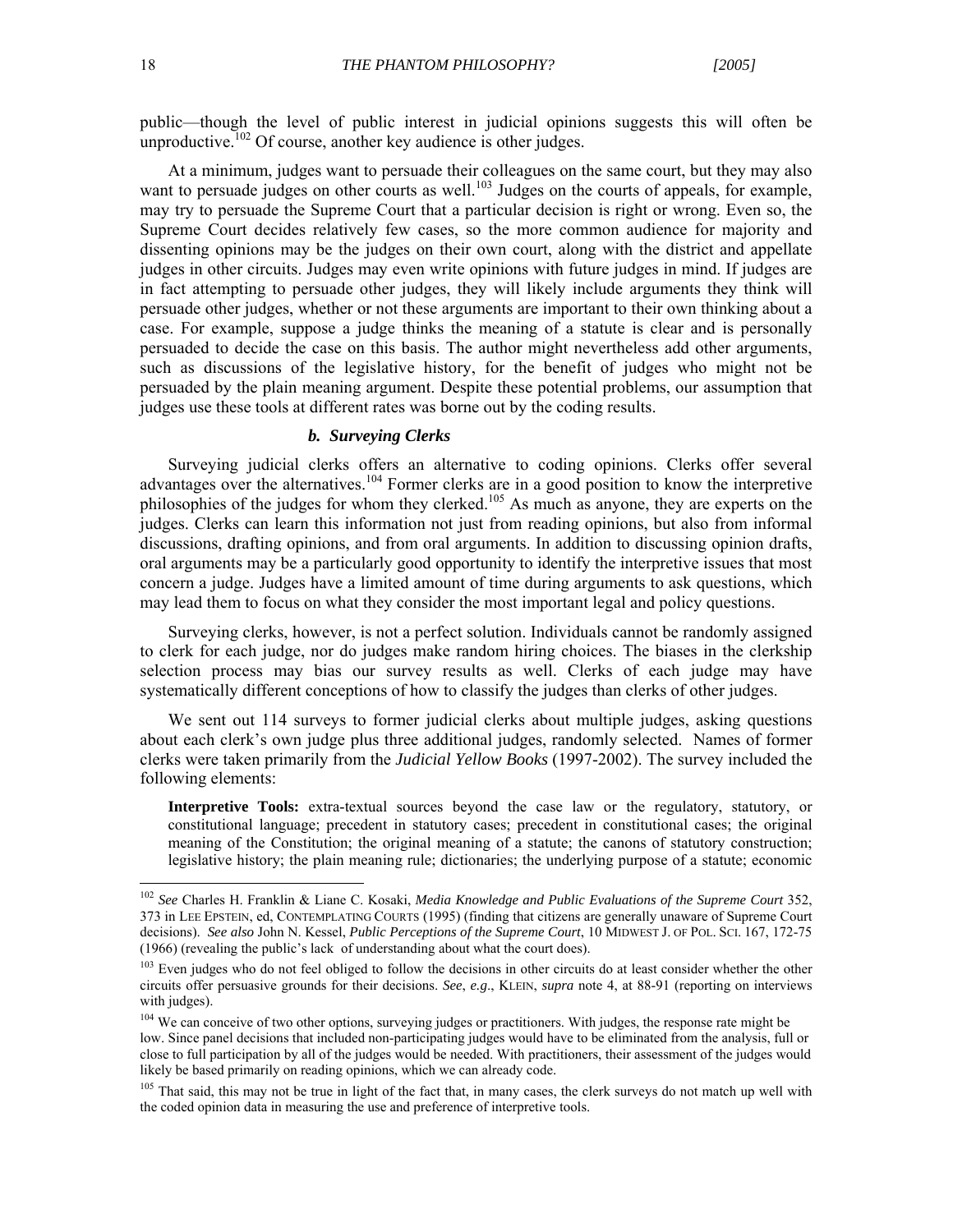analysis; history and tradition when interpreting the Constitution; information on the consequences of a statute; applying procedural rules strictly; leaving the district courts with discretion in future cases; philosophy towards balancing tests.

**Judicial Labels:** formalist; pragmatist; originalist; textualist.

The clerks were asked to rate their judges' and three other judges' preferences for the various interpretive tools on a seven-point. They were also asked to rate the applicability of the general labels on a similar scale.<sup>106</sup>

Of the surveys sent, only 13 were returned, a response rate of 11.4%. What accounts for this less than stellar response rate? While targeting a sample of clerks raises an ethical concern, participation in the survey should not be problematic under the general ethical guidelines for judicial employees.<sup>107</sup> None of the survey questions involve specific cases. Instead, they include only widely accepted alternatives to legal interpretation. Nevertheless, many clerks declined to participate in our study.108 One factor might be some judges' negative views of empirical studies,<sup>109</sup> but unlike most other studies of judicial decision making, we incorporate measures of traditional legal factors in our analysis, whereas many other studies incorporate only measures of judges' ideology. The more important factors were likely the busy schedules of the respondents and ethical concerns about the survey.

The precise nature of an ethical or confidentiality concern is unclear. It is a well-known practice for attorneys at law firms to ask colleagues about judges for whom they clerked. Asking a colleague general questions about a judge's judicial philosophy is not thought to raise any ethical problems, even though this information may be helpful to members of the firm practicing before a particular judge or court. Indeed, clerks must acquire some knowledge about one or more judge's general views on legal interpretation while clerking. If this knowledge constituted confidential information, then it would be improper for former clerks to practice before the circuits in which they clerked. The former clerk's knowledge would impact the allocation of her or her firm's research efforts in litigation and the contents of filings before the court, therefore benefiting the former clerk and her clients. But the rules for former clerks are not so strict.

#### *3.* **Operationalizing Trial Court Experience**

Appellate judges with trial court experience may view the actions of lower court judges differently than appellate judges without such experience. Judges with similar trial court experience may more readily agree with each other about the types of decisions deserving of deference and the types of decision that do not. Appellate judges consider the reputations of district court judges in reviewing their decisions,<sup>110</sup> and several judges on the Seventh Circuit

 $106$  A copy of the original survey is on file with authors.

<sup>107</sup> Judicial clerks serving in the 2003 term or later were excluded from the data set, pursuant to Canon 3D of the *Code of Conduct of Judicial Employees* and the *Ethics for Federal Judicial Law Clerks*, as to ensure they will not disclose any observations about a judge's decisionmaking process in a specific and pending case.

<sup>&</sup>lt;sup>108</sup> We did receive a very few number of letters and emails where former clerks offered their disapproval of the survey, or at least their discomfort with it, and declined to participate.

<sup>&</sup>lt;sup>109</sup> See Harry T. Edwards, *Collegiality and Decision Making on the D.C. Circuit*, 84 VA. L. REV. 1335 (1998) ("This Essay… aims to debunk the myth that ideology is a principal determinant in decision making on the United States Court of Appeals for the D.C. Circuit. My purpose in writing is to refute the heedless observations of academic scholars who misconstrue and misunderstand the work of the judges of the D.C. Circuit. I will show that, even when one looks carefully at the so-called 'empirical studies' that purport to analyze the work of my Circuit, it is clear that, in most cases, judicial decision making is a principled enterprise that is greatly facilitated by collegiality among judges.").

<sup>110</sup> *See FMC Corp. v. Glouster Engineering Co*., 830 F.2d 770, 772 (7th Cir. 1987) (Posner, J.) ("And since appeals under 1292(b) are permitted only when they present controlling questions of law -- as to which appellate review is plenary -- the reputation of the district judge for care and skill in resolving factual disputes and making the many discretionary determinations confided to trial judges -- a reputation better known to the court of appeals for the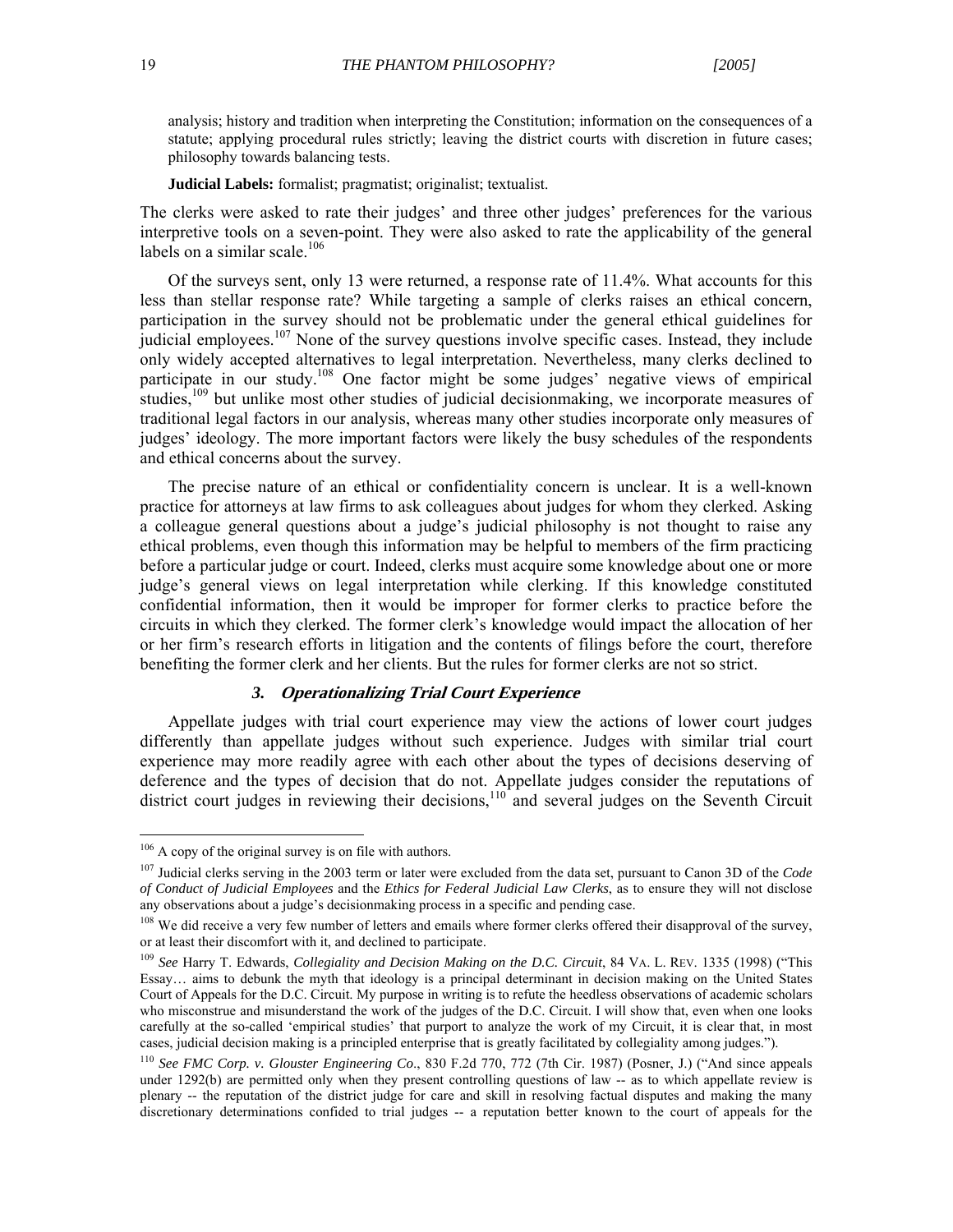previously served on a district court within the circuit. Given their personal experience, they may view the reputations of district court judges differently from the other Seventh Circuit judges. Additionally, recent research suggests that deference to inferior courts is an important element for modeling appellate decisionmaking.<sup>111</sup>

 Trial court experience, for the purposes of this study, is defined as any experience as a trial court judge at the municipal, state or local level. For each dyad of judges, we used dummy variables for whether (0) neither judge has trial court experience, (1) one judge has trial court experience, or (2) both judges have trail court experience. Of the judges included in the dataset, one-half have served as trial court judges at the federal or state level. Judges Fairchild, Cummings, Cudahy, Posner, Easterbrook, Ripple, Manion, and Diane Wood lack trial court experience, though Fairchild and Cudahy (along with Judge Coffey) served as Justices of the Wisconsin Supreme Court. The other eight judges, Bauer, Coffey, Flaum, Kanne, Rovner, Evans, Williams, and Harlington Wood have trial court experience, either at the federal, state, or municipal level.<sup>112</sup>

#### **4. Operationalizing Judicial Collegiality**

Judicial collegiality likely plays a substantial role on the courts of appeals. In *all* cases decided in the 1997 through 2003 terms, no two judges agreed any less than 90% of the time. Numerous sources speak of the importance of collegiality among chambers and judges.<sup>113</sup> Judge Edwards claims that judicial decisionmaking is a product of collegiality and that deliberation among judges has a "moderating" effect on the judges.<sup>114</sup> This collegiality allows them to discuss cases in a way that will allow judges to reach a "mutually acceptable judgment based on their shared sense of the proper outcome."<sup>115</sup> If Judge Edwards is correct, we assume that judges who have spent more time *together* on a court can more effectively determine how to recognize and write these "mutually acceptable judgments." Over time, members of the court essentially learn how to agree with particular colleagues. We therefore operationalize collegiality by adding a variable denoting the number of terms the two judges in the dyad were on the court together at the time the decision was made.

#### **5. Operationalizing Case Type**

There is good reason to think that some areas of the law are more malleable than others or more ideologically divisive. In other words, the policy preferences of judges are likely to be more influential in some cases than others. Thus, the 972 dyads in our dataset were coded for case type into thirteen different categories developed for Harold Spaeth's U.S. Supreme Court Judicial Database.<sup>116</sup> Constitutional cases may be more revealing of judges' preferences, particularly cases involving ideologically divisive issues. At the Supreme Court level, the justices' policy

transferee circuit than to the court of appeals for the transferor circuit -- is not an important factor in deciding the appeal.").

<sup>111</sup> *See* Frank B. Cross, *Decisionmaking in the U.S. Courts of Appeals*, 91 CAL. L. REV. 1457, 1499-1503 (2003).

<sup>&</sup>lt;sup>112</sup> This information can be found in the 2 ALMANAC OF FEDERAL JUDICIARY,  $7<sup>th</sup> Circuit$  1-45 (2005) and JUDICIAL YELLOW BOOK (Fall 2004).

<sup>113</sup> *See, e.g.,* Chicago Council of Lawyers, *Evaluation of the United States Court of Appeals for the Seventh Circuit*, 43 DEPAUL L. REV. 673, 687 (1994) (noting the importance and tradition of collegiality on the Seventh Circuit).

<sup>114</sup> Edwards, *supra* note 109, at 1358.

 $^{115}$  *Id.* 

<sup>116</sup> *See* Harold Spaeth, *The Original United States Supreme Court Judicial Database*, *online at* http://www.as.uky.edu/polisci/ulmerproject/allcourt\_codebook.pdf (last visited June 22, 2005). Spaeth's thirteen general categories include Criminal Procedure, Civil Rights, First Amendment, Due Process, Privacy, Attorneys, Unions, Economic Activity, Judicial Power, Federalism, Interstate Relations, Federal Taxation, and Miscellaneous.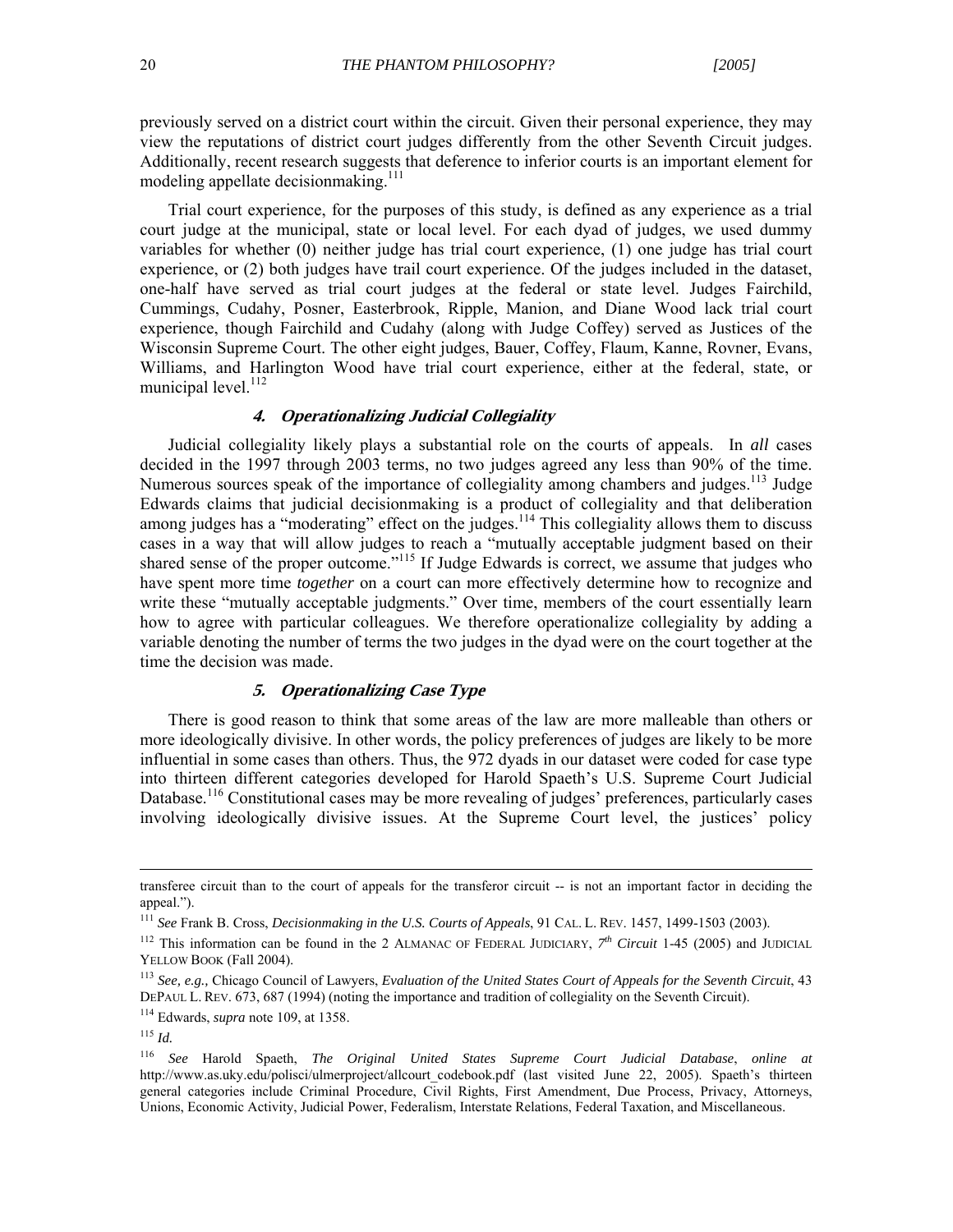preferences are strongly correlated with their votes in civil liberties and civil rights cases.<sup>117</sup> The correlation is likely to be weaker at the appellate level because the courts of appeal lack discretion over their docket and because the courts of appeal are subject to a higher court.<sup>118</sup> but these types of cases may nevertheless still be revealing of appellate judges' policy preferences, albeit imperfectly. In contrast, there may be some case types where ideological preferences as typically defined are simply unclear. The conservative view of, say, copyright or trademark law is not clear.

#### **D. Method of Analysis**

The basic method of analysis is to test whether our independent variables predict which judges will agree with one another in our set of non-unanimous cases. The unit of analysis is not a case, but a two-judge dyad. In each appellate case decided by a three-judge panel, there are three opportunities for agreement or disagreement, since there are three pairs of judges. By hypothesis, agreement between each pair of judges is partially a function of their ideological disagreement, interpretive disagreement, trial court experience, collegiality, and the case type. We analyzed the data using two logit models, one dichotomous and one multinomial. We took into account that the decisions of each judge on a multimember court are likely to be correlated. Judges have incentives to reach agreement and avoid dissents, one being a desire to maintain collegiality and another to minimize the labor involved in producing dissenting opinions. In other words, each judge does not decide each case in a vacuum, independently of the other two judges on the panel.

We now briefly describe how we analyzed these relationships. The major issue is to determine what counts as "agreement." Should agreement in the *judgment* of a case be the focus? If so, then judges who agree in the outcome, regardless of any concurrences, would be classified as agreeing. The level of agreement would therefore be dichotomous: judges either agree or disagree over the judgment, and each dyad would be classified as being in either agreement or disagreement, coded as either "0" or "1." Simply put, dissents would only count as disagreement.

This dichotomous approach sacrifices information about the relationship between two judges in a dyad. Maybe the partial agreements or disagreements reflected in concurring opinions should also be considered. Concurrences are an important means for expressing disagreement with the legal reasoning in a case. A judge's preference for a rule instead of a balancing test might be made clear in a concurrence, despite the two judges' agreement on the outcome of the case. Concurrences are therefore an opportunity for judges with differing ideological or jurisprudential views to express their preferences. Thus, we should also analyze the data in terms of multiple levels of agreement for each dyad, which we will call complete agreement, partial agreement, second order partial agreement, third order partial agreement, and disagreement.

The five levels of agreement in the multinomial model are defined and coded as follows: Complete agreement occurs when two judges in a dyad sign the same opinion without any separate opinions, regardless of who wrote the opinion. Agreement in this situation is coded as a "0." Partial agreement between two judges in a dyad is defined as one judge concurring with the other judge's opinion and is coded as a "1." Second order partial agreement is defined as one judge concurring in part and dissenting in part with the second judge in the dyad and is coded as a "2." Third order partial agreement is defined as one judge concurring only in the judgment of the other judge's opinion and is coded as a "3." Disagreement is defined as one judge dissenting from the opinion of the other judge in the dyad. It is coded as a "4."

<sup>117</sup> *See* SEGAL & SPAETH, *supra* note 4, at 322-23.

<sup>118</sup> *See*, *e.g*., *Causeway Medical Suite v. Ieyoub*, 109 F.3d 1096, 1113 (5th Cir. 1997) (Garza, J., concurring specially) ("For the second time in my judicial career, I am forced to follow a Supreme Court opinion I believe to be inimical to the Constitution.").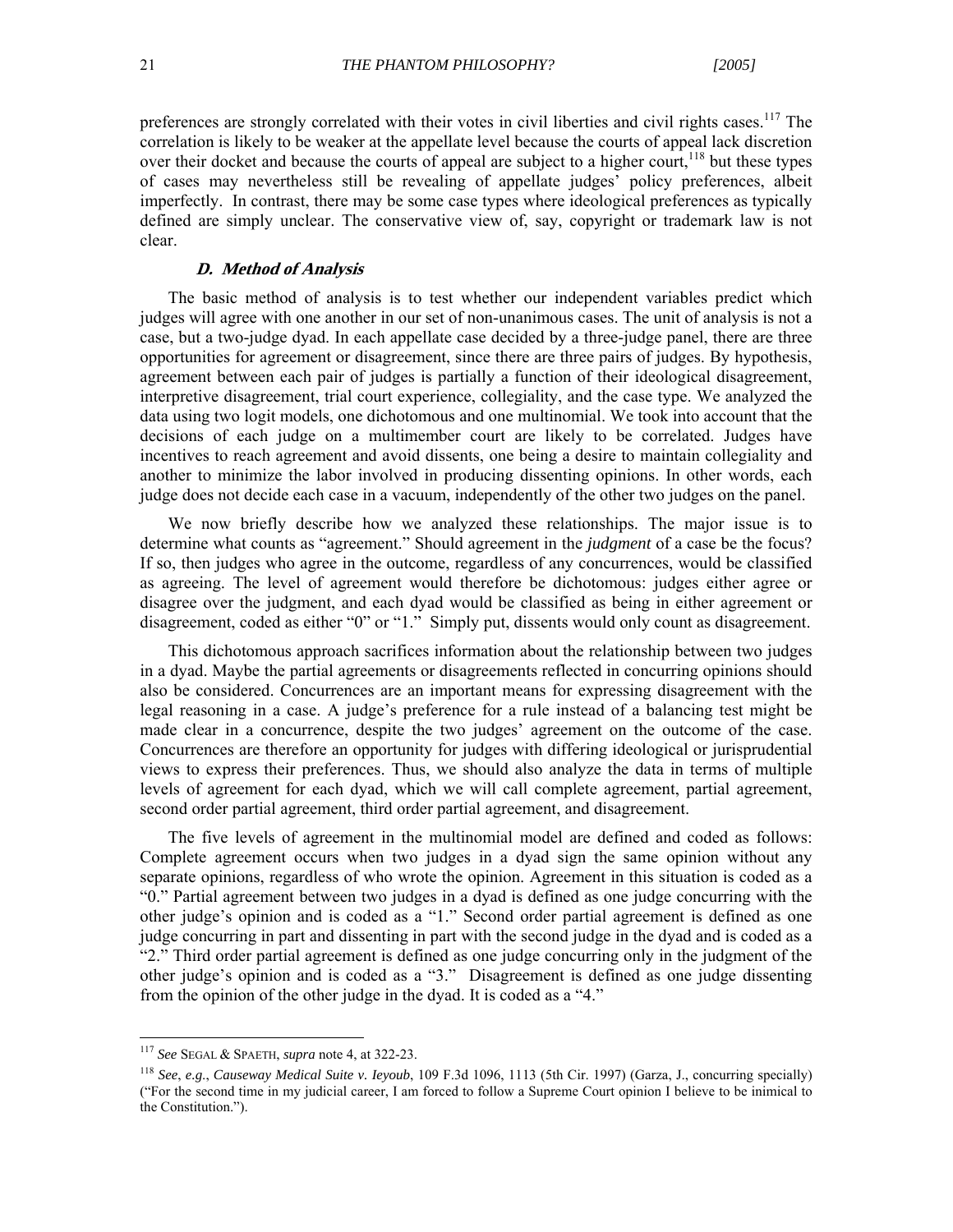We think there are merits to analyzing the cases in both dichotomous terms and in terms of the multiple levels of agreement. Whether to agree in the judgment is often the most important decision. On the other hand, we do not want to ignore the value of concurring opinions for making clear large and small disagreements between judges, some of which may be attributable either to interpretive rather than ideological disagreements.

We can now describe the analysis in more concrete terms. The dependent variable is agreement, whether measured with a dichotomous variable or a multinomial variable. For the dichotomous version of the dependent variable, we use a traditional logit model. In each model, the independent variables are the same. The first is the absolute value of the ideological distance between the two judges in the dyad. As noted earlier, we will use GHP's measure. The second is the absolute value of interpretive tool distances between the two judges in the dyad. The third is the measure of collegiality. We also include a series of dummy variables representing different categories of cases, and whether or not one or both judges in the dyad have trial court experience.

A typical Seventh Circuit non-unanimous case is one that includes two opinions (though three are possible), one opinion for the majority and one for the dissenter. Thus, the one dyadic relationship in complete agreement is coded as a "0." The other two dyads are both coded as a "4." In the dichotomous coding system, these two dyads would be coded as a "1." A very small number of cases present greater difficulty. Non-unanimous cases occasionally include three opinions, for which the dichotomous system of coding agreement is ill-suited.

Take *United States v. Amerson*,<sup>119</sup> a case involving several questions of criminal procedure. The *Amerson* panel included Judges Coffey, Evans, and Posner. Coffey wrote the majority opinion, Evans concurred with Coffey's opinion, and Posner dissented. For the dichotomous measure of agreement, Coffey and Evans would be coded as agreeing ("0"), Coffey and Posner would be coded as disagreeing ("1"), and Evans and Posner would be coded as disagreeing ("1"). But this dichotomous approach ignores the difference between Coffey and Evans, which is represented by Evans' concurrence. Coffey and Evans' relationship is therefore one of partial agreement ("1"). By contrast, Coffey and Posner are in full disagreement ("4"). What about Evans and Posner? This is the hard question. One might think Evans and Posner are closer to one another than Coffey and Posner, since Evans did not fully agree with Coffey. However, concurring judges are not necessarily closer in their views to the dissenting judge. Judge Posner might very well have agreed with Coffey over Evans had he been required to side with one or the other.

Generally, it would be very difficult to figure out whether a dissenter is closer to the majority or concurring opinion, absent an express statement in the dissent, something along the lines of the judge saying, "If I was to come out the other way, I would adopt the standard of the concurrence rather than the majority opinion." In many cases, it may be nearly impossible to make this determination, even with a very close reading of the opinions—an approach not even feasible with a large number of cases. Our intuition is to code Evans and Posner as being in disagreement ("4"), since they disagreed on the outcome of the case and there is no way to determine if Posner was any closer to Evans than Coffey. Figure 1 illustrates the relationships. Using GHP's scores, we have also calculated the policy distances for each dyad in this case. The ideological distance between Judges Coffey and Posner, for example, is .287, the closest of the three dyads. As an example, the interpretive distance for dictionary usage between Posner and Coffey is 4.2%. Both Coffey and Evans had trial court experience. Lastly, Evans served with Posner and Evans for three years at the time of the decision, while Posner and Coffey has served for 16.

<sup>119 185</sup> F.3d 676 (7th Cir. 1999).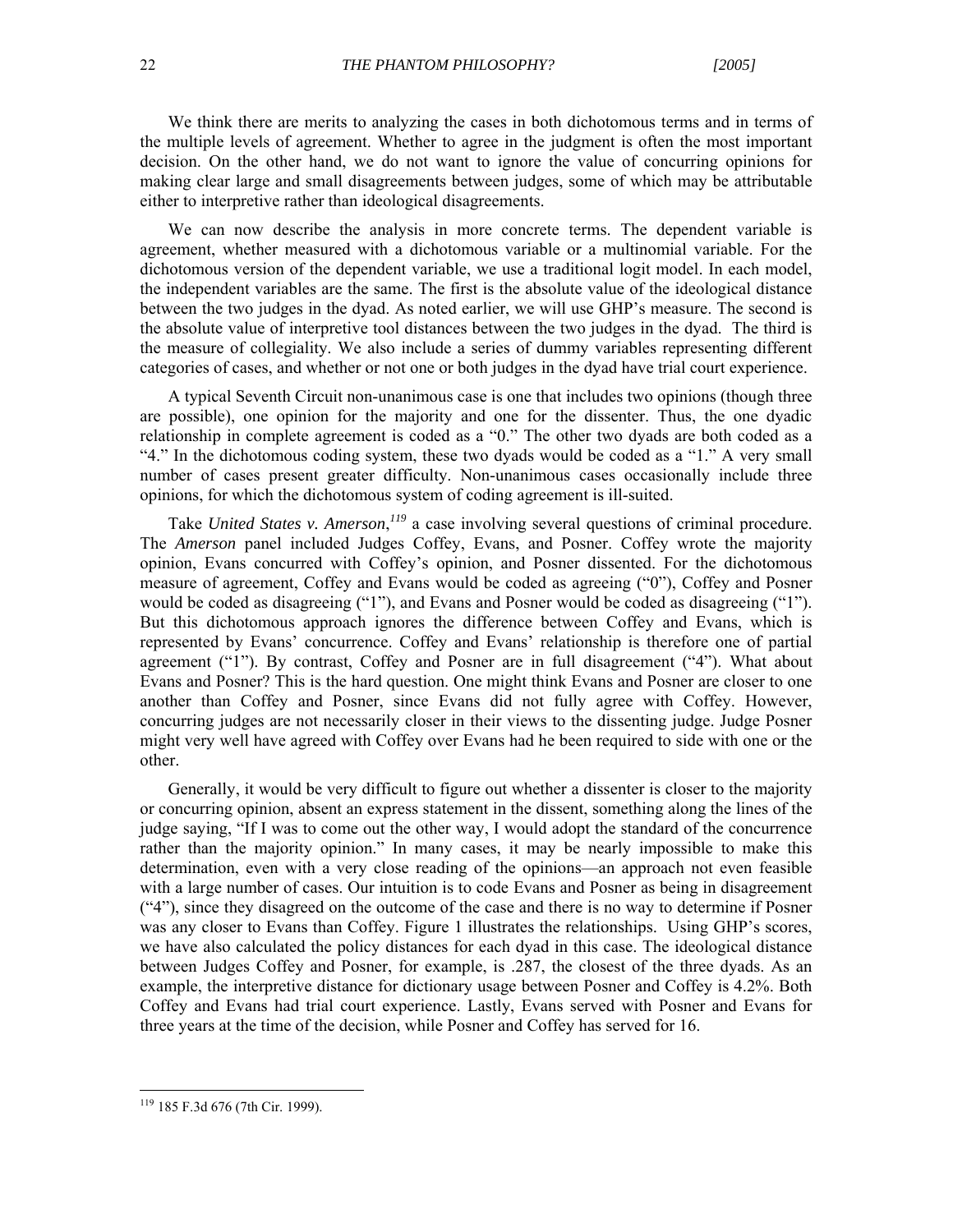

#### *Figure 1:* **Dyadic relationships for the** *Amerson* **panel**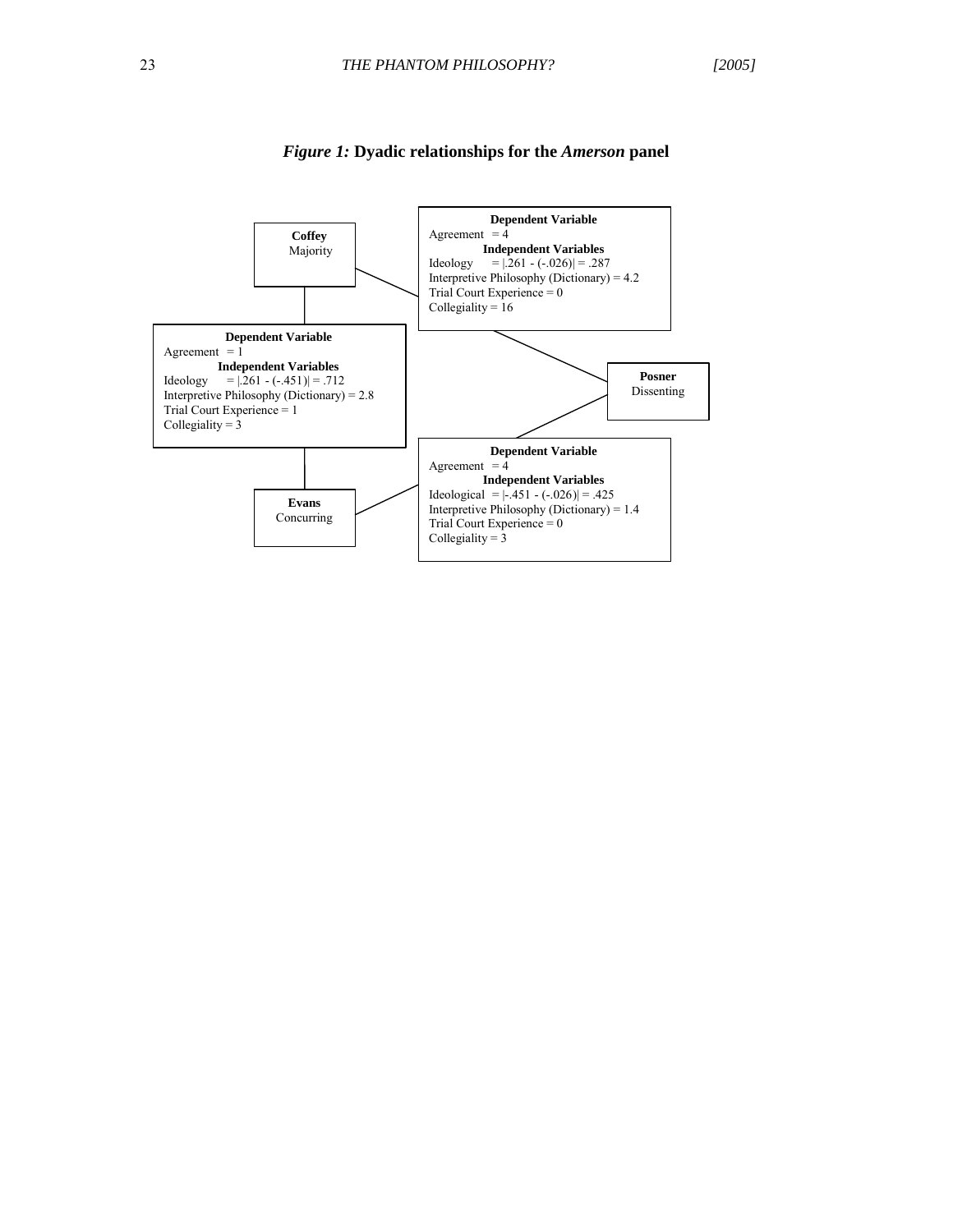| Judge              | <b>Bauer</b> | Coffey   | Cudahy   | <b>Cummings</b> | Easterbrook | Evans | Fairchild | <b>Flaum</b> | <b>Kanne</b> | <b>Manion</b> | <b>Posner</b> | <b>Ripple</b> | Rovner   |
|--------------------|--------------|----------|----------|-----------------|-------------|-------|-----------|--------------|--------------|---------------|---------------|---------------|----------|
| <b>Bauer</b>       |              | 1.29%    | 6.48%    | 1.20%           | 1.16%       | 1.23% | $0.00\%$  | 1.00%        | $0.00\%$     | 1.83%         | 1.35%         | 4.39%         | 4.87%    |
| Coffey             | 1.29%        |          | 5.50%    | 4.00%           | 2.58%       | 3.75% | 3.45%     | 3.60%        | 0.69%        | 2.06%         | 4.88%         | 4.00%         | 9.46%    |
| Cudahy             | 6.48%        | 5.50%    |          | 5.56%           | 6.04%       | 3.00% | $0.00\%$  | 6.09%        | 8.76%        | 6.73%         | 2.52%         | 4.10%         | 2.03%    |
| <b>Cummings</b>    | 1.20%        | 4.00%    | 5.56%    |                 | 3.61%       | 2.86% | $0.00\%$  | 9.33%        | 3.70%        | 3.00%         | 3.39%         | 2.65%         | 4.69%    |
| <b>Easterbrook</b> | 1.16%        | 2.58%    | 6.04%    | 3.61%           |             | 3.45% | 3.33%     | 5.07%        | 1.60%        | 1.21%         | 1.57%         | 7.56%         | 7.30%    |
| Evans              | 1.23%        | 3.75%    | 3.00%    | 2.86%           | 3.45%       |       | 1.54%     | 3.40%        | 2.27%        | 3.92%         | 2.74%         | 5.81%         | 3.43%    |
| Fairchild          | $0.00\%$     | 3.45%    | $0.00\%$ | $0.00\%$        | 3.33%       | 1.54% |           | N/A (0/0)    | 7.69%        | 9.09%         | 3.12%         | $0.00\%$      | $0.00\%$ |
| <b>Flaum</b>       | $1.00\%$     | 3.60%    | 6.09%    | 9.33%           | 5.07%       | 3.40% | N/A (0/0) |              | 1.73%        | 3.17%         | 3.33%         | 4.15%         | 7.04%    |
| <b>Kanne</b>       | $0.00\%$     | 0.69%    | 8.76%    | 3.70%           | 1.60%       | 2.27% | 7.69%     | 1.73%        |              | 3.06%         | 2.81%         | 3.73%         | 7.07%    |
| <b>Manion</b>      | 1.83%        | 2.06%    | 6.73%    | 3.00%           | 1.21%       | 3.92% | 9.09%     | 3.17%        | 3.06%        |               | 2.20%         | 6.04%         | 9.81%    |
| <b>Posner</b>      | 1.35%        | 4.88%    | 2.52%    | 3.39%           | 1.57%       | 2.74% | 3.12%     | 3.33%        | 2.81%        | 2.20%         |               | 7.61%         | 6.67%    |
| <b>Ripple</b>      | 4.39%        | $4.00\%$ | 4.10%    | 2.65%           | 7.56%       | 5.81% | $0.00\%$  | 4.15%        | 3.73%        | 6.04%         | 7.61%         |               | 5.99%    |
| Rovner             | 4.87%        | 9.46%    | 2.03%    | 4.69%           | 7.30%       | 3.43% | $0.00\%$  | 7.04%        | 7.07%        | 9.81%         | 6.67%         | 5.99%         |          |
| <b>ALL</b>         | 1.86%        | $3.40\%$ | 4.81%    | 3.74%           | 3.42%       | 3.17% | 2.86%     | 3.81%        | 2.67%        | 3.73%         | 3.48%         | 5.37%         | 6.54%    |

**Table 2: Percent Disagreement** 

NOTE: Includes En Banc Cases, and Orders Grant or Denying Hearing En Banc from 8/1/97 to 7/31/03 where rate of disagreement is defined as times disagreed divided by the number of times sitting on the same case. Dissents and dissents in part were counted as disagreement, but two judges can agree to dissent on the same en banc panel. The LEXIS search used was: JUDGE (A and B) = total, then subtract Focus DISSENT (A or B) from total, then add FOCUS DISSENT (A and B) = number of times agreed. We have chosen not to include rates of agreement for Judges Williams, D. Wood, and H. Wood, Jr. in this table because we are unable to get consistent results on the LEXIS search engine because of duplicative hits on the last name "Wood" (Diane Wood and Harlington Wood, Jr.) and on "Williams" (Judge Bauer's first name is William). Shaded areas = more than 5% disagreement.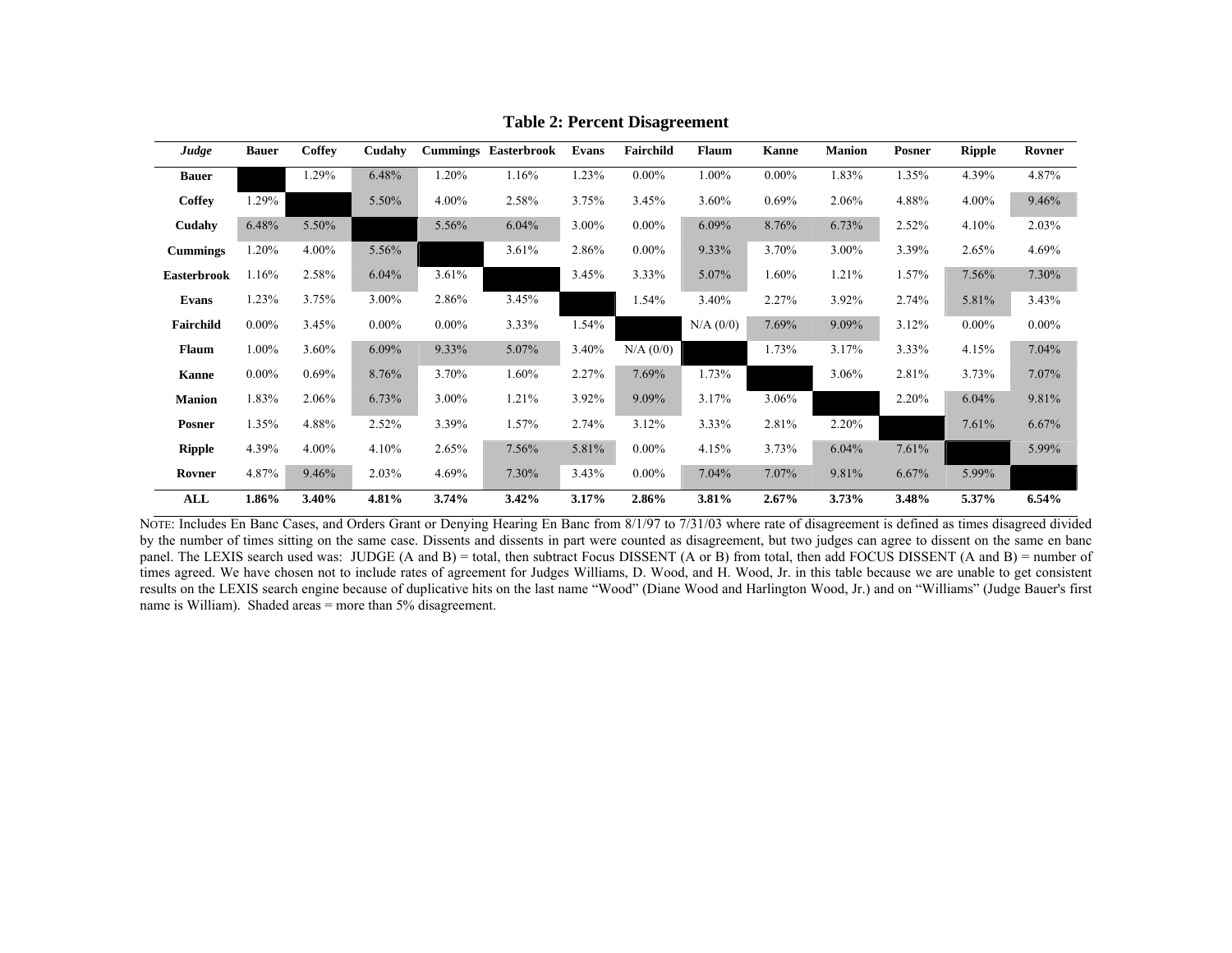#### **V. FINDINGS**

#### *A. Descriptive Findings*

#### *1.* **Basic Rates of Agreement in the Seventh Circuit**

 Judges in the courts of appeals agree in an overwhelming number of cases. In fact, the vast majority of three-judge panels are unanimous. However, this is not to say there is no disagreement among individual judges. In the Seventh Circuit, while some judges never disagreed over a six-year period, some judges disagreed nearly 10% of time. Table 2 summarizes the rates of disagreement on the Seventh Circuit for the period August 1, 1997 to July 31, 2003.

#### **2. Interpretive Philosophy: The Use of Interpretive Tools**

As stated in Part IV, we coded the use of the eight interpretive tools in all the opinions written by each judge prior to December 31, 2004, excluding those non-unanimous cases used for the dependent variable. Table 3 contains the number each judges' opinions we coded. Again, we coded some cases multiple times because they contained multiple search terms. The results of the coding effort suggest there is value to a complex coding scheme as opposed to simply counting the number of references found through a computer database search. The results also suggest that coding opinions is superior to surveying clerks, though the low response rate to the survey makes this conclusion very tentative.

| Judge        | <i><b>Opinions</b></i> | Judge        | <i><b>Opinions</b></i> |
|--------------|------------------------|--------------|------------------------|
| <b>Bauer</b> | 1353                   | Kanne        | 955                    |
| Coffey       | 1186                   | Manion       | 762                    |
| Cudahy       | 1368                   | Posner       | 2029                   |
| Cummings     | 1279                   | Ripple       | 1261                   |
| Easterbrook  | 1418                   | Royner       | 586                    |
| Evans        | 429                    | D. Wood      | 451                    |
| Fairchild    | 622                    | H. Wood, Jr. | 981                    |
| Flaum        | 1370                   | Williams     | 195                    |

**Table 3: Total Number of Opinions Written as of December 12, 2004** 

There was clearly an advantage to basing usage scores on coded opinions rather than raw LEXIS hits of our search terms. Judges do cite certain tools in an unfavorable manner or when they have no impact on their legal analysis, e.g., dicta. For example, Judge Williams references dictionaries in 5.1% of her opinions, but uses them positively in a legal analysis in only 1.5% of her opinions. Table 4 below provides the dictionary usage information for all sixteen judges, including the results of the survey. The "unfiltered" results are based on the raw hits for our search terms in LEXIS. The "filtered" results are based on our coding of these LEXIS hits. For dictionary usage, both the unfiltered results and the filtered results partially maintain their ordering. Both before and after coding the opinions, Judge Coffey liked dictionaries the most and Judge Posner the least. Other judges change their positions in the rankings, but Judges Williams and Harlington Wood moved quite a bit.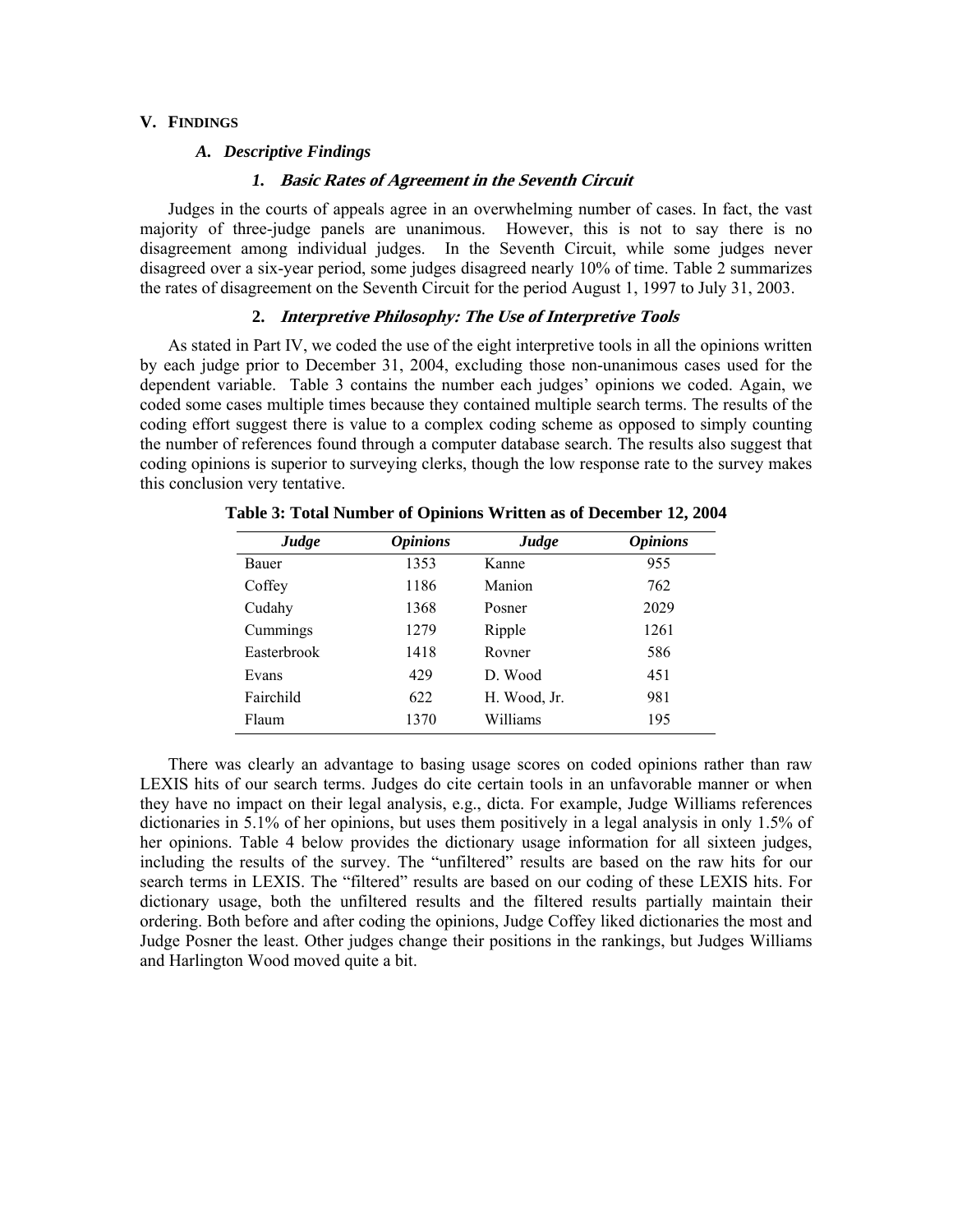| <b>Unfiltered</b> |           | <b>Filtered</b> |           | <b>Survey</b> |       |  |
|-------------------|-----------|-----------------|-----------|---------------|-------|--|
| Coffey            | $(8.8\%)$ | Coffey          | $(4.4\%)$ | Kanne         | (4.0) |  |
| Manion            | $(6.6\%)$ | Manion          | $(4.1\%)$ | Flaum         | (3.7) |  |
| Cudahy            | $(5.6\%)$ | Rovner          | $(2.9\%)$ | Wood, D.      | (3.7) |  |
| Rovner            | $(5.2\%)$ | Kanne           | $(2.8\%)$ | Wood, H.      | (3.5) |  |
| Williams          | $(5.1\%)$ | Cudahy          | $(2.4\%)$ | Evans         | (3.5) |  |
| Ripple            | $(4.7\%)$ | Wood, H.        | $(2.0\%)$ | Easterbrook   | (3.1) |  |
| Kanne             | $(4.6\%)$ | Ripple          | $(1.9\%)$ | Manion        | (3.0) |  |
| Evans             | $(4.4\%)$ | Bauer           | $(1.8\%)$ | Ripple        | (3.0) |  |
| Wood, D.          | $(4.2\%)$ | Evans           | $(1.6\%)$ | Bauer         | (2.7) |  |
| Wood, H.          | $(4.2\%)$ | Williams        | $(1.5\%)$ | Rovner        | (2.5) |  |
| Bauer             | $(3.4\%)$ | Fairchild       | $(1.4\%)$ | Cudahy        | (2.3) |  |
| Fairchild         | $(3.1\%)$ | Flaum           | $(1.4\%)$ | Coffey        | (2.0) |  |
| Flaum             | $(2.9\%)$ | Cummings        | $(1.2\%)$ | Williams      | (1.8) |  |
| Cummings          | $(2.9\%)$ | Wood, D.        | $(1.1\%)$ | Posner        | (1.8) |  |
| Easterbrook       | $(2.7\%)$ | Easterbrook     | $(0.6\%)$ |               |       |  |
| Posner            | $(2.3\%)$ | Posner          | $(0.2\%)$ |               |       |  |

**Table 4: Dictionary Usage Rankings** 

NOTE: Unfiltered results are based on raw hits for LEXIS search terms. Each opinion is counted only once regardless of the number of references to a dictionary. Filtered results are based on our coding of these LEXIS hits. Survey results are based on the responses of Seventh Circuit clerks.

Our coding results cast doubt on the validity of the survey data. Judge Easterbrook is one of the most well known judges on the appellate bench, and he has publicly described in his opinions his distrust of dictionaries as interpretive tools. The coding data confirm his statements, showing that Easterbrook ranks near the bottom in dictionary usage—even when one relies on the unfiltered results. Yet the survey data suggest Easterbrook views dictionaries more favorably than eight other judges (though Manion and Ripple are probably indistinguishable from Easterbrook, given the difference of only .10). The survey results for Easterbrook's use of legislative history better match his public statements, since the clerks rank him at the bottom.<sup>120</sup> But the coding results, which indicate he uses legislative history in 6.1% of his opinions, are not obviously wrong. Judge Easterbrook does in fact use legislative history in his opinions.<sup>121</sup>

The survey results are also quite misleading for Judge Coffey. He is the most frequent user of dictionaries, the most reliably coded tool, but the survey results rank him near the bottom. Clerks are presumably experts on the judges, but the results suggest that clerks may not be able to answer detailed questions about particular interpretive tools with a high degree of accuracy. We cannot conclude, however, that the coding results are without problems. Although Judge Coffey ranks as the judge most committed to originalism, which is quite plausible,<sup>122</sup> Judge Posner ranks as the second most committed to originalism, which is less plausible.<sup>123</sup> Nevertheless, the coding

<sup>120</sup> *See* Frank H. Easterbrook, *Text, History, and Structure in Statutory Interpretation* 17 HARV. J. L. & PUB. POL'Y 61, 62 (1994) ("Am I not a notorious opponent of legislative history? That is indeed my position . . . .").

<sup>121</sup> *See*, *e.g*., *Kham & Nate's Shoes No. 2, Inc. v. First Bank of Whiting*, 908 F.2d 1351, 1361 (7th Cir. 1990) (Easterbrook, J.) ("The legislative history reinforces the implication of the text.").

<sup>&</sup>lt;sup>122</sup> Judge Coffey has recently described himself in originalist terms. *See Marquette Lawyers on the Seventh Circuit*, MARQUETTE LAWYER 6 (Spring 2005). In the same article, Judge Evans described himself as a pragmatist. *Id*. at 7.

<sup>123</sup> *See* POSNER, *supra* note 48, at 237-55.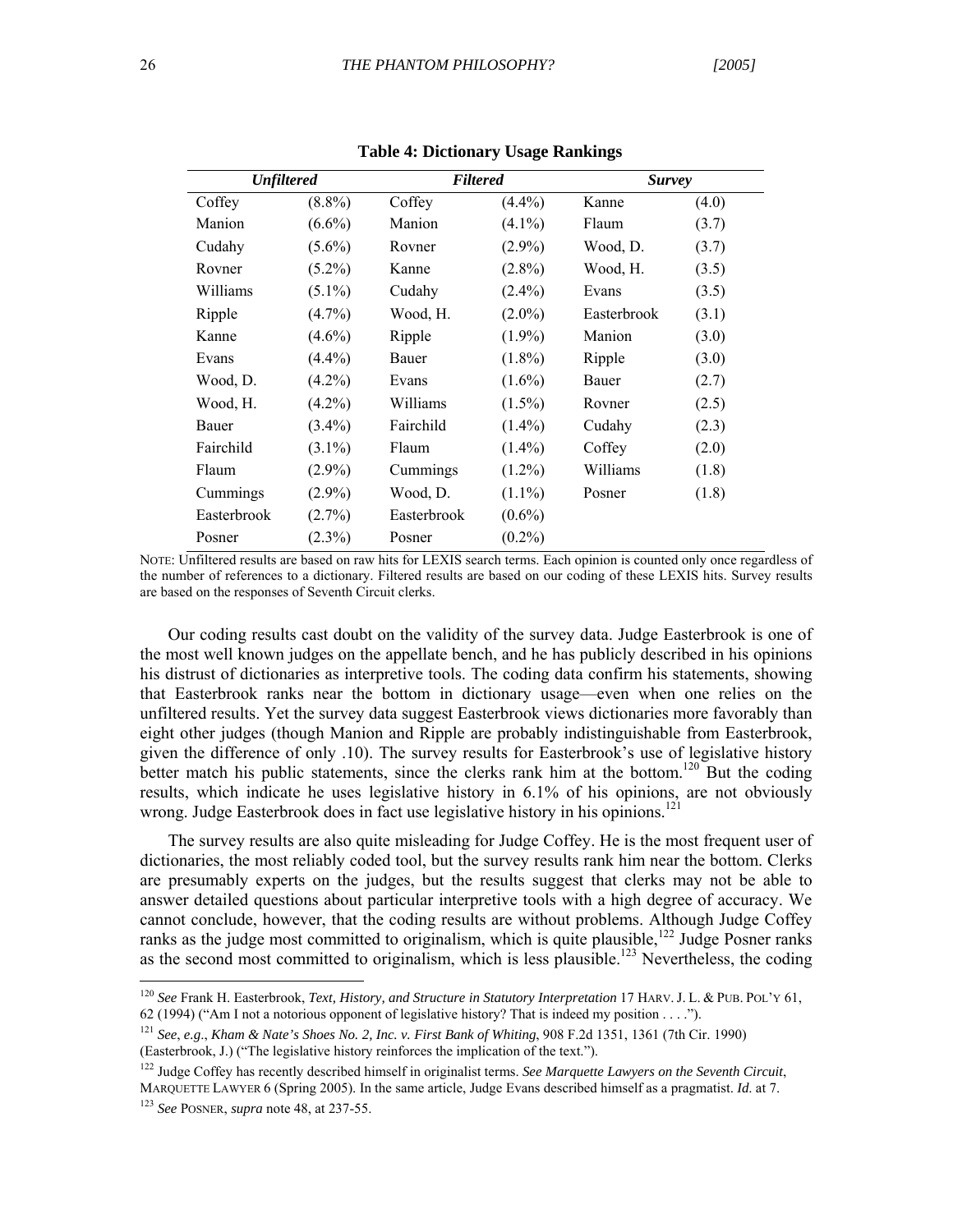results appear more accurate than the survey results. The interpretive tool usage rankings for the other seven tools can be found in Appendix A.

#### **B. Regression Analysis**

As explained above, in testing what factors influence judicial decisionmaking, the unit of analysis is agreement between a dyad of two judges. Before conducting the regression analysis, we consider whether to include the results for all of the interpretive tools in the analysis. One question is whether any tools are so highly correlated so as to be indistinguishable.<sup>124</sup> As can be seen from those results, we can make some meaningful decisions about which variables to use in the analysis.

First, as one would predict, dictionaries and the plain meaning rule are strongly correlated  $(.810)$ , and the correlation is statistically significant ( $p = .000$ ). Given this relationship and our doubts about coding plain meaning, we chose to keep dictionaries in our analysis and drop plain meaning. Despite our decision to exclude plain meaning, the relationship between the two tools reinforces the validity of our coding scheme.

Second, original meaning is moderately correlated with the GHP ideology score (.546), and the correlation is significant (.029). The direction of the relationship is what one would expect. The more conservative a judge, the more likely he or she is to be an originalist. The fact that we have a significant relationship between originalism and ideology with only 16 judges suggests the relationship might be even stronger with additional data. Thus, given the low coding reliability for original meaning and its correlation with ideology, it is not included in our analysis.

Third, from a purely theoretical standpoint, a preference for standards, i.e., balancing tests, and a preference for rules are opposites, so both should not be retained in the final analysis. Given this theoretical concern and the difficulty in coding a preference for rules, we dropped rules from our analysis. In sum, we kept the following four variables in the regression as independent variables: (1) Balancing, (2) Dictionaries, (3) Economic Analysis, and (4) Legislative History.<sup>125</sup> Again, this list is a subset of all interpretive tools, one that may or may not be a good proxy for a larger package of interpretive beliefs.

We generated binomial and multinomial logistic regressions using the five interpretive tools, along with judicial collegiality, trial court experience, political ideology based on the GHP scores, controlling for case type, and looking at the impact on agreement. Because the data in the dependent variable are correlated in groups of three, we clustered by case citation.

| <b>Table 5: Category Frequency in Multinomial Regression</b> |                  |         |                   |  |  |  |  |
|--------------------------------------------------------------|------------------|---------|-------------------|--|--|--|--|
| Category                                                     | <b>Frequency</b> | Percent | <b>Cumulative</b> |  |  |  |  |
|                                                              |                  |         | Percent           |  |  |  |  |
|                                                              | 314              | 32.3    | 32.3              |  |  |  |  |
|                                                              | 212              | 21.8    | 54.1              |  |  |  |  |
|                                                              | 99               | 10.2    | 64.3              |  |  |  |  |
|                                                              | 47               | 4.8     | 69.1              |  |  |  |  |
|                                                              | 300              | 30.9    | 100.0             |  |  |  |  |
| Total                                                        | 972              | 100.0   |                   |  |  |  |  |

In the binomial logistic regression, agreement is coded as 0 (related by signing the same opinion, or an opinion concurring, concurring in the judgment, or concurring in part and dissenting in part) or 1 (related by a dissent). At the outset, the results of the dichotomous model are less interesting than those of the multinomial model. By considering anything but dissents as

 $124$  The correlation matrix is available from and on file with authors.

<sup>125</sup> Canons were deleted due to inter-coder reliability concerns. *See* Part IV.C.2.A.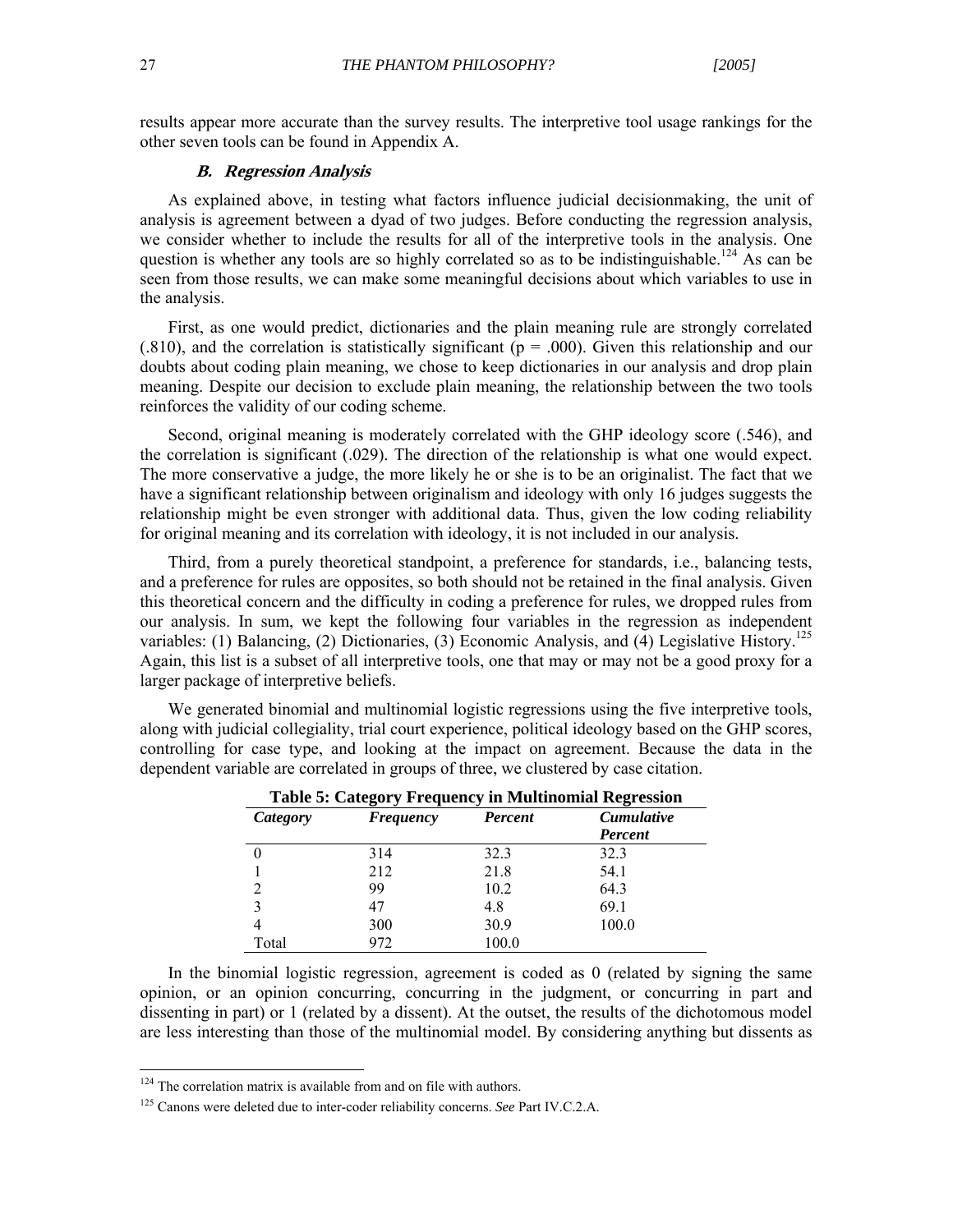agreement, it seems that the dichotomous analysis masks genuine disagreement. Table 5 shows that concurrences (category 1) in the multinomial model comprise a significant amount of the data (212 of 972 dyads). The multinomial results indicate that concurrences are an important form of moderate disagreement.

Although the dichotomous model seems to mask some information, collegiality and trial court experience (Trial Court 2) still have a large and statistically significant effect on agreement (p<0.05). As shown in Table 6, each additional year on bench together decreases the odds of disagreeing in the form of a dissent by 4.69% ( $(1-e^{B})*100$ ), controlling for other variables in the model. Similarly, where both judges had trial court experience, the odds of two judges disagreeing in the form of a dissent decline by 61.52%. Neither ideological distance, nor the judicial philosophy variables had a statistically significant impact on agreement. Complete logit results for the dichotomous dependent variable can be found in Appendix C.

| <b>Variable</b>          | Coefficient | Std. Err. | Z.      | P >  z | 95% Conf.<br><i>Interval</i> |         |
|--------------------------|-------------|-----------|---------|--------|------------------------------|---------|
| Collegiality             | $-.047$     | .015      | $-3.22$ | .001   | $-.075$                      | $-.018$ |
| $Dist. - ideology$       | .001        | .002      | 0.29    | .771   | $-.004$                      | .005    |
| Trial court 1            | $-.178$     | .173      | $-1.03$ | .305   | $-.517$                      | .161    |
| Trial court 2            | $-.615$     | .244      | $-2.52$ | .012   | $-1.090$                     | $-136$  |
| $Dist. - balancing$      | $-.109$     | .177      | $-0.61$ | .539   | $-456$                       | .239    |
| $Dist. - dictionaries$   | .064        | .078      | 0.82    | .410   | $-.088$                      | .217    |
| $Dist. - econ.$ analysis | .134        | .102      | 1.31    | .189   | $-.066$                      | .333    |
| $Dist. - leg. history$   | $-0.016$    | .036      | $-0.45$ | .656   | $-.085$                      | .054    |

#### **Table 6: Binomial Logistic Regression on Dichotomous Agreement Variable**

NOTE: Controls for case type, and standard errors adjusted for clustering by case citation.

The multinomial model provides more interesting results than the dichotomous model, perhaps because distinct categories of agreement or disagreement are not collapsed together. With the multinomial model, we provide the multinomial odds ratios ( $RRR = e^{\beta}$ ). Complete multinomial regression results can be found in Appendix C. The collegiality and trial court variables have a statistically significant effect on agreement. However, unlike the dichotomous model, the distance in the use of legislative history also has a statistically significant effect, although not in the expected direction.

Table 7 below provides the odd ratios for full disagreement, where one of the two judges dissented, versus full agreement, where both judges joined the same opinion. Although we employed a multinomial model, there is evidence that the agreement categories are in fact ordinal. Obviously, concurrences lie somewhere in-between full agreement and full disagreement. Less clear was how to order concurrences in part and dissents in part as compared to concurrences in the judgment. As years of joint service increase, however, we largely see *decreasing* odds of disagreement across the several categories. As compared to joining the same opinion, the odds decrease 4.10% for a concurrence, 5.7% for a concurrence in the judgment, and 7.3% for a dissent.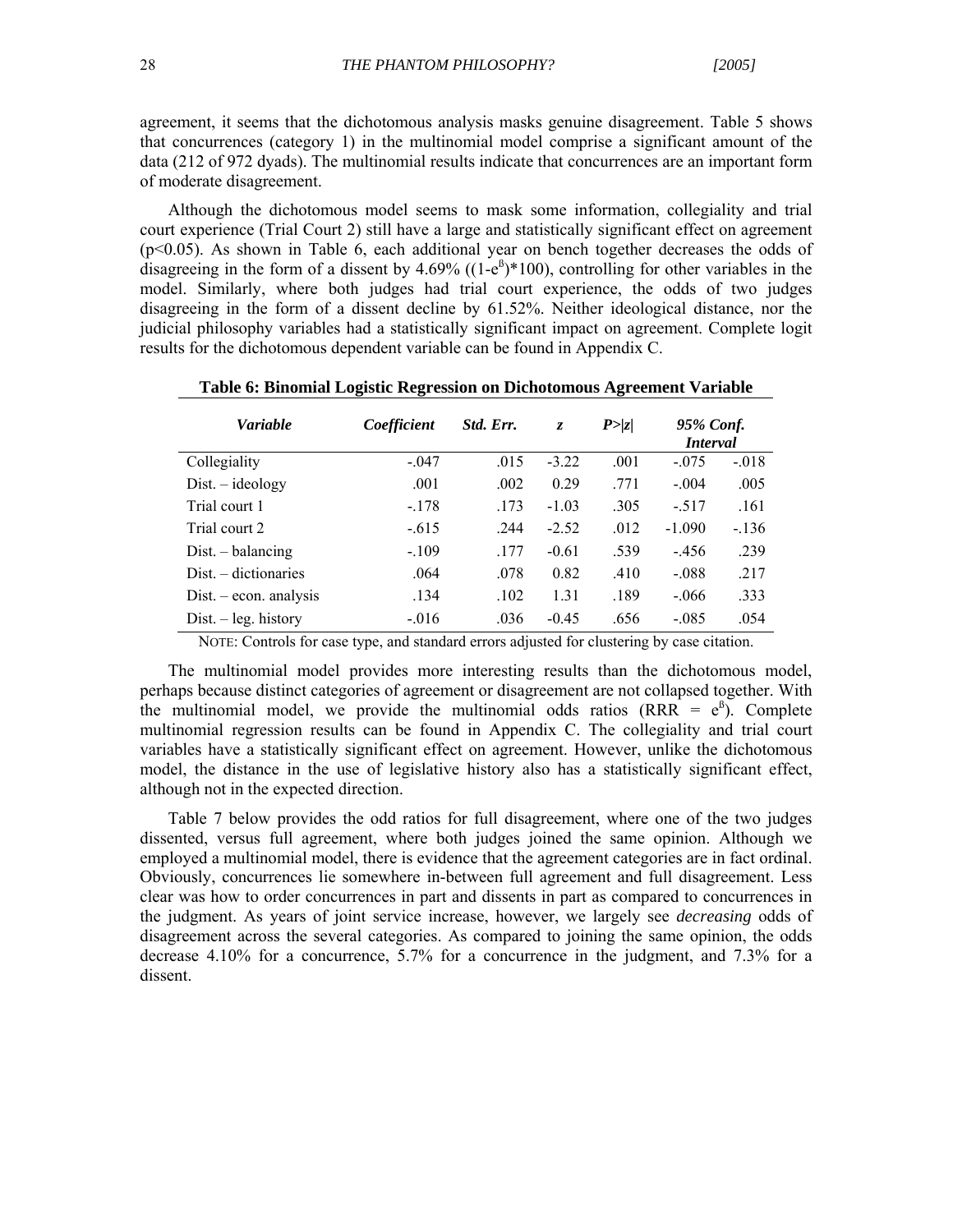| 4. Dissent vs.<br><b>Full agreement</b> | <b>RRR</b> | <b>Robust</b><br>Std. Err. | Z        | P >  z | 95% Conf.<br><b>Interval</b> |       |
|-----------------------------------------|------------|----------------------------|----------|--------|------------------------------|-------|
| Collegiality                            | 0.927      | 0.017                      | $-4.110$ | 0.000  | 0.894                        | 0.961 |
| $Dist. - ideology$                      | 1.004      | 0.003                      | 1.460    | 0.143  | 0.999                        | 1.009 |
| Trial court 1                           | 0.623      | 0.132                      | $-2.230$ | 0.026  | 0.411                        | 0.944 |
| Trial court 2                           | 0.299      | 0.089                      | $-4.060$ | 0.000  | 0.167                        | 0.536 |
| $Dist. - balancing$                     | 0.971      | 0.194                      | $-0.150$ | 0.883  | 0.657                        | 1.436 |
| $Dist. - dictionaries$                  | 1.092      | 0.100                      | 0.960    | 0.338  | 0.912                        | 1.306 |
| $Dist. - econ.$ analysis                | 1.196      | 0.143                      | 1.500    | 0.134  | 0.946                        | 1.511 |
| $Dist. - leg. history$                  | 0.918      | 0.038                      | $-2.040$ | 0.041  | 0.846                        | 0.997 |

**Table 7: Multinomial Regression Analysis for Full Disagreement** 

NOTE: Controls for case type, and standard errors adjusted for clustering by case citation.

Like collegiality, trial court experience is significant. Having one judge (Trial Court 1) or both judges (Trial Court 2) with trial court experience decreases the odds of all levels of disagreement versus complete agreement (except category 2 where the two variables are statistically insignificant). Having both judges as trial court judges decreases the odds of complete disagreement by 70.1%. Having one judge decreases the odds of complete disagreement by 37.7%.

The results for ideology and interpretive philosophies are not robiust. Ideology does not explain disagreement. Except in category 2, ideology is not significant, but even here the effect is extremely small (RRR for GHP =  $1.009$ ). Similarly, the interpretive tools had no statistically significant effect, although the signs for the interpretive tools were in the expected directions. Legislative history, however, was an exception and did have a statistically significant impact, but not in the predicted direction. In other words, the bigger the difference in usage of legislative history between two judges, the more likely they were to agree. Controlling for other variables in the model, for every 1% of difference in the usage rate of legislative history, the odds of being in complete disagreement (category 4) versus complete agreement (category 0) decreased by 8.2%. In addition, no significant effects were found when we regressed the independent variables on agreement in only certain case types, except for economic analysis in case type 9 (Judicial Power), but then only in terms of the odds of concurring verses fully agreeing (RRR = 2.50,  $p =$ 0.031).

#### **VI. EVALUATION OF FINDINGS**

The central task of this study was to operationalize judges' interpretive philosophies and to determine whether various approaches to legal interpretation help to explain decisions on the court of appeals. As seen in Table 2, judges agree with one another the vast majority of the time. The room for interpretive philosophy to play an important role appears to be confined to a relatively small minority of opinions, but the data suggest that differing approaches to legal interpretation, at least as we have measured them, have little effect even in the minority of cases where one might predict interpretive philosophy to be most important.

We do not claim that law does not matter; the Seventh Circuit, like every other court, frequently cites precedent and likely prefers to follow it. But even if law matters, academic conceptions of legal interpretation, with its great attention on the legitimate use of particular interpretive approaches, may be wide of the mark. Judges, unlike interpretive theorists, may lack strong commitments to particular modes of interpretation, instead being more pragmatic in their approaches. Varying rates of usage of interpretive tools may be more a function of how individual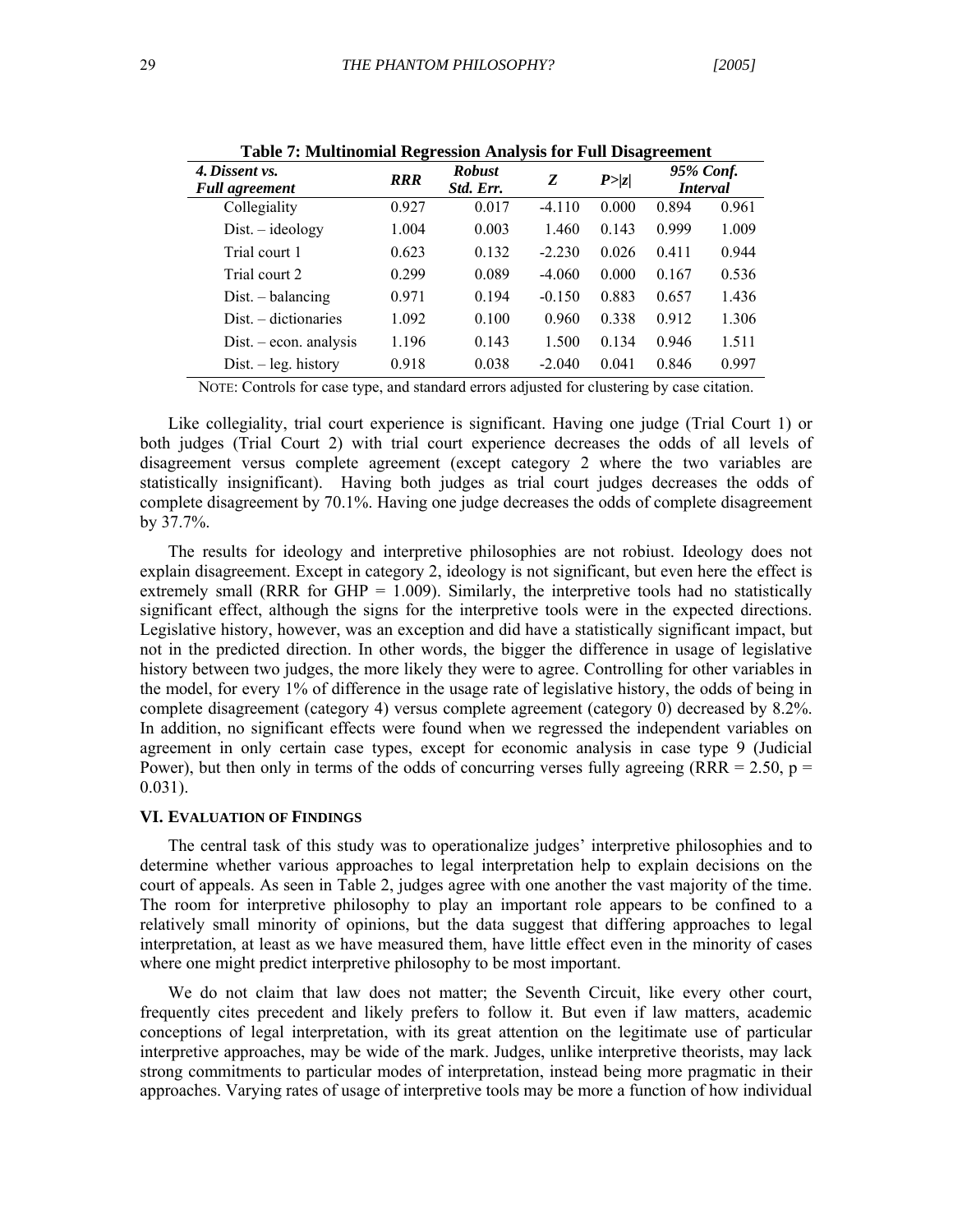judges think decisions should be explained rather than how they actually reach these decisions. Pragmatic judges are not lawless, but they may not be committed enough to the various theories of interpretation to allow us to measure the role of formalism or originalism—or the use of dictionaries. Even so, legislative history did have a statistically significant impact, but it is difficult to explain this result. Unless the use of legislative history is serving as a proxy for a larger package of interpretive approaches, it is difficult to understand why views on legislative history alone would affect judicial outcomes, especially when the affect is in the opposite direction that theory predicts.

The data suggest that ideological differences do not affect judicial disagreement. Either most cases do not implicate ideology as typically understood or the standard proxy measures for ideology are simply too rough to be serviceable, at least in a data set that is not confined to the most ideologically divisive issues. While many scholars have lamented the importance of ideology,<sup>126</sup> "to suggest that partisan or ideological preferences are prevalent influences in deciding most cases... is a dubious extrapolation from the empirical evidence."<sup>127</sup> The courts of appeals, unlike the United States Supreme Court, do not have a discretionary docket containing only highly controversial cases. This is not to say that the courts of appeals do not hear some ideologically charged issues, but these cases are a small minority of the docket. Hence, when looking at judicial decisionmaking in general on the lower courts, it is not surprising that the role of ideology would be limited.<sup>128</sup>

The data do suggest that judicial decisionmaking is influenced by judicial relationships and experience. We defined "collegiality" as number of terms on the court together at the time the decision was made. (The term is imperfect as some might view "collegiality" as more akin to "group think.") Judges were less likely to disagree with one another the longer they served together. There may be a number of reasons for this finding. First, as Judge Edwards has stated, judicial collegiality lends itself to agreeing. Second, after years on the bench together, judges will better understand how to reach compromises with their colleagues. Third, there has been a change in constituency. Judges are concerned with the quality of their work environment, a concern that may grow over time. Lastly, implicit vote trading may occur. If Judge A, despite some concerns, signed on to Judge B's opinion, then Judge B might sign Judge A's more readily in the future. Indeed, the norm of collegiality may both suppress or amplify ideological disagreements.<sup>129</sup> At least in some types of cases, three Republicans or three Democrats are more likely to vote their predicted ideological preferences than mixed panels. Where the panel is mixed, collegial judges moderate their views. Our methodology does not pick up this sort of ideological voting, but it does offer support for the importance of collegiality.

Trial court experience also strongly affected agreement, especially when both judges served as trial court judges in the past. Judges with similar judicial resumes may be more likely to agree with one another because their similar experiences color how they view certain cases. Many Seventh Circuit Judges are former U.S. District Court Judges for the Northern District of Illinois, potentially providing very similar background experiences for several judges. However, if one judge was a former trial judge, they are also more likely to agree. One wonders whether former

<sup>126</sup> *See, e.g.,* Sunstein, Schkade, and Ellman, *supra* note 26, at 331-34. *Compare* Sisk & Heise, *supra* note 7, at 758 (arguing that their "finding of ideological voting is rather contained").

<sup>127</sup> Sisk & Heise, *supra* note 7, at 746. In their study of religious cases, the "ideology of judges faded into the background." *See id.* at 766. *See also* Gregory C. Sisk, Michael Heise and Andrew P. Morriss, *Searching for the Soul of Judicial Decisionmaking: An Empirical Study of Religious Freedom Decisions*, 65 OHIO ST. L. J. 491 (2004).

<sup>&</sup>lt;sup>128</sup> Admittedly, while we do include collegiality and trial court experience, our included background variables are limited to these two. Further research may include more variables. *Cf.* Sisk & Heise, *supra* note 7, at 773.

<sup>129</sup> Sunstein, Schkade, & Ellman, *supra* note 26, at 304.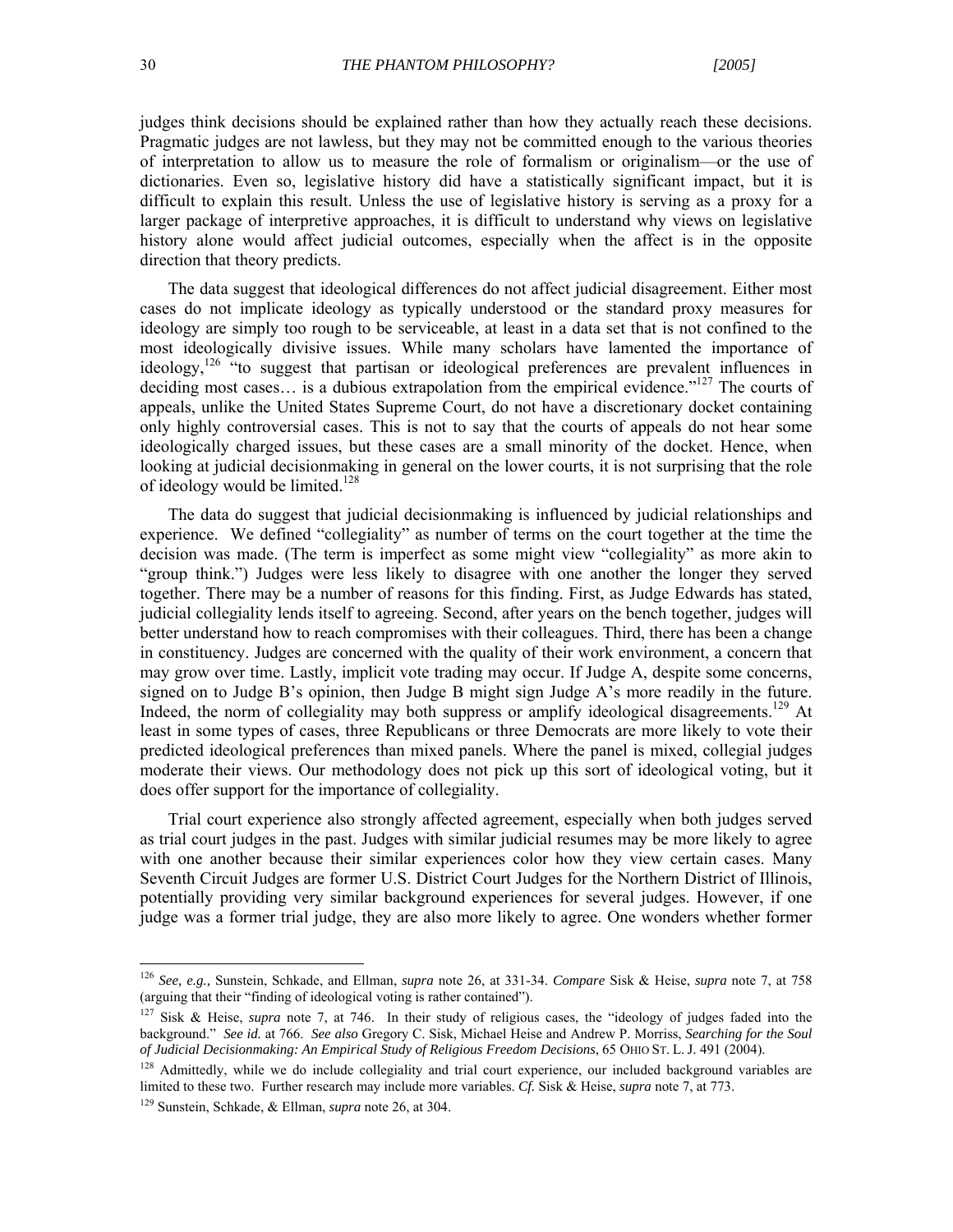trial judges are considered "experts" on some lower court issues and, thus, are given substantial deference by their colleagues.

#### **VII. FURTHER ANALYSIS AND POSSIBLE FUTURE RESEARCH**

Our findings suggest that judges are not particularly committed to any particular interpretive approach. However, judges still "talk" in different ways, both in judicial decisions and publicly. In other words, judges clearly state preferences for different interpretive approaches and tools, and they express these preferences at different rates. Do judges want to be perceived as part of a certain interpretive camp? Do background characteristics impact how judges "talk"? These questions remain unresolved. Considering the opinions of the judiciary regarding collegiality, further study of this factor seems especially appropriate. For example, does the rate of agreement among judges increase over time, even when they have divergent ideological views? Is there a relationship between presidential appointment cohort and agreement?<sup>130</sup>

 Despite our findings, more research on the role of interpretive philosophies is needed. If judges' interpretive approaches can be identified and cataloged, researchers can then move to the next question: determining the costs and benefits of various interpretive approaches. Obviously, evaluating costs and benefits raise some difficult definitional questions. "Errors" in terms of Supreme Court or legislative reversals is one cost. Legislative reversals raise complicated questions,<sup>131</sup> but we would like to know the frequency of formalist or non-formalist courts, judges, and opinions being "overruled" by Congress or state legislatures, a question similar to Eskridge's research on congressional overrides of the Supreme Court.<sup>132</sup> Overrides are costly, however, and the current literature suggests Congress does not frequently overturn even the Supreme Court,<sup>133</sup> despite the frequent introduction of legislation to do so.<sup>134</sup> Congressional attempts to override the Supreme Court are more successful, however, as level of *amicus curiae* participation increases.<sup>135</sup> Thus, we should be interested in the role of interest groups in any discussion of congressional reversals as signals of appellate error.

As a final example, we might want to determine how often judges of the courts of appeals "invite" legislatures to overrule their decisions. If formalist judges are able to successfully "invite" legislative correction, then formalists may be able to achieve both their policy and legal preferences.<sup>136</sup> Non-formalists (and especially pragmatists) may have no need to "invite"

<sup>&</sup>lt;sup>130</sup> In other words, is our collegiality variable (which might also be called "co-tenure") instead a product of increased likelihood of appointed by the same president? Another option might be that those judges on the court a long time together are of similar age.

<sup>&</sup>lt;sup>131</sup> For a short discussion of political science literature on the institutional interactions between Congress and the Courts, see Jamie L. Larson & Kirk A. Randazzo, *Emerging Multi-Institutional Analyses: Congress and the Courts*  (2002), *online at* http://www.apsanet.org/~lss/Newsletter/Jan02/carson.html (last visited June 22, 2005).

<sup>132</sup> *See* Eskridge, *supra* note 21.

<sup>133</sup> Beth Henschen, *Statutory Interpretations of the Supreme Court*, 11 AM. POL. Q. 441-58 (1983).

<sup>&</sup>lt;sup>134</sup> Andrew D. Martin, *Congressional Decision Making and the Separation of Powers*, 95 AM. POL. SCI. REV. 361-78 (2001); Richard A. Paschal, *The Continuing Colloquy: Congress and the Finality of the Supreme Court,* 8 J. OF L. AND POL. 142-226 (1992).

<sup>135</sup> James Meernik & Joseph Ignagni, *Congressional Attacks on Supreme Court Rulings Involving Unconstitutional State Laws*, 48 AM. J. OF POL. SCI. 43-59 (1995) (concluding that congressional response to Court decisions declaring state laws unconstitutional is impacted by the nature of the issue, the electoral concerns of members of Congress, and the degree of federal government impact of the Court decision); Joseph Ignagni & James Meernik, *Explaining Congressional Attempts to Reverse Supreme Court Decisions*, 47 POL. RESEARCH Q. 353, 365, Table 1 (1994) (concluding that interest group pressure based on the filing of amicus curiae briefs makes Congress more likely to respond to judicial decisions).

<sup>136</sup> *See, e.g.,* Lori Hausegger & Lawrence Baum, *Inviting Congressional Action: A Study of Supreme Court Motivations in Statutory Interpretation,* 43 AM. J. OF POL. SCI. 162 (1999); Pablo T. Spiller & Emerson H. Tiller, *Invitations to Override: Congressional Reversals of Supreme Court Decisions,* 16 INT'L. REV. OF LAW AND ECON. 503 (1996). *See*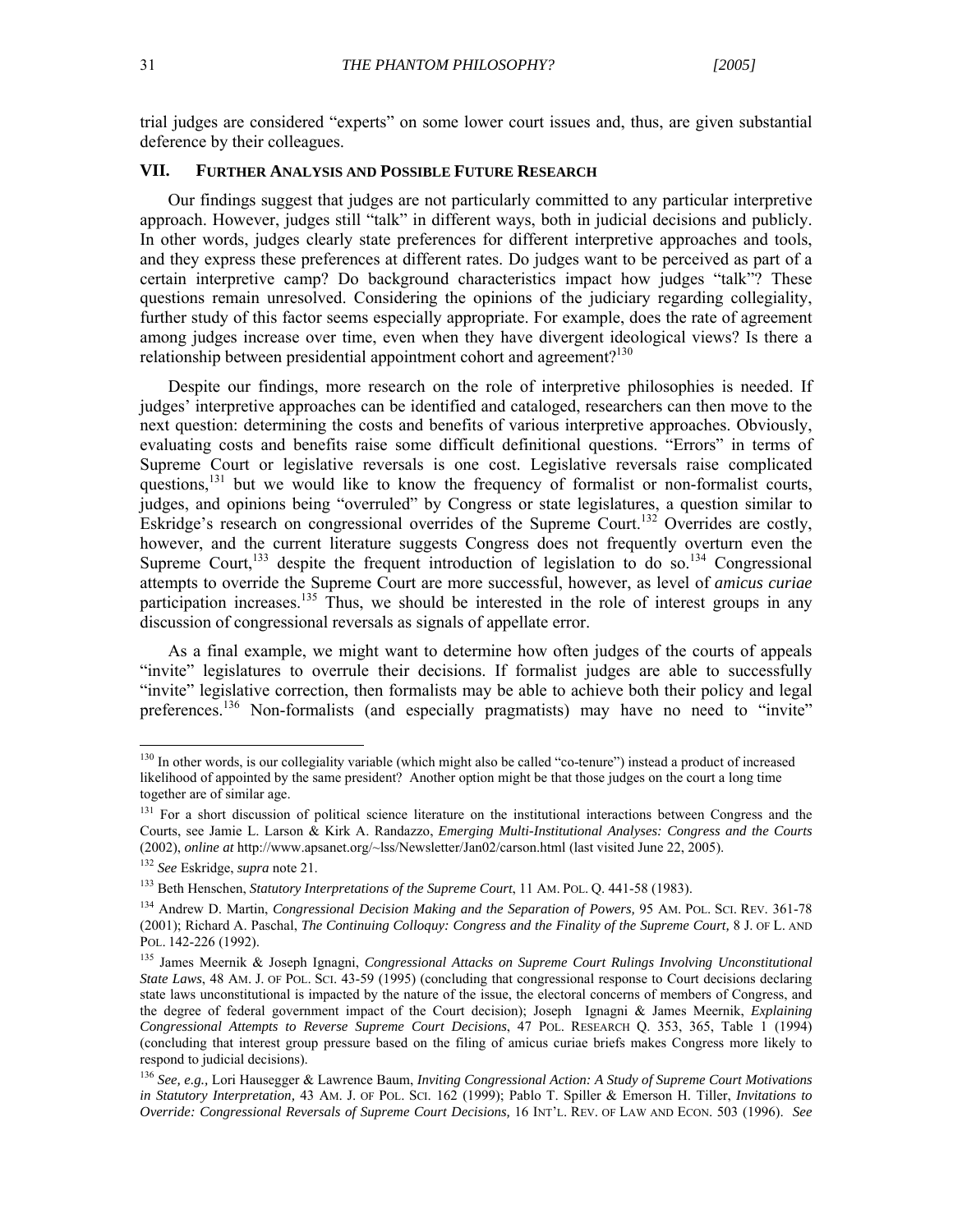legislative action as they are less constrained in reaching a preferred result. But to what extent do legislatures act on these invitations by formalist judges? If legislatures frequently respond to the invitations of formalist judges—indicating that judges are good at identifying legislative preferences—then we might prefer that non-formalist judges save the legislative the costs of fixing easily identifiable problems.

#### **VIII. CONCLUSION**

Research on the role of interpretive philosophies is important because scholars continue to debate the role of certain interpretive approaches in the decisionmaking process. Scholars also make empirical claims about the impact of these interpretive approaches.<sup> $57$ </sup> Our research suggests that interpretive approaches can, with difficulty, be empirically measured at some level, but we find little to no evidence that interpretive philosophy, as typically conceived, actually matters across cases generally. The conclusion is not that judicial lawlessness abounds. We have, for example, said next to nothing about the role of precedent, which we assume matters a great deal in the actual business of judging.

In his recent confirmation hearings, Chief Justice Roberts, in response to a question about his approach to constitutional interpretation, offered this view:

I don't have an overarching view. As a matter of fact, I don't think very many judges do. I think a lot of academics do. But the demands of deciding cases and the demands of deciding cases by committee—either a group of three or a group of nine—I find with those demands the nuances of academic theory are dispensed with fairly quickly and judges take a more practical and pragmatic approach to trying to reach the best decision consistent with the rule of law.<sup>138</sup>

On issues of interpretation generally, our findings are consistent with this view, with understanding the courts of appeals as pragmatic bodies of fairly like-minded individuals (on most issues), not ongoing battles between true-blue formalists and non-formalists or devout originalists and non-originalists. While further empirical testing is certainly warranted, along with alternative approaches to measuring judges' interpretive philosophies, our findings suggest that at least some academic discussions of legal interpretation poorly reflect the actual business of judging.

*also* CK ROWLAND & ROBERT A. CARP, POLITICS & JUDGMENT IN FEDERAL DISTRICT COURTS (1996) (seeking to harmonize the internal judicial claims of commitment to the rule of law with the results of political science research using patterns of attitudinal decisionmaking).

<sup>&</sup>lt;sup>137</sup> Howard & Segal, *supra* note 89, at 132-33 ("The role of text and intent in judicial decisions is very important... [N]ormative scholars continue vigorously to debate the topic…. [S]cholars continue to make empirical claims that some Justices, at least, do in fact respond positively to textual and intentional arguments.").

<sup>138</sup> See *Text of John Roberts Hearing – 5 online at* http://www.latimes.com/news/nationworld/politics/wire/sns-aproberts-transcript-5,1,7149549,full.story?coll=sns-ap-politics-headlines. *See also* RICHARD POSNER, LAW, PRAGMATISM, AND DEMOCRACY 355 (2003) (referring to pragmatism as "the secret story of our courts").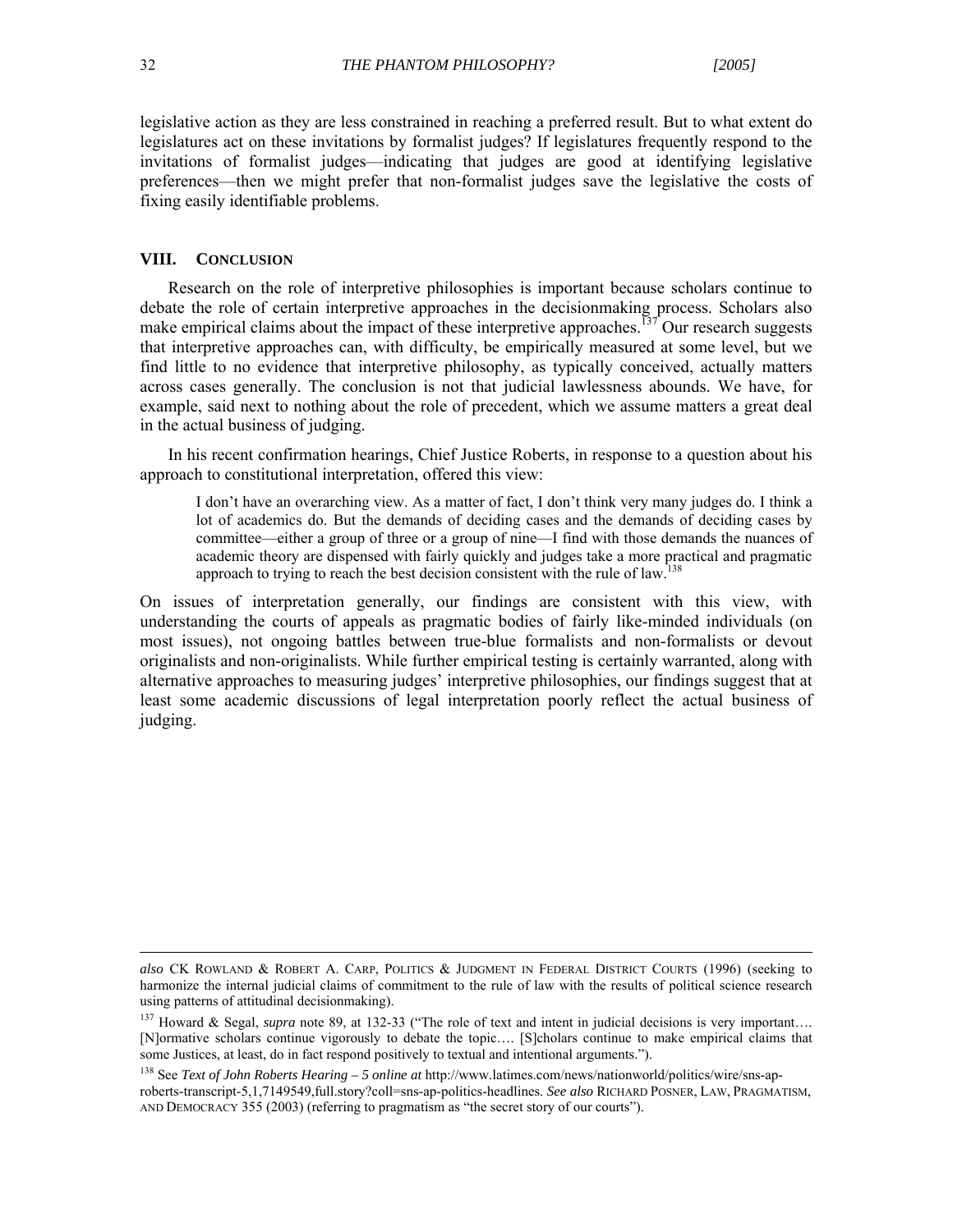| <b>APPENDIX A: INTERPRETIVE TOOL USAGE RANKINGS</b> |
|-----------------------------------------------------|
|-----------------------------------------------------|

|             | Dalancing Tests Osage Kalikungs<br><b>Unfiltered</b> |             | <b>Filtered</b> | <b>Survey</b> |       |  |
|-------------|------------------------------------------------------|-------------|-----------------|---------------|-------|--|
| Flaum       | $(3.5\%)$                                            | Flaum       | $(2.3\%)$       | Wood, D.      | (6.0) |  |
| Cudahy      | $(3.4\%)$                                            | Cudahy      | $(1.9\%)$       | Rovner        | (5.5) |  |
| Manion      | $(2.9\%)$                                            | Kanne       | $(1.7\%)$       | Flaum         | (5.3) |  |
| Rovner      | $(2.8\%)$                                            | Rovner      | $(1.5\%)$       | Evans         | (5.0) |  |
| Ripple      | $(2.7\%)$                                            | Wood, H.    | $(1.4\%)$       | Ripple        | (5.0) |  |
| Wood, H.    | $(2.7\%)$                                            | Evans       | $(1.4\%)$       | Williams      | (4.8) |  |
| Kanne       | $(2.6\%)$                                            | Coffey      | $(1.3\%)$       | Kanne         | (4.7) |  |
| Coffey      | $(2.4\%)$                                            | Ripple      | $(1.3\%)$       | Cudahy        | (4.3) |  |
| Easterbrook | $(2.2\%)$                                            | Manion      | $(1.0\%)$       | Wood, H.      | (4.0) |  |
| Evans       | $(2.1\%)$                                            | Bauer       | $(1.0\%)$       | Bauer         | (4.0) |  |
| Fairchild   | $(2.1\%)$                                            | Williams    | $(1.0\%)$       | Posner        | (3.7) |  |
| Bauer       | $(2.0\%)$                                            | Fairchild   | $(1.0\%)$       | Manion        | (3.3) |  |
| Cummings    | $(1.7\%)$                                            | Cummings    | $(0.9\%)$       | Easterbrook   | (2.0) |  |
| Wood, D.    | $(1.6\%)$                                            | Easterbrook | $(0.6\%)$       | Coffey        | (1.0) |  |
| Posner      | $(1.3\%)$                                            | Posner      | $(0.4\%)$       |               |       |  |
| Williams    | $(1.0\%)$                                            | Wood, D.    | $(0.4\%)$       |               |       |  |

## **Balancing Tests Usage Rankings**

**Canons of Construction Usage Rankings** 

| Canons of Construction Usage Rankings |                   |             |                 |             |               |  |  |
|---------------------------------------|-------------------|-------------|-----------------|-------------|---------------|--|--|
|                                       | <b>Unfiltered</b> |             | <b>Filtered</b> |             | <b>Survey</b> |  |  |
| Cummings                              | $(3.5\%)$         | Kanne       | $(1.7\%)$       | Ripple      | (5.5)         |  |  |
| Fairchild                             | $(2.9\%)$         | Fairchild   | $(1.4\%)$       | Evans       | (5.0)         |  |  |
| Manion                                | $(2.8\%)$         | Manion      | $(1.3\%)$       | Kanne       | (4.7)         |  |  |
| Wood, H.                              | $(2.8\%)$         | Evans       | $(1.0\%)$       | Flaum       | (4.3)         |  |  |
| Cudahy                                | $(2.7\%)$         | Cummings    | $(0.9\%)$       | Wood, D.    | (4.3)         |  |  |
| Williams                              | $(2.6\%)$         | Flaum       | $(0.9\%)$       | Wood, H.    | (4.0)         |  |  |
| Coffey                                | $(2.4\%)$         | Coffey      | $(0.8\%)$       | Easterbrook | (4.0)         |  |  |
| Kanne                                 | $(2.2\%)$         | Wood, H.    | $(0.8\%)$       | Rovner      | (4.0)         |  |  |
| Easterbrook                           | $(2.1\%)$         | Ripple      | $(0.7\%)$       | Williams    | (3.8)         |  |  |
| Posner                                | $(2.0\%)$         | Rovner      | $(0.7\%)$       | Cudahy      | (3.7)         |  |  |
| Flaum                                 | $(2.0\%)$         | Wood, D.    | $(0.7\%)$       | Posner      | (3.5)         |  |  |
| Ripple                                | $(1.9\%)$         | Cudahy      | $(0.7\%)$       | Manion      | (3.3)         |  |  |
| Wood, D.                              | $(1.8\%)$         | Easterbrook | $(0.6\%)$       | Coffey      | (3.0)         |  |  |
| Rovner                                | $(1.5\%)$         | Bauer       | $(0.5\%)$       | Bauer       | (3.0)         |  |  |
| Evans                                 | $(1.4\%)$         | Williams    | $(0.5\%)$       |             |               |  |  |
| Bauer                                 | $(1.3\%)$         | Posner      | $(0.2\%)$       |             |               |  |  |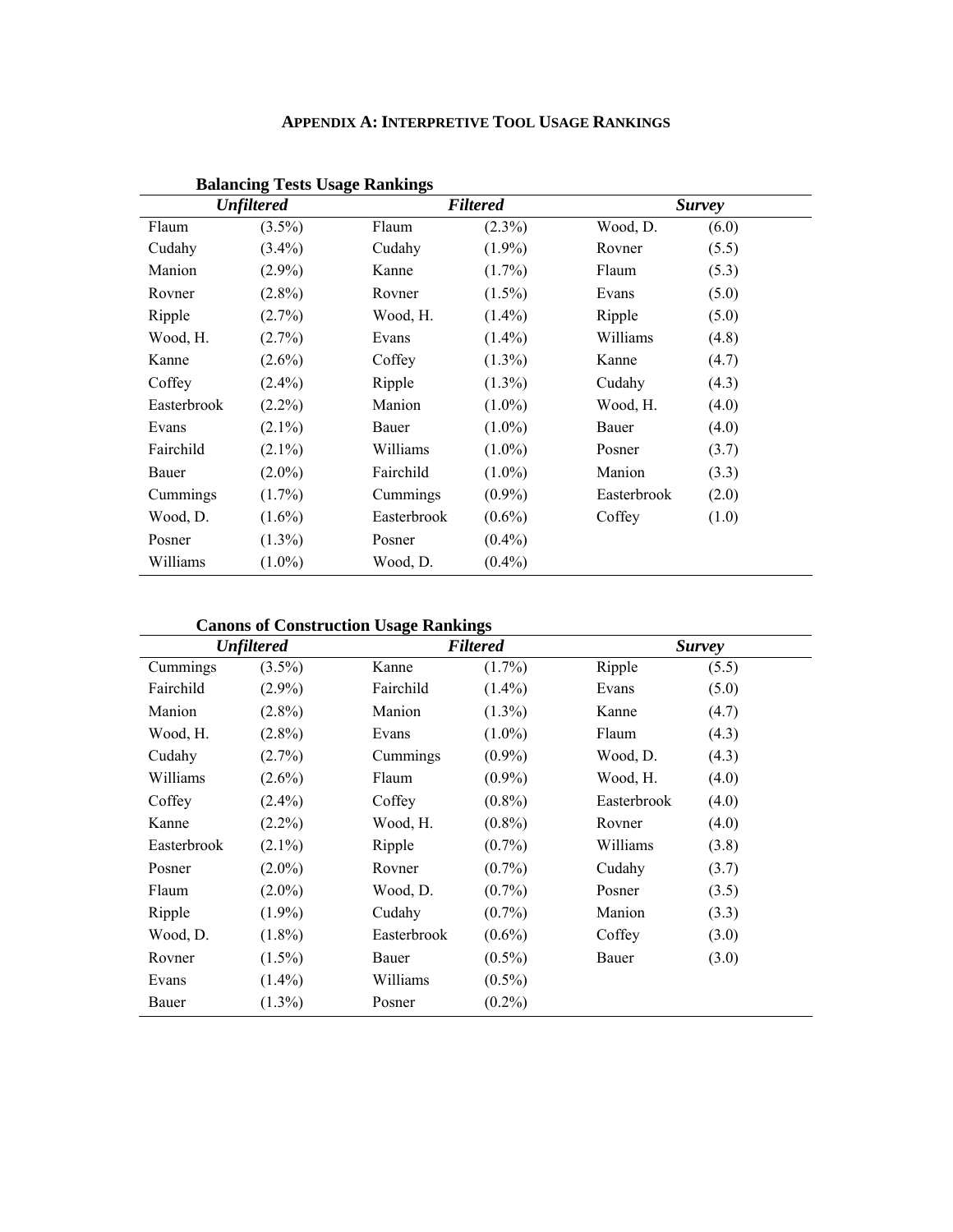|             | <b>Unfiltered</b> |             | <b>Filtered</b> | <b>Survey</b> |       |  |
|-------------|-------------------|-------------|-----------------|---------------|-------|--|
| Easterbrook | $(3.8\%)$         | Easterbrook | $(2.0\%)$       | Posner        | (6.8) |  |
| Posner      | $(2.8\%)$         | Posner      | $(1.7\%)$       | Easterbrook   | (5.9) |  |
| Cudahy      | $(2.5\%)$         | Cudahy      | $(1.3\%)$       | Wood, D.      | (4.3) |  |
| Manion      | $(1.3\%)$         | Flaum       | $(0.7\%)$       | Kanne         | (2.7) |  |
| Cummings    | $(1.2\%)$         | Wood, H.    | $(0.5\%)$       | Cudahy        | (2.3) |  |
| Flaum       | $(1.2\%)$         | Coffey      | $(0.4\%)$       | Flaum         | (2.0) |  |
| Wood, H.    | $(1.1\%)$         | Cummings    | $(0.4\%)$       | Evans         | (2.0) |  |
| Williams    | $(1.0\%)$         | Bauer       | $(0.2\%)$       | Ripple        | (2.0) |  |
| Ripple      | $(1.0\%)$         | Manion      | $(0.1\%)$       | Coffey        | (2.0) |  |
| Wood, D.    | $(0.9\%)$         | Ripple      | $(0.1\%)$       | Bauer         | (1.7) |  |
| Coffey      | $(0.8\%)$         | Kanne       | $(0.0\%)$       | Manion        | (1.7) |  |
| Evans       | $(0.7\%)$         | Rovner      | $(0.0\%)$       | Rovner        | (1.5) |  |
| Rovner      | $(0.7\%)$         | Evans       | $(0.0\%)$       | Wood, H.      | (1.5) |  |
| Bauer       | $(0.5\%)$         | Williams    | $(0.0\%)$       | Williams      | (1.3) |  |
| Fairchild   | $(0.5\%)$         | Fairchild   | $(0.0\%)$       |               |       |  |
| Kanne       | $(0.4\%)$         | Wood, D.    | $(0.0\%)$       |               |       |  |

**Economic Analysis Usage Rankings** 

# **Legislative History Usage Rankings**

| педвинуе низкогу сваде кинкиндэ | <b>Unfiltered</b> |             | <b>Filtered</b> |             | <b>Survey</b> |  |  |
|---------------------------------|-------------------|-------------|-----------------|-------------|---------------|--|--|
| Cudahy                          | $(20.5\%)$        | Cummings    | $(14.2\%)$      | Williams    | (6.0)         |  |  |
| Cummings                        | $(19.1\%)$        | Ripple      | $(11.3\%)$      | Cudahy      | (5.7)         |  |  |
| Wood, H.                        | $(17.0\%)$        | Cudahy      | $(11.1\%)$      | Evans       | (5.5)         |  |  |
| Ripple                          | $(16.5\%)$        | Wood, H.    | $(10.5\%)$      | Ripple      | (5.0)         |  |  |
| Posner                          | $(15.3\%)$        | Coffey      | $(10.4\%)$      | Wood, H.    | (5.0)         |  |  |
| Manion                          | $(14.7\%)$        | Posner      | $(10.3\%)$      | Flaum       | (5.0)         |  |  |
| Fairchild                       | $(14.6\%)$        | Bauer       | $(8.6\%)$       | Rovner      | (5.0)         |  |  |
| Flaum                           | $(14.2\%)$        | Flaum       | $(8.5\%)$       | Wood, D.    | (5.0)         |  |  |
| Coffey                          | $(14.1\%)$        | Fairchild   | $(8.5\%)$       | Bauer       | (4.3)         |  |  |
| Bauer                           | $(13.0\%)$        | Manion      | $(6.4\%)$       | Manion      | (4.3)         |  |  |
| Easterbrook                     | $(11.1\%)$        | Kanne       | $(6.3\%)$       | Posner      | (4.3)         |  |  |
| Williams                        | $(9.2\%)$         | Easterbrook | $(6.1\%)$       | Kanne       | (4.0)         |  |  |
| Kanne                           | $(9.2\%)$         | Rovner      | $(5.9\%)$       | Coffey      | (3.0)         |  |  |
| Rovner                          | $(9.0\%)$         | Williams    | $(4.1\%)$       | Easterbrook | (2.3)         |  |  |
| Wood, D.                        | $8.0\%$           | Evans       | $(3.8\%)$       |             |               |  |  |
| Evans                           | $(7.7\%)$         | Wood, D.    | $(3.3\%)$       |             |               |  |  |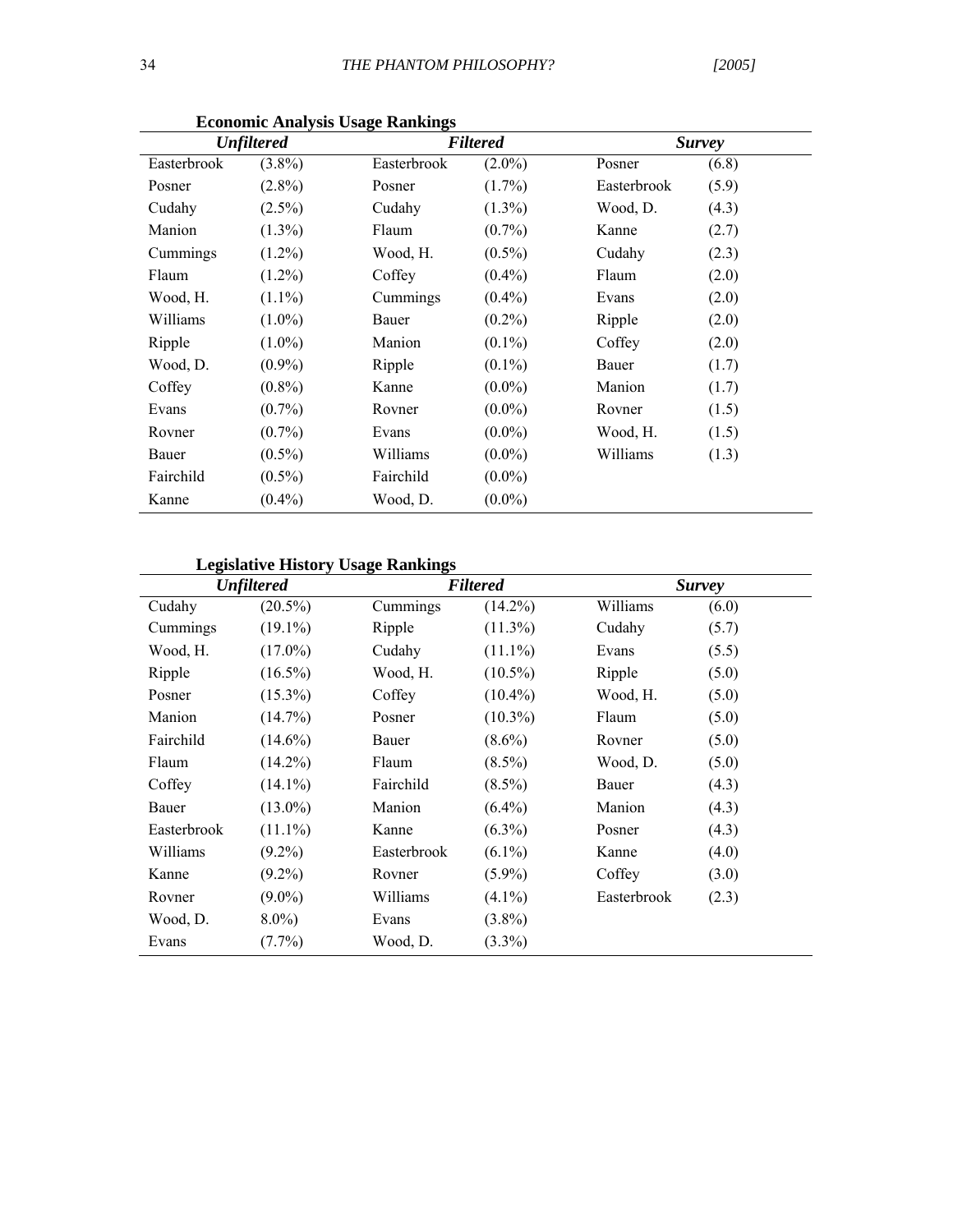| $\mathbf{r}$<br><b>Unfiltered</b> |           |             | $\sim$<br><b>Filtered</b> | <b>Survey</b> |       |  |
|-----------------------------------|-----------|-------------|---------------------------|---------------|-------|--|
| Posner                            | $(2.4\%)$ | Coffey      | $(0.9\%)$                 | Easterbrook   | (5.6) |  |
| Coffey                            | $(1.9\%)$ | Posner      | $(0.5\%)$                 | Ripple        | (5.0) |  |
| Easterbrook                       | $(1.8\%)$ | Kanne       | $(0.5\%)$                 | Kanne         | (4.3) |  |
| Manion                            | $(1.6\%)$ | Manion      | $(0.5\%)$                 | Evans         | (4.0) |  |
| Wood, D.                          | $(1.6\%)$ | Bauer       | $(0.4\%)$                 | Flaum         | (3.3) |  |
| Rovner                            | $(1.5\%)$ | Flaum       | $(0.4\%)$                 | Manion        | (2.7) |  |
| Cudahy                            | $(1.5\%)$ | Easterbrook | $(0.4\%)$                 | Posner        | (2.3) |  |
| Ripple                            | $(1.4\%)$ | Ripple      | $(0.2\%)$                 | Wood, D.      | (1.7) |  |
| Flaum                             | $(1.3\%)$ | Cummings    | $(0.2\%)$                 | Rovner        | (1.5) |  |
| Cummings                          | $(1.1\%)$ | Wood, D.    | $(0.2\%)$                 | Wood, H.      | (1.0) |  |
| Kanne                             | $(1.0\%)$ | Rovner      | $(0.2\%)$                 | Bauer         | (1.0) |  |
| Bauer                             | $(1.0\%)$ | Wood, H.    | $(0.1\%)$                 | Cudahy        | (1.0) |  |
| Evans                             | $(0.9\%)$ | Cudahy      | $(0.0\%)$                 | Coffey        | (1.0) |  |
| Wood, H.                          | $(0.9\%)$ | Evans       | $(0.0\%)$                 | Williams      | (1.0) |  |
| Fairchild                         | $(0.8\%)$ | Fairchild   | $(0.0\%)$                 |               |       |  |
| Williams                          | $(0.0\%)$ | Williams    | $(0.0\%)$                 |               |       |  |

**Original Meaning of the Constitution Usage Rankings** 

# **Plain Meaning Rule Usage Rankings**

|             |                   | Piain Meaning Ruie Usage Rankings |                 |             |               |  |
|-------------|-------------------|-----------------------------------|-----------------|-------------|---------------|--|
|             | <b>Unfiltered</b> |                                   | <b>Filtered</b> |             | <b>Survey</b> |  |
| Manion      | $(20.5\%)$        | Manion                            | $(10.9\%)$      | Coffey      | (7.0)         |  |
| Ripple      | $(17.5\%)$        | Ripple                            | $(10.5\%)$      | Bauer       | (6.0)         |  |
| Williams    | $(17.4\%)$        | Coffey                            | $(10.0\%)$      | Easterbrook | (5.9)         |  |
| Rovner      | $(17.2\%)$        | Rovner                            | $(8.6\%)$       | Flaum       | (5.3)         |  |
| Coffey      | $(16.4\%)$        | Flaum                             | $(8.0\%)$       | Kanne       | (5.0)         |  |
| Cudahy      | $(14.6\%)$        | Kanne                             | $(7.6\%)$       | Ripple      | (5.0)         |  |
| Flaum       | $(14.2\%)$        | Bauer                             | $(7.1\%)$       | Manion      | (4.7)         |  |
| Evans       | $(11.7\%)$        | Cudahy                            | $(6.6\%)$       | Posner      | (4.5)         |  |
| Wood, D.    | $(11.5\%)$        | Williams                          | $(5.6\%)$       | Wood, D.    | (4.0)         |  |
| Wood, H.    | $(11.5\%)$        | Wood, D.                          | $(5.1\%)$       | Evans       | (4.0)         |  |
| Kanne       | $(11.4\%)$        | Wood, H.                          | $(4.9\%)$       | Rovner      | (4.0)         |  |
| Bauer       | $(11.2\%)$        | Evans                             | $(4.7\%)$       | Cudahy      | (3.7)         |  |
| Cummings    | $(9.8\%)$         | Cummings                          | $(4.1\%)$       | Wood, H.    | (3.5)         |  |
| Fairchild   | $(6.9\%)$         | Fairchild                         | $(3.2\%)$       | Williams    | (2.3)         |  |
| Easterbrook | $(6.6\%)$         | Easterbrook                       | $(1.0\%)$       |             |               |  |
| Posner      | $(5.0\%)$         | Posner                            | $(0.3\%)$       |             |               |  |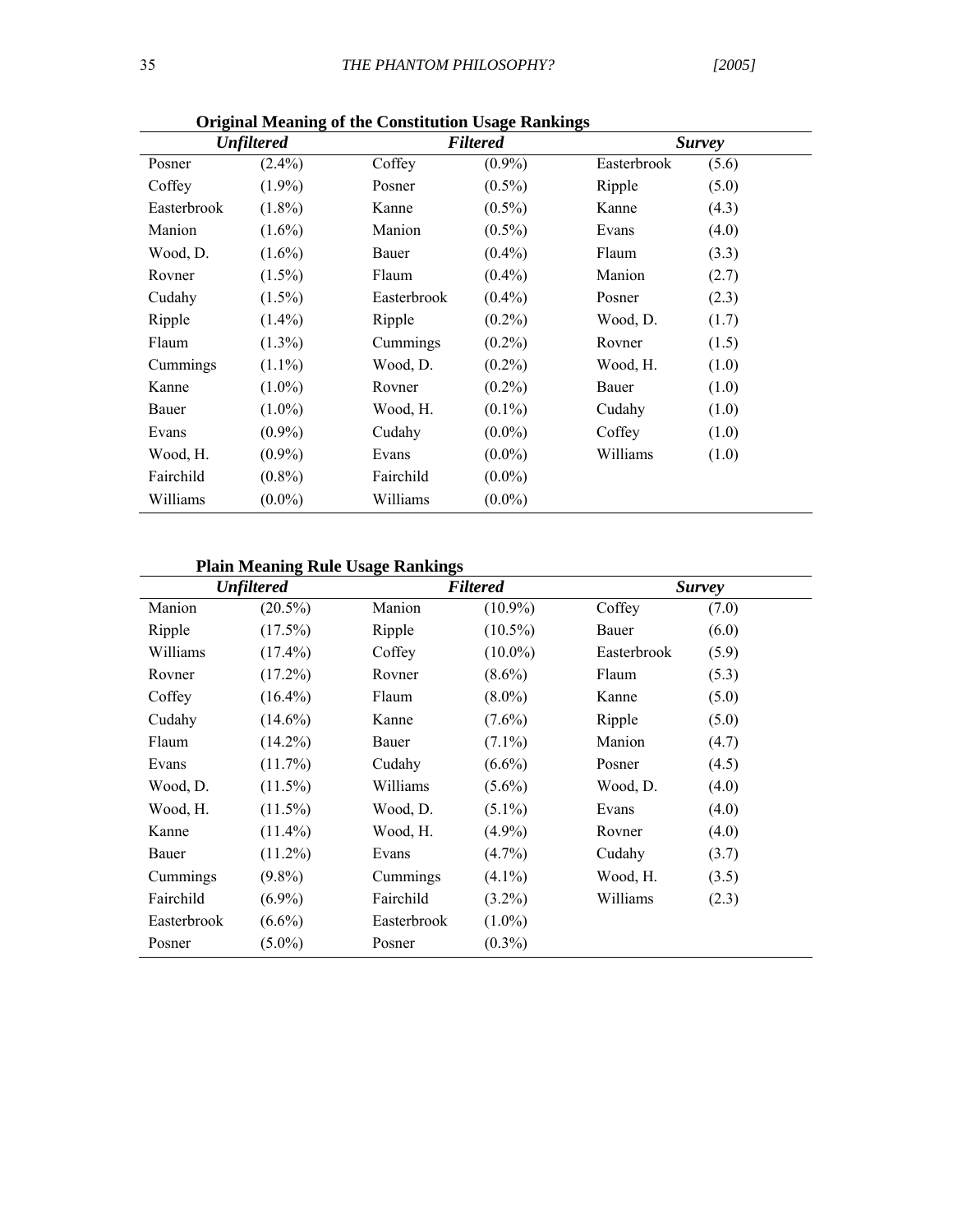|             | $\sim$<br><b>Unfiltered</b> |             | <b>Filtered</b> |             | <b>Survey</b> |
|-------------|-----------------------------|-------------|-----------------|-------------|---------------|
| Flaum       | $(6.9\%)$                   | Easterbrook | $(1.6\%)$       | Coffey      | (7.0)         |
| Wood, D.    | $(5.8\%)$                   | Cudahy      | $(1.4\%)$       | Easterbrook | (6.0)         |
| Rovner      | $(5.5\%)$                   | Cummings    | $(1.0\%)$       | Manion      | (4.7)         |
| Cudahy      | $(5.1\%)$                   | Flaum       | $(0.9\%)$       | Posner      | (4.3)         |
| Easterbrook | $(5.0\%)$                   | Bauer       | $(0.7\%)$       | Bauer       | (4.0)         |
| Bauer       | $(5.0\%)$                   | Wood, D.    | $(0.7\%)$       | Wood, H.    | (4.0)         |
| Kanne       | $(4.9\%)$                   | Kanne       | $(0.6\%)$       | Cudahy      | (3.7)         |
| Ripple      | $(4.8\%)$                   | Manion      | $(0.5\%)$       | Kanne       | (3.3)         |
| Coffey      | $(4.6\%)$                   | Rovner      | $(0.5\%)$       | Williams    | (3.3)         |
| Wood, H.    | $(4.4\%)$                   | Wood, H.    | $(0.5\%)$       | Ripple      | (3.0)         |
| Cummings    | $(4.4\%)$                   | Fairchild   | $(0.5\%)$       | Evans       | (3.0)         |
| Manion      | $(4.3\%)$                   | Ripple      | $(0.5\%)$       | Flaum       | (2.7)         |
| Williams    | $(4.1\%)$                   | Posner      | $(0.4\%)$       | Rovner      | (2.5)         |
| Posner      | $(3.6\%)$                   | Coffey      | $(0.3\%)$       | Wood, D.    | (2.0)         |
| Fairchild   | $(3.1\%)$                   | Evans       | $(0.0\%)$       |             |               |
| Evans       | $(2.6\%)$                   | Williams    | $(0.0\%)$       |             |               |

**Rules Usage Rankings** 

NOTE: The survey number represents the inverse of survey balancing test question score.

#### **APPENDIX B: INTER-CODER RELIABILITY RESULTS**

| <b>Interpretive Tool</b> | Actual<br>Agreement | <i>Expected</i><br>Agreement | Cohen's<br><b>Kappa</b> | Std.<br><b>Error</b> | Z    | Prob. >Z |
|--------------------------|---------------------|------------------------------|-------------------------|----------------------|------|----------|
| Balancing tests          | 81.25%              | 53.47%                       | .5970                   | .1430                | 4.17 | .0000    |
| Canons of construction   | 69.44%              | 55.56%                       | 3125                    | .1583                | 1.97 | .0242    |
| <b>Dictionaries</b>      | 90.91%              | 52.58%                       | .8083                   | .1508                | 5.36 | .0000    |
| Economic analysis        | 83 02%              | 50.48%                       | .6571                   | .1365                | 4.82 | .0000    |
| Legislative history      | 84.62%              | 52.37%                       | .6770                   | .1369                | 4.95 | .0000    |
| Original meaning         | 78.26%              | 52 27%                       | .5446                   | .1313                | 4.15 | .0000    |
| Plain meaning            | 86.00%              | 49.20%                       | .7244                   | .1359                | 5.33 | .0000    |
| Preference for rules     | 95.00%              | 86.00%                       | .6429                   | .1206                | 533  | .0000    |

# **Cohen's kappa Inter-Coder Reliability Results**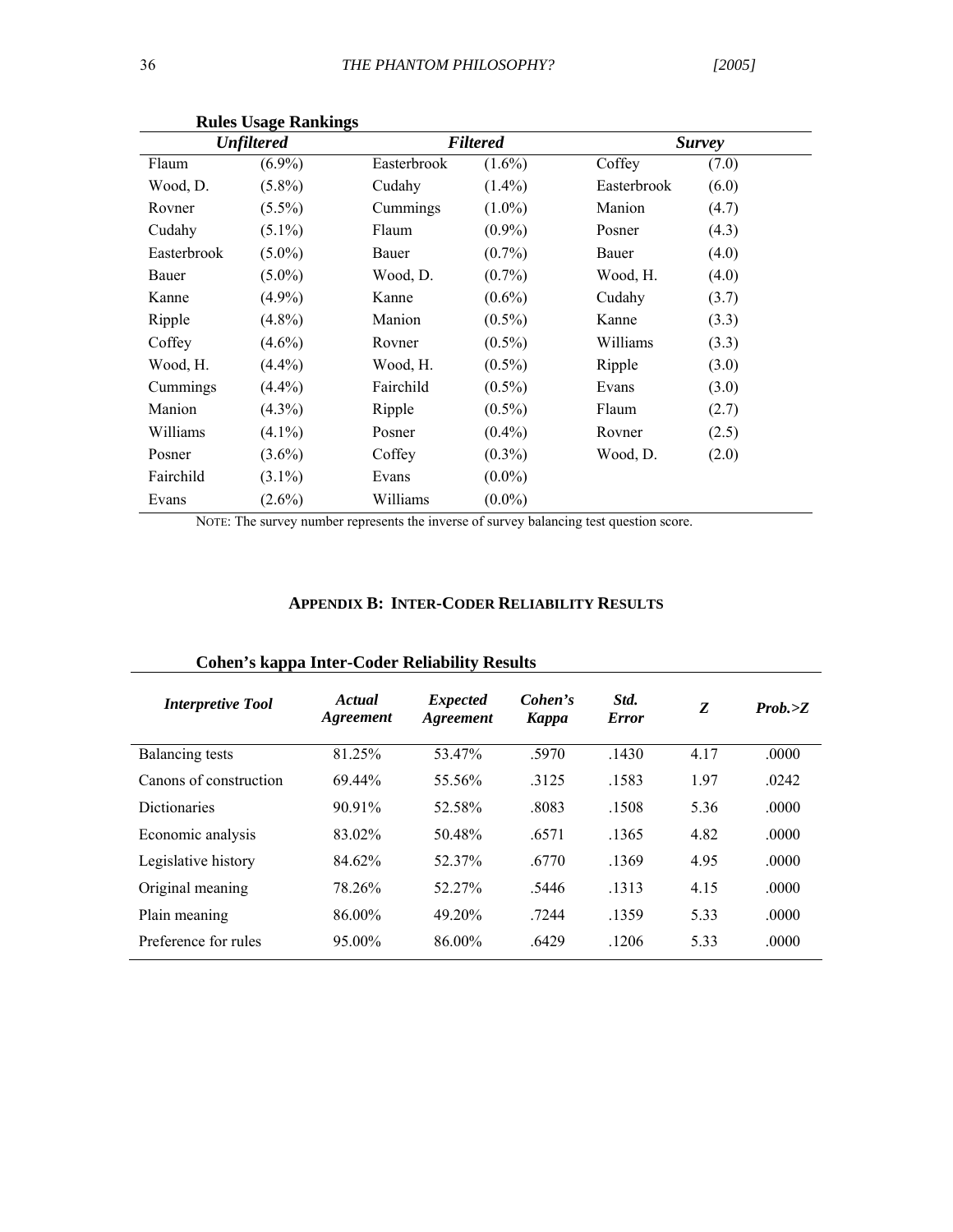#### **APPENDIX C: REGRESSION RESULTS**

# **Binomial Logistic Regression Results**

| <b>Variable</b>            | Coefficient | Std. Err. | $\overline{z}$ | P >  z | 95% Conf. Interval |          |
|----------------------------|-------------|-----------|----------------|--------|--------------------|----------|
| Collegiality               | $-.047$     | .015      | $-3.22$        | .001   | $-.075$            | $-0.018$ |
| $Dist. - ideology$         | .001        | .002      | 0.29           | .771   | $-.004$            | .005     |
| Trial court 1              | $-.178$     | .173      | $-1.03$        | .305   | $-.517$            | .161     |
| Trial court 2              | $-.615$     | .244      | $-2.52$        | .012   | $-1.090$           | $-136$   |
| $Dist. - balancing$        | $-.109$     | .177      | $-0.61$        | .539   | $-.456$            | .239     |
| $Dist. - dictionaries$     | .064        | .078      | 0.82           | .410   | $-.088$            | .217     |
| Dist. – econ. Analysis     | .134        | .102      | 1.31           | .189   | $-.066$            | .333     |
| $Dist. - Leg. History$     | $-0.016$    | .036      | $-0.45$        | .656   | $-.085$            | .054     |
| Case type $-$ crim. pro.   | .505        | .443      | 1.14           | .254   | $-.363$            | 1.373    |
| Case type $-$ civil rights | .377        | .456      | 0.83           | .408   | $-.516$            | 1.271    |
| Case type $-1st$ Amend.    | $-179$      | .591      | $-0.30$        | .762   | $-1.337$           | .979     |
| Case type $-$ due process  | .485        | .510      | 0.95           | .341   | $-.514$            | 1.485    |
| Case type $-$ unions       | .474        | .484      | 0.98           | .327   | $-474$             | 1.422    |
| Case type $-$ econ. act.   | .363        | .447      | 0.81           | .418   | $-.514$            | 1.240    |
| Case type $-$ jud. Power   | .766        | .449      | 1.71           | .088   | $-113$             | 1.646    |
| Constant                   | $-.703$     | .551      | $-1.28$        | .202   | $-1.783$           | .377     |

 $N = 972$ 

Wald  $chi2(15) = 26.27$ 

Prob > chi2 =  $0.0353$ 

Standard errors adjusted for clustering by case citation.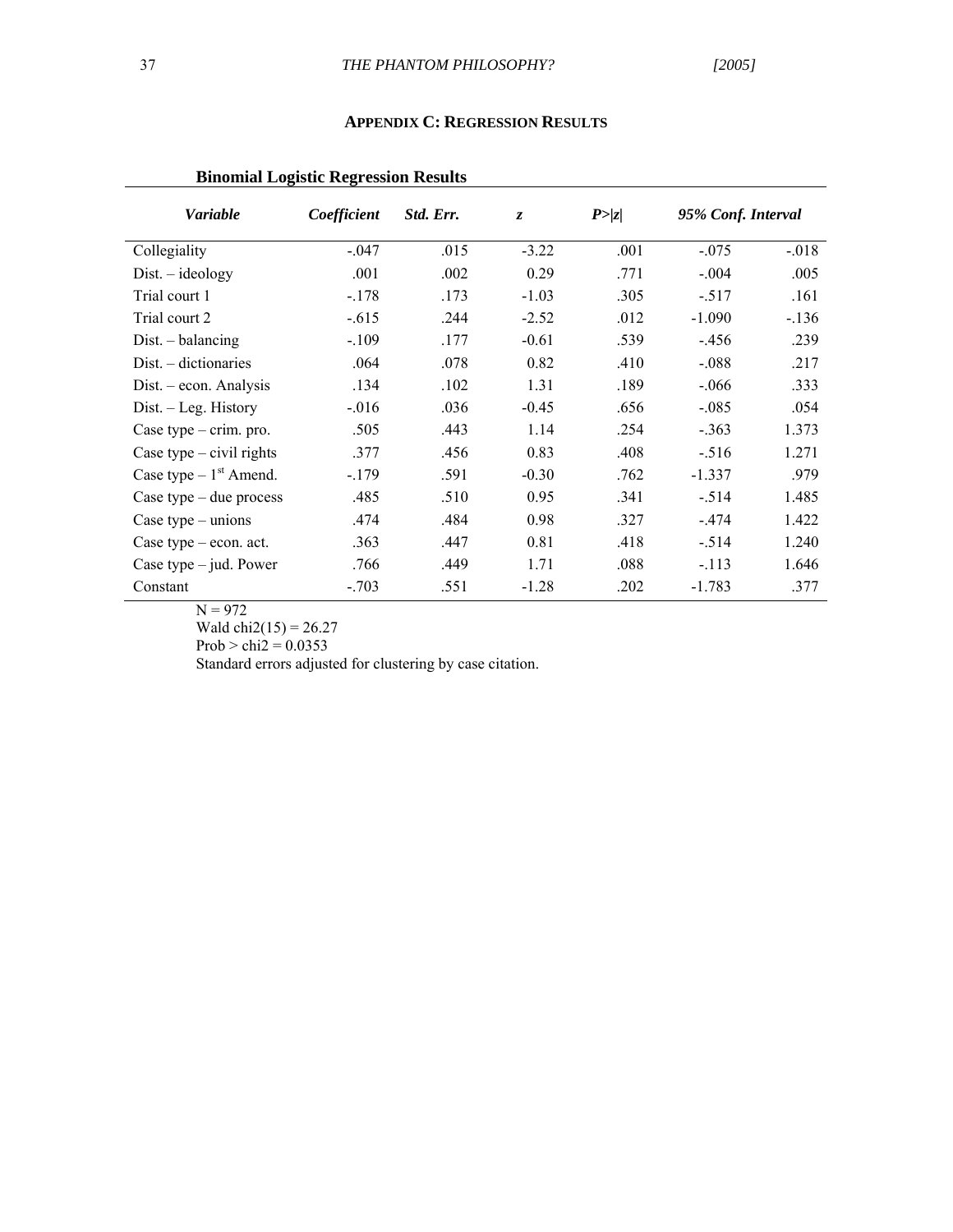| птинипонни по                       | <b>RRR</b> | <b>Robust</b><br>Std. Err. | Z,       | P >  z | 95% Conf. Interval |        |
|-------------------------------------|------------|----------------------------|----------|--------|--------------------|--------|
| 1. Concurrence vs. Full             |            |                            |          |        |                    |        |
| agreement                           |            |                            |          |        |                    |        |
| Collegiality                        | 0.959      | 0.020                      | $-2.010$ | 0.045  | 0.921              | 0.999  |
| $Dist. - ideology$                  | 1.005      | 0.003                      | 1.610    | 0.107  | 0.999              | 1.011  |
| Trial court 1                       | 0.615      | 0.144                      | $-2.080$ | 0.037  | 0.389              | 0.972  |
| Trial court 2                       | 0.301      | 0.101                      | $-3.570$ | 0.000  | 0.156              | 0.582  |
| Dist. - balancing                   | 1.021      | 0.205                      | 0.100    | 0.919  | 0.689              | 1.511  |
| Dist. - dictionaries                | 0.961      | 0.094                      | $-0.410$ | 0.682  | 0.794              | 1.163  |
| Dist. - econ. Analysis              | 1.091      | 0.148                      | 0.650    | 0.518  | 0.837              | 1.423  |
| Dist. - Leg. History                | 0.899      | 0.038                      | $-2.500$ | 0.012  | 0.827              | 0.977  |
| Case type - crim. pro.              | 3.137      | 1.531                      | 2.340    | 0.019  | 1.205              | 8.164  |
| Case type $-$ civil rights          | 2.545      | 1.281                      | 1.860    | 0.064  | 0.949              | 6.827  |
| Case type $-1st$ Amend.             | 2.756      | 1.452                      | 1.930    | 0.054  | 0.982              | 7.738  |
| Case type $-$ due process           | 2.003      | 1.313                      | 1.060    | 0.289  | 0.554              | 7.239  |
| Case type $-$ unions                | 1.449      | 1.013                      | 0.530    | 0.596  | 0.368              | 5.704  |
| Case type $-$ econ. act.            | 3.583      | 1.791                      | 2.550    | 0.011  | 1.346              | 9.542  |
| Case type $-$ jud. Power            | 4.054      | 2.115                      | 2.680    | 0.007  | 1.458              | 11.269 |
| 2. Concurrence in the judgment      |            |                            |          |        |                    |        |
| vs.<br><b>Full agreement</b>        |            |                            |          |        |                    |        |
| Collegiality                        | 0.943      | 0.025                      | $-2.170$ | 0.030  | 0.895              | 0.994  |
| $Dist. - ideology$                  | 1.009      | 0.004                      | 2.190    | 0.028  | 1.001              | 1.016  |
| Trial court 1                       | 0.857      | 0.258                      | $-0.510$ | 0.609  | 0.475              | 1.548  |
| Trial court 2                       | 0.579      | 0.222                      | $-1.420$ | 0.154  | 0.273              | 1.228  |
| Dist. - balancing                   | 1.347      | 0.360                      | 1.110    | 0.265  | 0.798              | 2.275  |
| Dist. - dictionaries                | 1.235      | 0.155                      | 1.680    | 0.094  | 0.965              | 1.580  |
| Dist. - econ. Analysis              | 1.103      | 0.195                      | 0.550    | 0.579  | 0.780              | 1.558  |
| Dist. - Leg. History                | 0.887      | 0.049                      | $-2.190$ | 0.028  | 0.797              | 0.987  |
| Case type - crim. pro.              | 7.066      | 7.166                      | 1.930    | 0.054  | 0.968              | 51.578 |
| Case type $-$ civil rights          | 4.230      | 4.345                      | 1.400    | 0.160  | 0.565              | 31.673 |
| Case type $-1$ <sup>st</sup> Amend. | 5.430      | 5.898                      | 1.560    | 0.119  | 0.646              | 45.637 |
| Case type - due process             | 5.868      | 6.457                      | 1.610    | 0.108  | 0.679              | 50.703 |
| Case type $-$ unions                | 2.660      | 3.005                      | 0.870    | 0.386  | 0.291              | 24.350 |
| Case type $-$ econ. act.            | 9.546      | 9.824                      | 2.190    | 0.028  | 1.270              | 71.746 |
| Case type $-$ jud. Power            | 6.970      | 7.284                      | 1.860    | 0.063  | 0.899              | 54.040 |

**Multinomial Logistic Regression Results**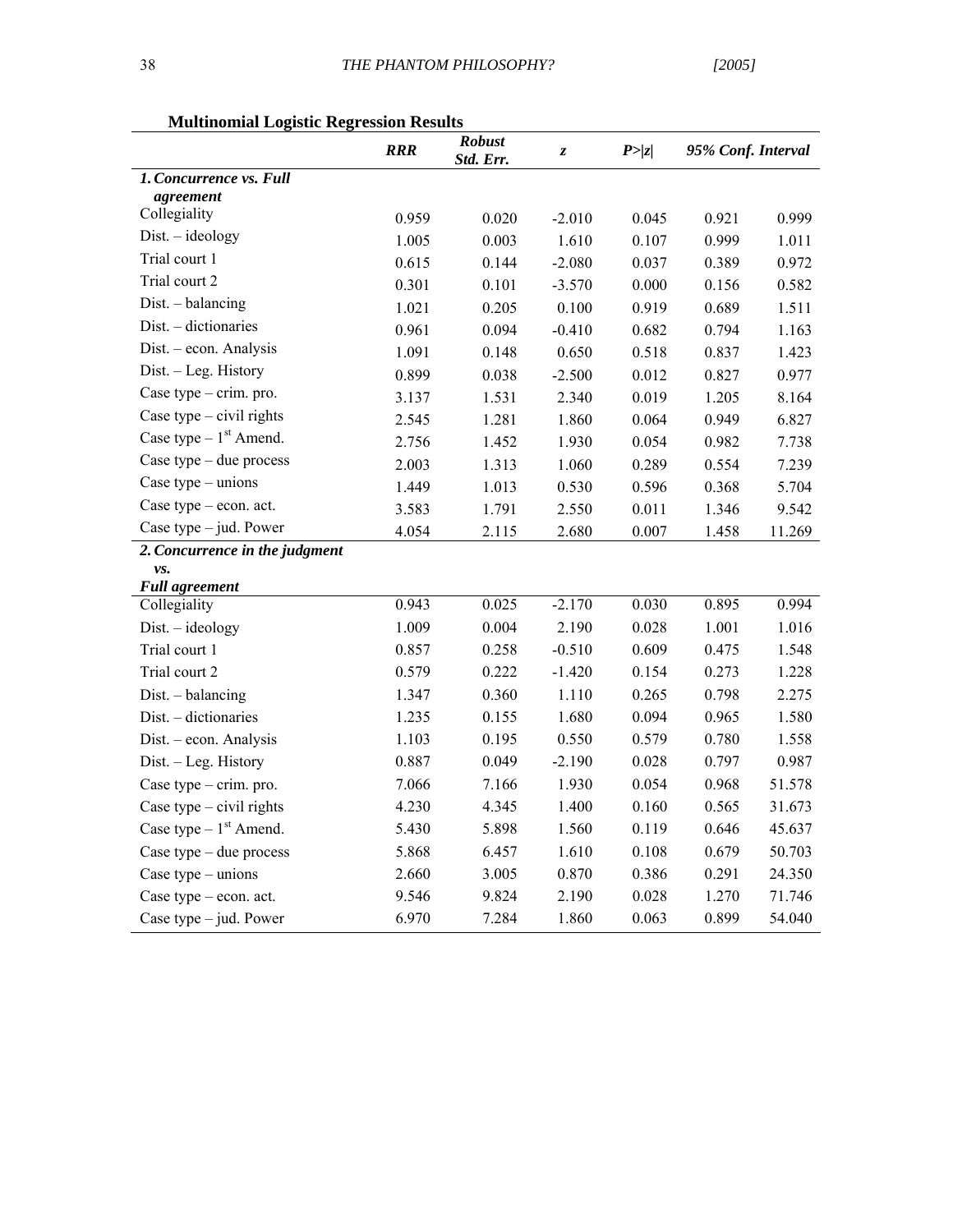| 3. Concurrence in part and<br>dissent in part vs. Full<br>agreement | <b>RRR</b> | <b>Robust</b><br>Std. Err. | Z,       | P >  z | 95% Conf. Interval |       |
|---------------------------------------------------------------------|------------|----------------------------|----------|--------|--------------------|-------|
| Collegiality                                                        | 0.925      | 0.038                      | $-1.880$ | 0.060  | 0.853              | 1.003 |
| $Dist. - ideology$                                                  | 1.004      | 0.005                      | 0.860    | 0.392  | 0.994              | 1.015 |
| Trial court 1                                                       | 0.282      | 0.110                      | $-3.250$ | 0.001  | 0.131              | 0.605 |
| Trial court 2                                                       | 0.170      | 0.108                      | $-2.780$ | 0.005  | 0.049              | 0.593 |
| Dist. - balancing                                                   | 1.752      | 0.758                      | 1.300    | 0.195  | 0.750              | 4.093 |
| Dist. - dictionaries                                                | 1.046      | 0.174                      | 0.270    | 0.787  | 0.755              | 1.449 |
| Dist. - econ. Analysis                                              | 0.900      | 0.222                      | $-0.430$ | 0.670  | 0.555              | 1.459 |
| Dist. - Leg. History                                                | 0.775      | 0.060                      | $-3.310$ | 0.001  | 0.667              | 0.901 |
| Case type - crim. pro.                                              | 0.981      | 0.605                      | $-0.030$ | 0.976  | 0.293              | 3.282 |
| Case type $-$ civil rights                                          | 0.947      | 0.603                      | $-0.090$ | 0.932  | 0.272              | 3.298 |
| Case type $-1st$ Amend.                                             | 0.819      | 0.591                      | $-0.280$ | 0.782  | 0.199              | 3.369 |
| Case type $-$ due process                                           | 0.908      | 0.721                      | $-0.120$ | 0.904  | 0.192              | 4.302 |
| Case type $-$ unions                                                | 0.256      | 0.269                      | $-1.290$ | 0.196  | 0.032              | 2.018 |
| Case type $-$ econ. act.                                            | 0.345      | 0.297                      | $-1.240$ | 0.216  | 0.064              | 1.860 |
| Case type $-$ jud. Power                                            | 0.721      | 0.594                      | $-0.400$ | 0.691  | 0.143              | 3.624 |
| 4. Dissent vs. Full agreement                                       |            |                            |          |        |                    |       |
| Collegiality                                                        | 0.927      | 0.017                      | $-4.110$ | 0.000  | 0.894              | 0.961 |
| $Dist. - ideology$                                                  | 1.004      | 0.003                      | 1.460    | 0.143  | 0.999              | 1.009 |
| Trial court 1                                                       | 0.623      | 0.132                      | $-2.230$ | 0.026  | 0.411              | 0.944 |
| Trial court 2                                                       | 0.299      | 0.089                      | $-4.060$ | 0.000  | 0.167              | 0.536 |
| Dist. - balancing                                                   | 0.971      | 0.194                      | $-0.150$ | 0.883  | 0.657              | 1.436 |
| Dist. - dictionaries                                                | 1.092      | 0.100                      | 0.960    | 0.338  | 0.912              | 1.306 |
| Dist. - econ. Analysis                                              | 1.196      | 0.143                      | 1.500    | 0.134  | 0.946              | 1.511 |
| Dist. - Leg. History                                                | 0.918      | 0.038                      | $-2.040$ | 0.041  | 0.846              | 0.997 |
| Case type $-$ crim. pro.                                            | 2.610      | 1.281                      | 1.960    | 0.050  | 0.998              | 6.828 |
| Case type - civil rights                                            | 1.995      | 1.007                      | 1.370    | 0.172  | 0.741              | 5.368 |
| Case type $-1st$ Amend.                                             | 1.195      | 0.758                      | 0.280    | 0.779  | 0.345              | 4.143 |
| Case type $-$ due process                                           | 2.182      | 1.287                      | 1.320    | 0.186  | 0.687              | 6.933 |
| Case type $-$ unions                                                | 1.669      | 0.863                      | 0.990    | 0.322  | 0.606              | 4.597 |
| Case type $-$ econ. act.                                            | 2.381      | 1.194                      | 1.730    | 0.084  | 0.891              | 6.364 |
| Case type $-$ jud. Power                                            | 3.644      | 1.819                      | 2.590    | 0.010  | 1.370              | 9.692 |

 $N = 972$ 

Wald  $\text{chi2}(60) = 137.69$ 

 $Prob > chi2 = .000$ 

Standard errors adjusted for clustering by case citation.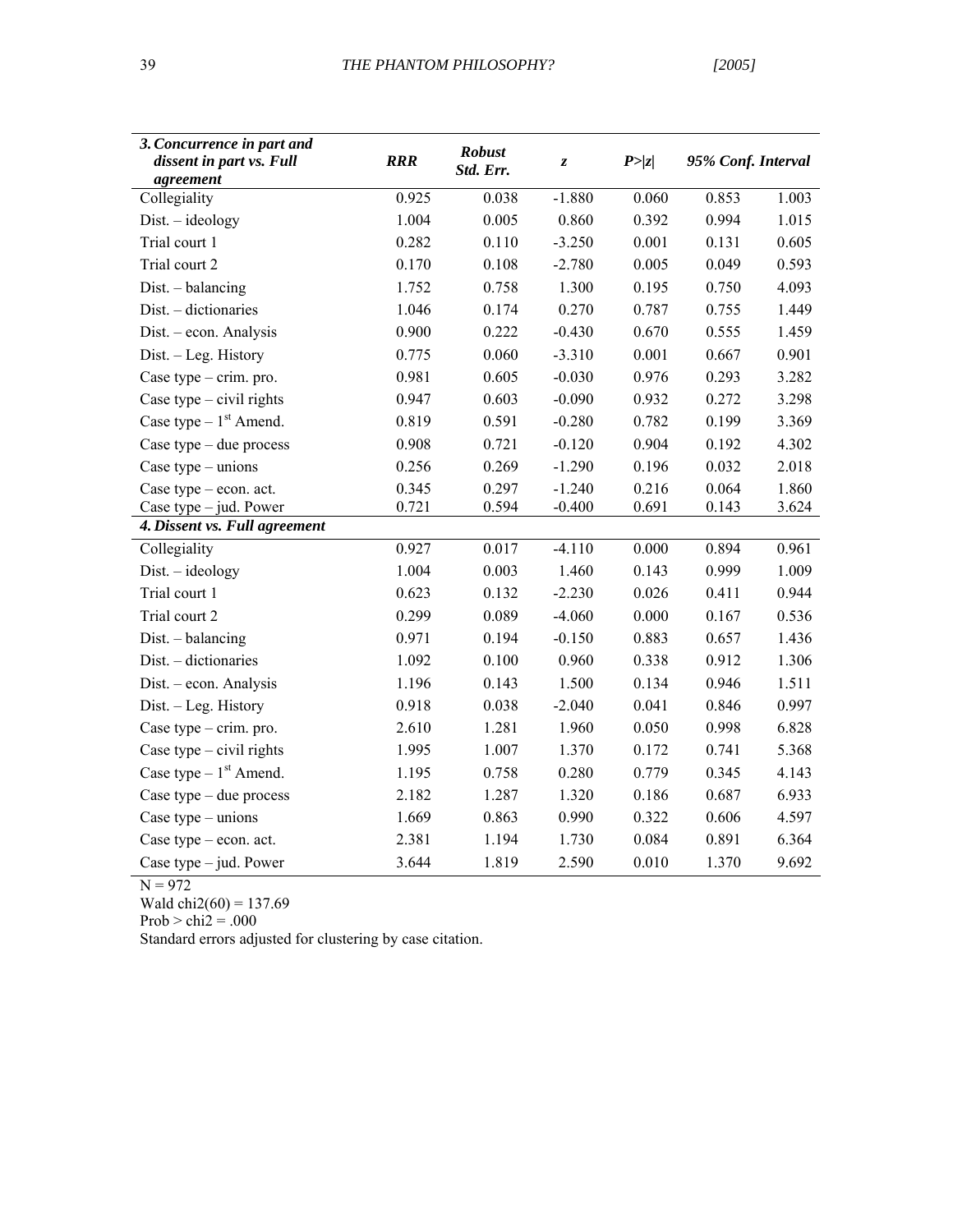Readers with comments may address them to:

Jason J. Czarnezki William K. Ford Sensenbrenner Hall 1111 East 60<sup>th</sup> Street<br>P.O. Box 1881 Chicago, Illinois 606 Milwaukee, Wisconsin 53201-1881 773-702-9564 (work) (414) 288-7842 (work) 708-305-5553 (mobile) 708-305-5553 (mobile) 708-305-5553 (mobile) jason.czarnezki@marquette.edu

Assistant Professor of Law Bigelow Fellow and Lecturer in Law Marquette University Law School The University of Chicago Law School Sensenbrenner Hall  $1111$  East  $60^{\text{th}}$  Street Chicago, Illinois 60637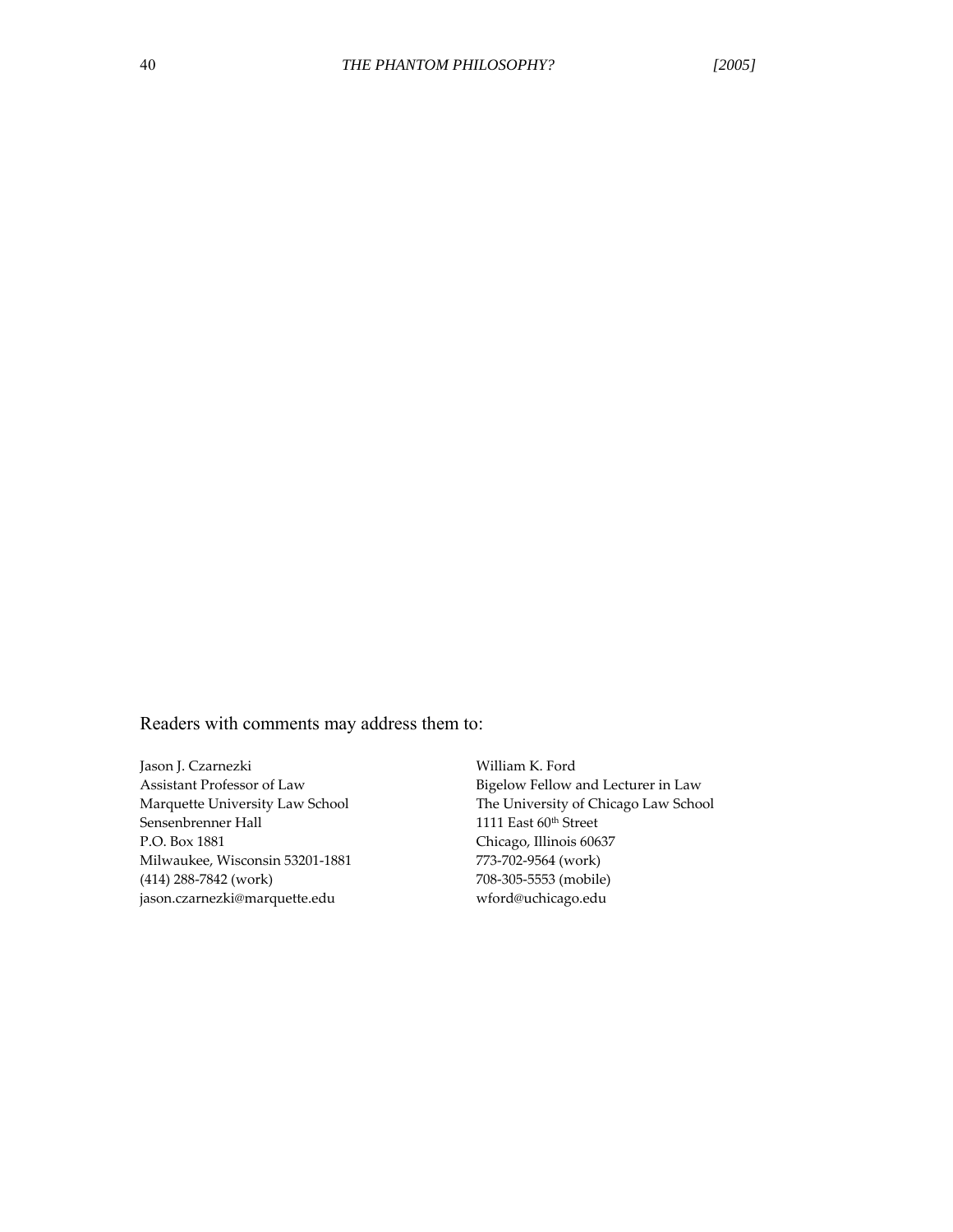## **The University of Chicago Law School Public Law and Legal Theory Working Paper Series**

- 1. Cass R. Sunstein and Edna Ullmann-Margalit, Second-Order Decisions (November 1999; *Ethics,* v.110, no. 1)
- 2. Joseph Isenbergh, Impeachment and Presidential Immunity from Judicial Process (November 1999; forthcoming *Yale Law and Policy Review* v.18 #1).
- 3. Cass R. Sunstein, Is the Clean Air Act Unconstitutional? (August 1999; *Michigan Law Review* #3).
- 4. Elizabeth Garrett, The Law and Economics of "Informed Voter" Ballot Notations (November 1999, *University of Virginia Law Review*, v. 85).
- 5. David A. Strauss, Do Constitutional Amendments Matter? (November 1999)
- 6. Cass R. Sunstein, Standing for Animals (November 1999)
- 7. Cass R. Sunstein, Culture and Government Money: A Guide for the Perplexed (April 2000).
- 8. Emily Buss, Without Peers? The Blind Spot in the Debate over How to Allocate Educational Control between Parent and State (April 2000).
- 9. David A. Strauss, Common Law, Common Ground, and Jefferson's Principle (June 2000).
- 10. Curtis A. Bradley and Jack L. Goldsmith, Treaties, Human Rights, and Conditional Consent (May 2000; *Pennsylvania Law Review* v. 149).
- 11. Mary Ann Case, Lessons for the Future of Affirmative Action from the Past of the Religion Clauses? (May 2001, *Supreme Court Review*, 2000)
- 12. Cass R. Sunstein, Social and Economic Rights? Lessons from South Africa (May, 2000).
- 13. Jill Elaine Hasday, Parenthood Divided: A Legal History of the Bifurcated Law of Parental Relations (June 2001)
- 14. Elizabeth Garrett, Institutional Lessons from the 2000 Presidential Election (May 2001).
- 15. Richard A. Epstein, The Allocation of the Commons: Parking and Stopping on the Commons (August 2001).
- 16. Jack Goldsmith, The Internet and the Legitimacy of Remote Cross-Border Searches (October 2001).
- 17. Adrian Vermeule, Does Commerce Clause Review Have Perverse Effects? (October 2001).
- 18. Cass R. Sunstein, Of Artificial Intelligence and Legal Reasoning (November 2001).
- 19. Elizabeth Garrett, The Future of Campaign Finance Reform Laws in the Courts and in Congress, The William J. Brennan Lecture in Constitutional Law (December 2001).
- 20. Julie Roin, Taxation without Coordination (March 2002).
- 21. Geoffrey R. Stone, Above the Law: Research Methods, Ethics, and the Law of Privilege (March 2002; forthcoming *J. Sociological Methodology* 2002).
- 22. Cass R. Sunstein, Is There a Constitutional Right to Clone? (March 2002).
- 23. Emily Buss, Parental Rights (May 2002, forthcoming Virginia Law Review).
- 24. David A. Strauss, Must Like Cases Be Treated Alike? (May 2002).
- 25. David A. Strauss, The Common Law Genius of the Warren Court (May 2002).
- 26. Jack Goldsmith and Ryan Goodman, U.S. Civil Litigation and International Terrorism (June 2002).
- 27. Jack Goldsmith and Cass R. Sunstein, Military Tribunals and Legal Culture: What a Difference Sixty Years Makes (June 2002).
- 28. Cass R. Sunstein and Adrian Vermeule, Interpretation and Institutions (July 2002).
- 29. Elizabeth Garrett, Is the Party Over? The Court and the Political Process (August 2002).
- 30. Cass R. Sunstein, The Rights of Animals: A Very Short Primer (August 2002).
- 31. Joseph Isenbergh, Activists Vote Twice (November 2002).
- 32. Julie Roin, Truth in Government: Beyond the Tax Expenditure Budget (November 2002).
- 33. Cass R. Sunstein, Hazardous Heuristics (November 2002).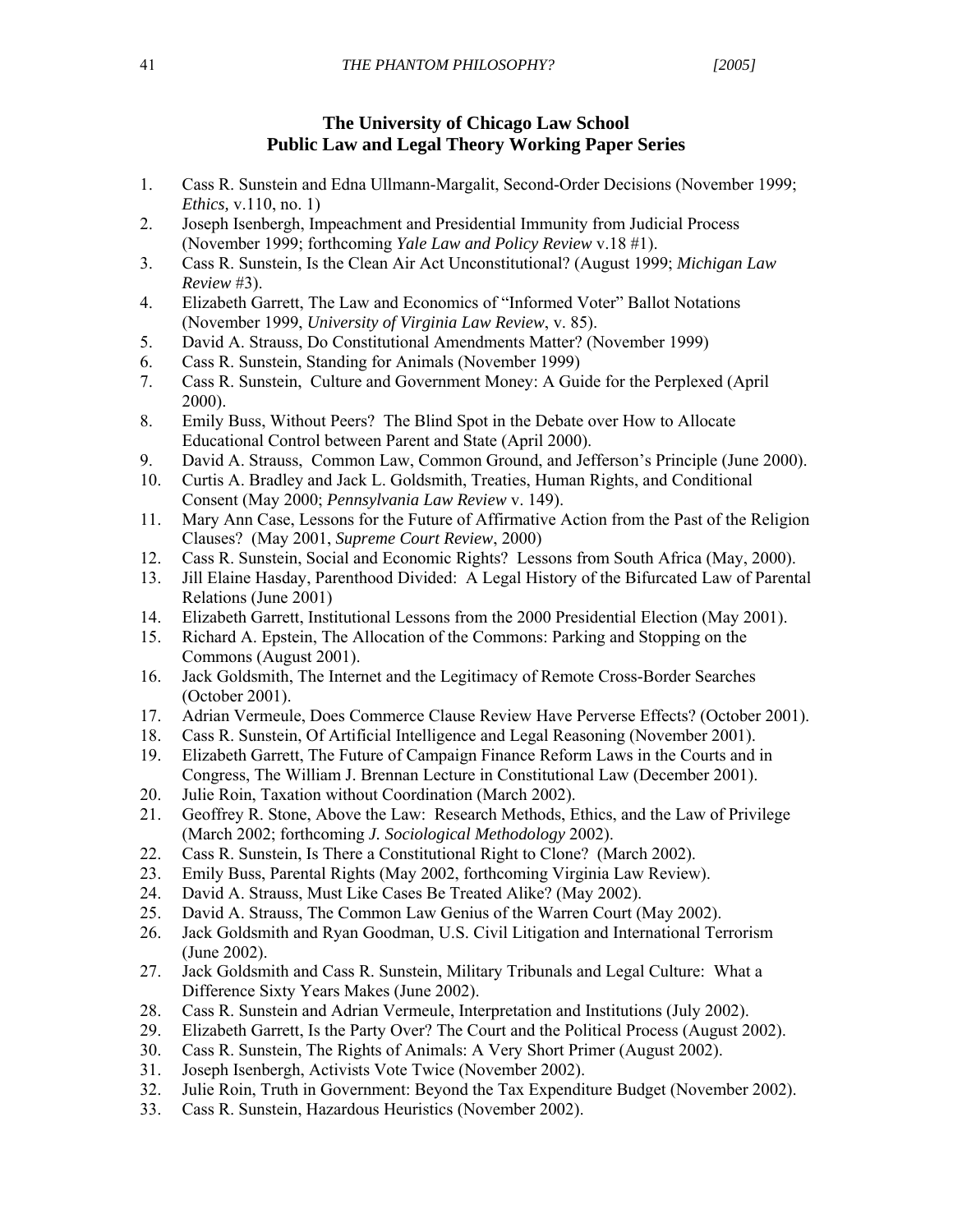- 34. Cass R. Sunstein, Conformity and Dissent (November 2002).
- 35. Jill Elaine Hasday, The Principle and Practice of Women's "Full Citizenship": A Case Study of Sex-Segregated Public Education (December 2002).
- 36. Cass R. Sunstein, Why Does the American Constitution Lack Social and Economic Guarantees? (January 2003).
- 37. Adrian Vermeule, *Mead* in the Trenches (January 2003).
- 38. Cass R. Sunstein, Beyond the Precautionary Principle (January 2003).
- 39. Adrian Vermeule, The Constitutional Law of Congressional Procedure (February 2003).
- 40. Eric A. Posner and Adrian Vermeule, Transitional Justice as Ordinary Justice (March 2003).
- 41. Emily Buss, Children's Associational Rights? Why Less Is More (March 2003)
- 42. Emily Buss, The Speech Enhancing Effect of Internet Regulation (March 2003)
- 43. Cass R. Sunstein and Richard H. Thaler, Libertarian Paternalism Is Not an Oxymoron (May 2003)
- 44. Elizabeth Garrett, Legislating *Chevron* (April 2003)
- 45. Eric A. Posner, Transfer Regulations and Cost-Effectiveness Analysis (April 2003)
- 46. Mary Ann Case, Developing a Taste for Not Being Discriminated Against (May 2003)
- 47. Saul Levmore and Kyle Logue, Insuring against Terrorism—and Crime (June 2003)
- 48. Eric Posner and Adrian Vermeule, Accommodating Emergencies (September 2003)
- 49. Adrian Vermeule, The Judiciary Is a They, Not an It: Two Fallacies of Interpretive Theory (September 2003)
- 50. Cass R. Sunstein, Ideological Voting on Federal Courts of Appeals: A Preliminary Investigation (September 2003)
- 51. Bernard E. Harcourt, Rethinking Racial Profiling: A Critique of the Economics, Civil Liberties, and Constitutional Literature, and of Criminal Profiling More Generally (November 2003)
- 52. Jenia Iontcheva, Nationalizing International Criminal Law: The International Criminal Court As a Roving Mixed Court (January 2004)
- 53. Lior Jacob Strahilevitz, The Right to Destroy (January 2004)
- 54. Adrian Vermeule, Submajority Rules (in Legislatures and Elsewhere) (January 2004)
- 55. Jide Nzelibe, The Credibility Imperative: The Political Dynamics of Retaliation in the World Trade Organization's Dispute Resolution Mechanism (January 2004)
- 56. Catharine A. MacKinnon, Directions in Sexual Harassment Law: Afterword (January 2004)
- 57. Cass R. Sunstein, Black on Brown (February 2004)
- 58. Elizabeth F. Emens, Monogamy's Law: Compulsory Monogamy and Polyamorous Existence (February 2004)
- 59. Bernard E. Harcourt, You Are Entering a Gay- and Lesbian-Free Zone: On the Radical Dissents of Justice Scalia and Other (Post-) Queers (February 2004)
- 60. Adrian Vermeule, Selection Effects in Constitutional Law (March 2004)
- 61. Derek Jinks and David Sloss, Is the President Bound by the Geneva Conventions? (July 2004)
- 62. Derek Jinks and Ryan Goodman, How to Influence States: Socialization and International Human Rights Law (March 2004)
- 63. Eric A. Posner and Alan O. Sykes, Optimal War and *Jus Ad Bellum* (April 2004)
- 64. Derek Jinks, Protective Parity and the Law of War (April 2004)
- 65. Derek Jinks, The Declining Significance of POW Status (April 2004)
- 66. Bernard E. Harcourt, Unconstitutional Police Searches and Collective Responsibility (June 2004)
- 67. Bernard E. Harcourt, On Gun Registration, the NRA, Adolf Hitler, and Nazi Gun Laws: Exploding the Gun Culture Wars {A Call to Historians} (June 2004)